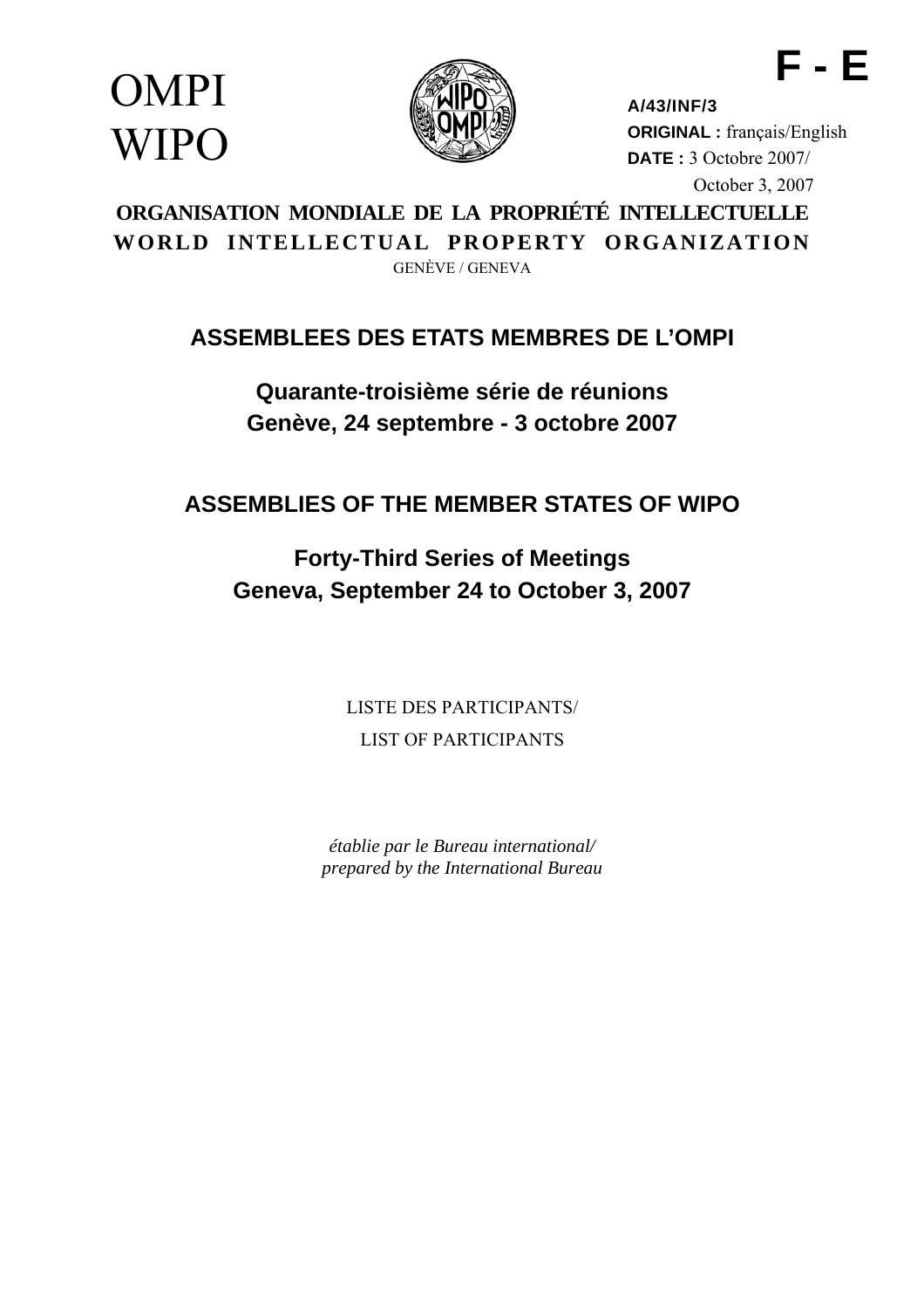### I. ÉTATS/STATES

*(dans l'ordre alphabétique des noms français des États avec une indication de l'assemblée ou des assemblées dont l'État est membre)* 

*(in the alphabetical order of the names in French of the States with an indication of the Assembly or Assemblies of which the State is a member*)

#### Références/References

- 1) Assemblée générale de l'OMPI WIPO General Assembly
- 2) Conférence de l'OMPI WIPO Conference
- 3) Comité de coordination de l'OMPI WIPO Coordination Committee
- 4) Assemblée de l'Union de Paris Paris Union Assembly
- 5) Comité exécutif de l'Union de Paris Paris Union Executive Committee
- 6) Assemblée de l'Union de Berne Berne Union Assembly
- 7) Comité exécutif de l'Union de Berne Berne Union Executive Committee
- 8) Assemblée de l'Union de Madrid Madrid Union Assembly
- 9) Assemblée de l'Union de La Haye Hague Union Assembly
- 10) Assemblée de l'Union de Nice Nice Union Assembly
- 11) Assemblée de l'Union de Lisbonne Lisbon Union Assembly
- 12) Assemblée de l'Union de Locarno Locarno Union Assembly
- 13) Assemblée de l'Union de l'IPC [Classification internationale des brevets] IPC [International Patent Classification] Union Assembly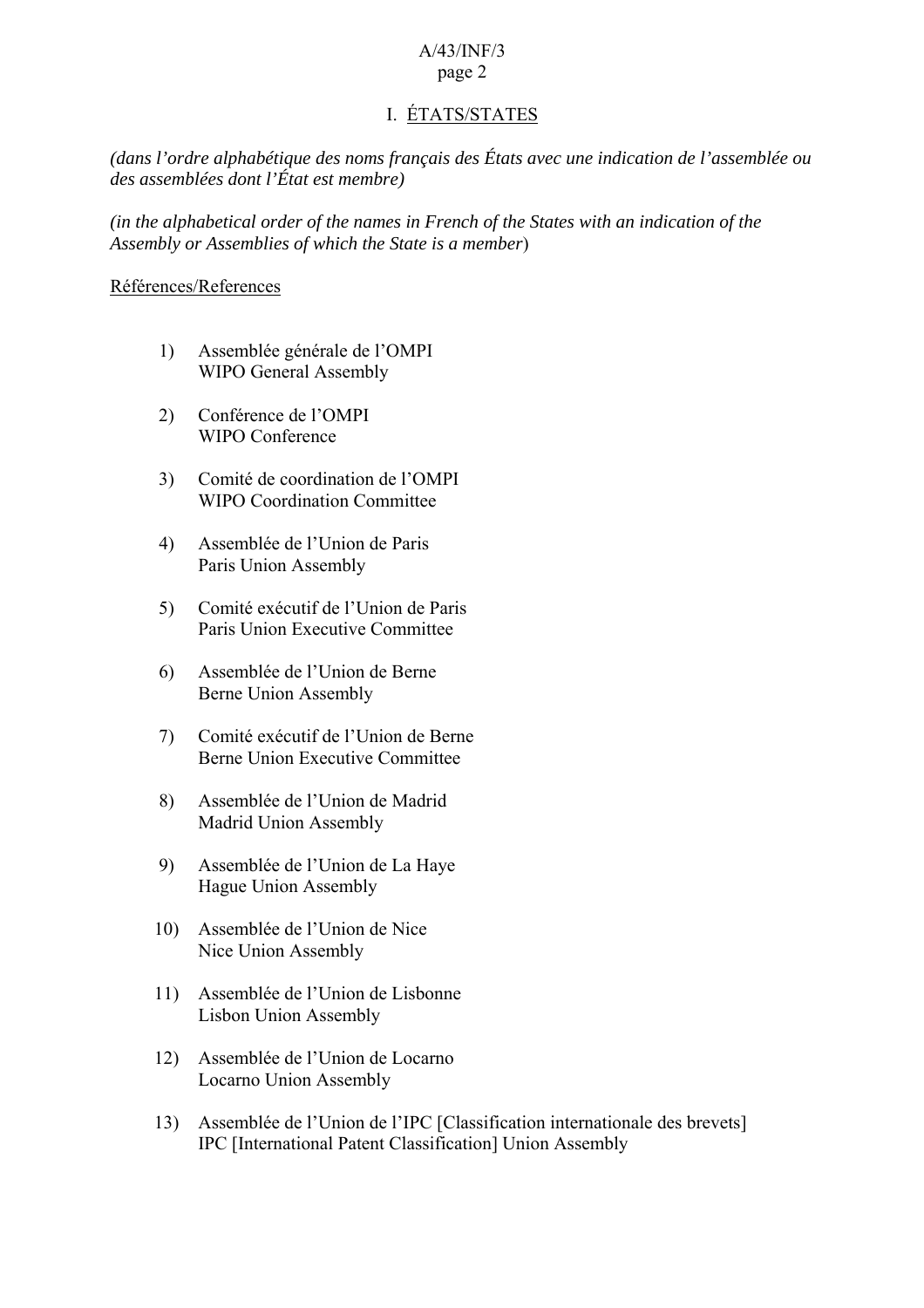- 14) Assemblée de l'Union du PCT [Traité de coopération en matière de brevets] PCT [Patent Cooperation Treaty] Union Assembly
- 15) Assemblée de l'Union de Budapest Budapest Union Assembly
- 16) Assemblée de l'Union de Vienne Vienna Union Assembly
- 17) Assemblée du WCT [Traité de l'OMPI sur le droit d'auteur] WCT [WIPO Copyright Treaty] Assembly
- 18) Assemblée du WPPT [Traité de l'OMPI sur les interprétations et exécutions et les phonogrammes] WPPT [WIPO Performances and Phonograms Treaty] Assembly
- 19) Assemblée du PLT [Traité sur le droit des brevets] PLT [Patent Law Treaty] Assembly

### AFGHANISTAN 2)

Nanguyalai TARZI, Ambassador, Permanent Representative, Permanent Mission, Geneva

Ahmad Khalil NASRI, First Secretary, Permanent Mission, Geneva

Akhshid JAVID, Third Secretary, Permanent Mission, Geneva

# AFRIQUE DU SUD/SOUTH AFRICA 1) 2) 3) 4) 6) 7) 14) 15)

Glaudine J. MTSHALI (Mrs.), Ambassador, Permanent Representative, Permanent Mission, Geneva

Nolundi L. DIKWENI (Ms.), Director, Economic Relations and Trade, Department of Foreign Affairs, Pretoria

Mpho Patience SEBATANA (Ms.), Foreign Service Officer, Economic Relations and Trade, Department of Foreign Affairs, Pretoria

Glenn Ujebe MASOKOANE, Director, Multi-disciplinary-Cultural Development, Department of Arts and Culture, Pretoria

Lucy MAHLANGU (Ms.), Director, International Relations, Department of Arts and Culture, Pretoria

Tom SUCHANANDAN, Director, Indigenous Knowledge Systems Office, Department of Science and Technology, Pretoria

Mashilo BOLOKA, Director, Broadcasting Policy, Department of Communications, Pretoria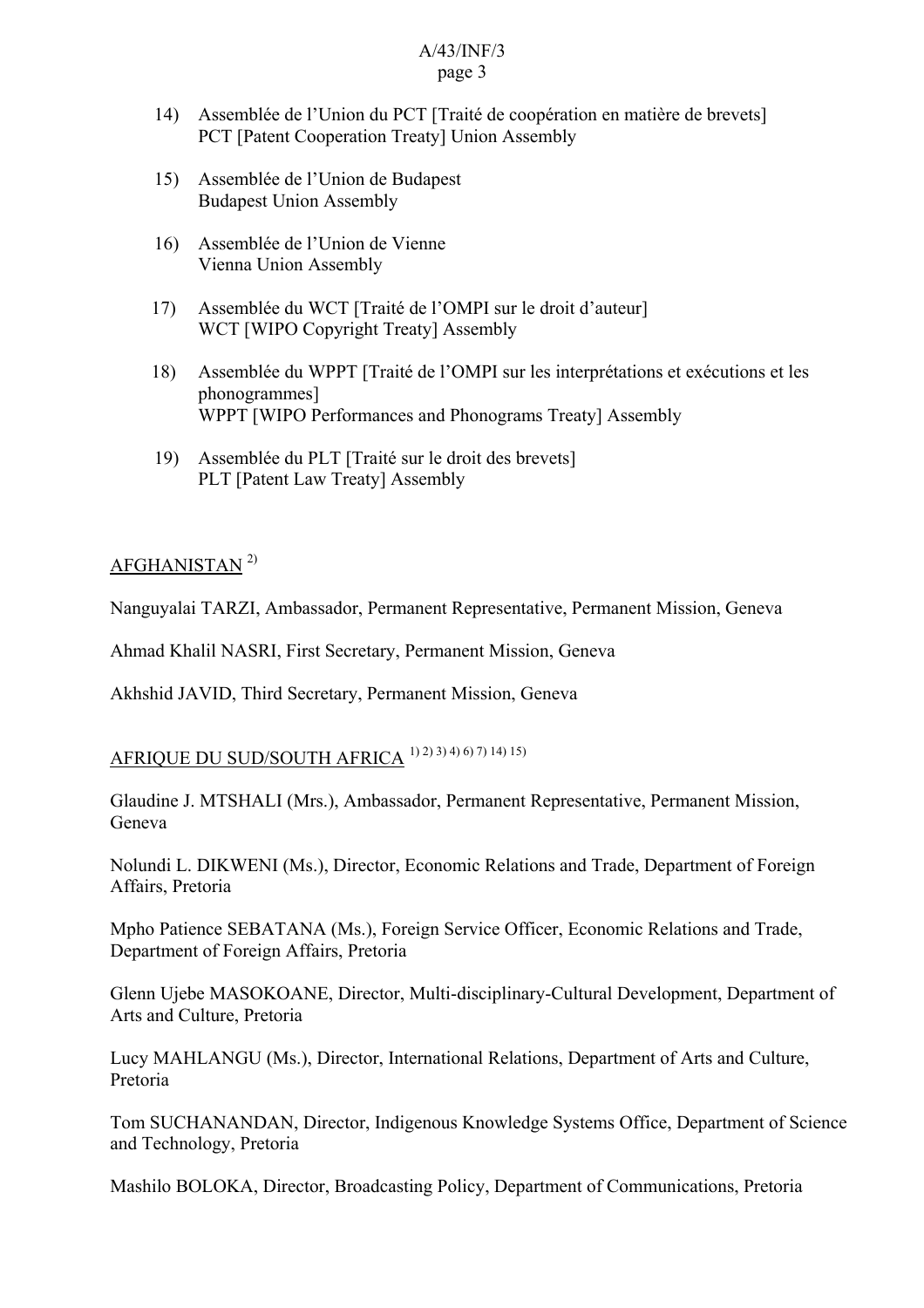Debra SETSIBA (Ms.), Deputy Director, Multilateral Affairs, Department of Communications, Pretoria

Keith SENDWE, Chief Executive Officer, Companies and Intellectual Property Registration Office (CIPRO), Department of Trade and Industry (DTI), Pretoria

Nakedi Desmond MARUMO, Chief Operations Officer, Companies and Intellectual Property Registration Office (CIPRO), Department of Trade and Industry, Pretoria

Elena ZDRAVKOVA (Ms.), Registrar Intellectual Property, Companies and Intellectual Property Registration Office (CIPRO), Department of Trade and Industry (DTI), Pretoria

Fleurette COETZEE (Ms.), Registrar of Trademarks, Companies and Intellectual Property Registration Office (CIPRO), Department of Trade and Industry (DTI), Pretoria

Johan VAN WYK, Counsellor, Permanent Mission, Geneva

Simon Z. QOBO, First Secretary, Permanent Mission, Geneva

Susanna CHUNG (Ms.), Second Secretary, Permanent Mission, Geneva

ALBANIE/ALBANIA 1) 2) 4) 6) 8) 9) 10) 13) 14) 15) 17) 18)

Sejdi QERIMAJ, Ambassador, Permanent Representative, Permanent Mission, Geneva

Arjan RUKAJ, Director, Directorate of Patents and Trademarks, Ministry of Economy, Trade and Energy, Tirana

Skender SPAHIU, Legal Adviser, Directorate of Patents and Trademarks, Ministry of Economy, Trade and Energy, Tirana

Arefi ALIA, First Secretary, Permanent Mission, Geneva

ALGÉRIE/ALGERIA 1) 2) 3) 4) 6) 7) 8) 10) 11) 14)

Idriss JAZAÏRY, ambassadeur, représentant permanent, Mission permanente, Genève

Ali KERKOUB, directeur général, Institut national algérien de propriété industrielle (INAPI), Alger

Mohamed YOUNSI, directeur des marques, dessins et modèles, Institut national algérien de propriété industrielle (INAPI), Alger

Mourad SADOU, directeur des brevets, Institut national algérien de propriété industrielle (INAPI), Alger

Boumédiene MAHI, premier secrétaire, Mission permanente, Genève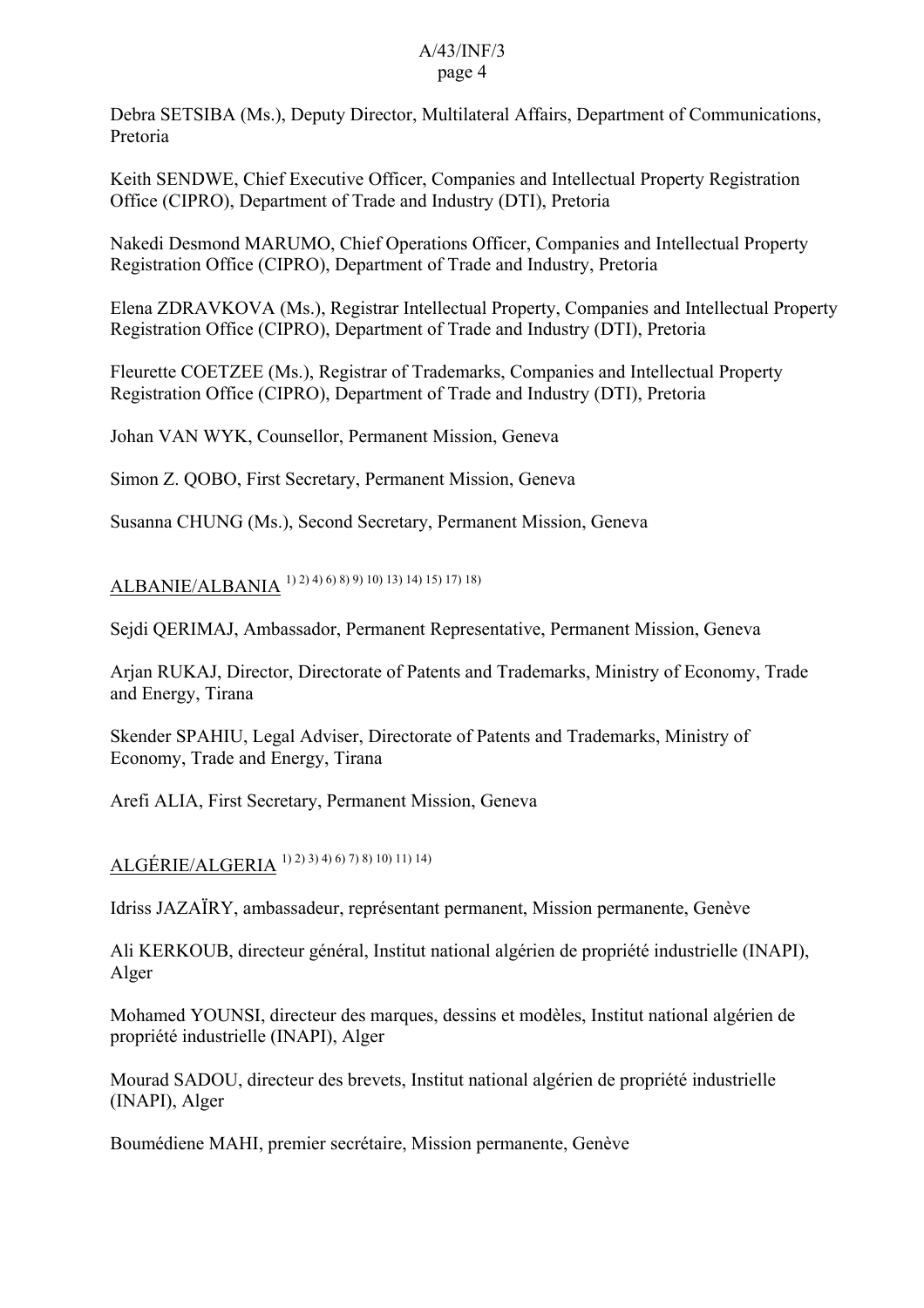# ALLEMAGNE/GERMANY 1) 2) 3) 4) 5) 6) 8) 9) 10) 12) 13) 14) 15)

Reinhard SCHWEPPE, Ambassador, Permanent Representative, Permanent Mission, Geneva

Johannes Christian WICHARD, Deputy Director General, Federal Ministry of Justice, Berlin

Li-Feng SCHROCK, Head of Division, Trade Mark and Unfair Competition, Federal Ministry of Justice, Berlin

Jürgen SCHADE, President, German Patent and Trade Mark Office, Munich

Nadja WEINAND (Ms.), Deputy Head, International Industrial Property Section, German Patent and Trade Mark Office, Munich

Udo FENCHEL, Counsellor, Permanent Mission, Geneva

#### ANDORRE/ANDORRA 1) 2) 4) 6)

Marc JOVER COMAS, directeur, Département de l'innovation et de la recherche, Ministère du porte-parole, de la culture et de l'enseignement supérieur, Andorre-la-Vieille

Xavier TROTA BOLLÓ, premier secrétaire, Mission permanente, Genève

Ester PERALBA (Mme), conseiller juridique, Mission permanente, Genève

Pol PLANAS CALLICÓ, conseiller, Mission permanente, Genève

### ANGOLA  $^{2)}$ <sup>3)</sup>

Arcanjo Maria DO NASCIMENTO, ambassadeur, représentant permanent, Mission permanente, Genève

Antónia Simões DA SILVA BANDEIRA (Mme), directrice générale, Institut angolais de la propriété industrielle (IAPI), Ministère de l'industrie, Luanda

Angélica MARQUES DA COSTA MDAIHLI (Mme), troisième secrétaire, Mission permanente, Genève

José SILVA, conseiller, mission permanente, Genève

# ANTIGUA-ET-BARBUDA/ANTIGUA AND BARBUDA 1) 2) 4) 6) 8) 14)

Colin DERRICK, Minister of Justice and Public Safety, Ministry of Justice and Public Safety, St. John's

Mitzie Lorraine BUCKLEY (Miss), Deputy Registrar, Intellectual Property and Commerce, The Registrar's Office, Ministry of Justice and Legal Affairs, St. John's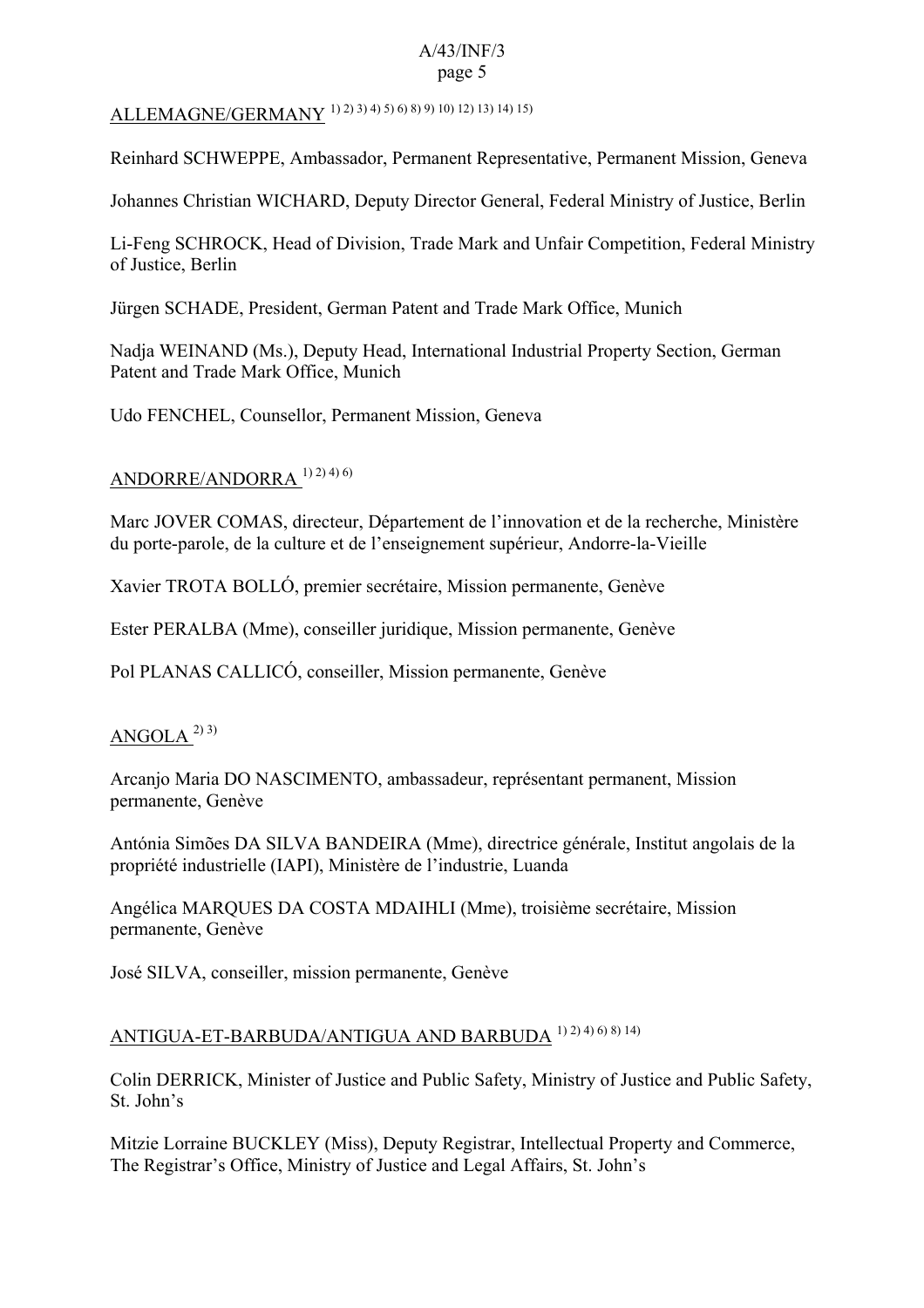### ARABIE SAOUDITE/SAUDI ARABIA 1) 2) 4) 6)

Abdulwahab ATTAR, Ambassador, Permanent Representative, Permanent Mission, Geneva

Osama SALEH, Manager of Copyright, Ministry of Culture and Information, Jeddah

Ali BAHITHAM, First Secretary, Permanent Mission, Geneva

### ARGENTINE/ARGENTINA 1) 2) 3) 4) 6) 7) 17) 18)

Alberto J. DUMONT, Embajador, Representante Permanente, Misión Permanente, Ginebra

Ernesto MARTÍNEZ GONDRA, Ministro, Representante Permanente Alterno, Misión Permanente, Ginebra

Marta GABRIELONI (Sra.), Ministro, Secretaria de Comercio, Ministerio de Relaciones Exteriores, Comercio Internacional y Culto, Buenos Aires

Inés FASTAME (Srta.), Segundo Secretaria, Misión Permanente, Ginebra

# ARMÉNIE/ARMENIA 1) 2) 3) 4) 6) 7) 8) 9) 10) 12) 13) 14) 15) 16) 17) 18)

Armen AZIZYAN, Head, Intellectual Property Agency, Yerevan

Marine AVETISYAN (Mrs.), Senior Specialist, Intellectual Property Agency, Yerevan

# AUSTRALIE/AUSTRALIA 1) 2) 3) 4) 5) 6) 8) 10) 13) 14) 15) 17) 18)

Ian HEATH, Director General, IP Australia, Woden ACT

Matthew FORNO, Director, International Cooperation, IP Australia, Woden ACT

Brendan BOURKE, Assistant Director, Domestic Policy Section, IP Australia, Woden ACT

Chris CRESWELL, Copyright Law Consultant, Copyright Law Branch, Attorney-General's Department, Barton ACT

Steve THOM, Second Secretary, Permanent Mission, Geneva

AUTRICHE/AUSTRIA 1) 2) 3) 4) 5) 6) 8) 10) 12) 13) 14) 15) 16)

Friedrich RÖDLER, President, Austrian Patent Office, Vienna

Richard FLAMMER, Vice-President, Austrian Patent Office, Vienna

Robert ULLRICH, Head, Department for International Trademarks, Austrian Patent Office, Vienna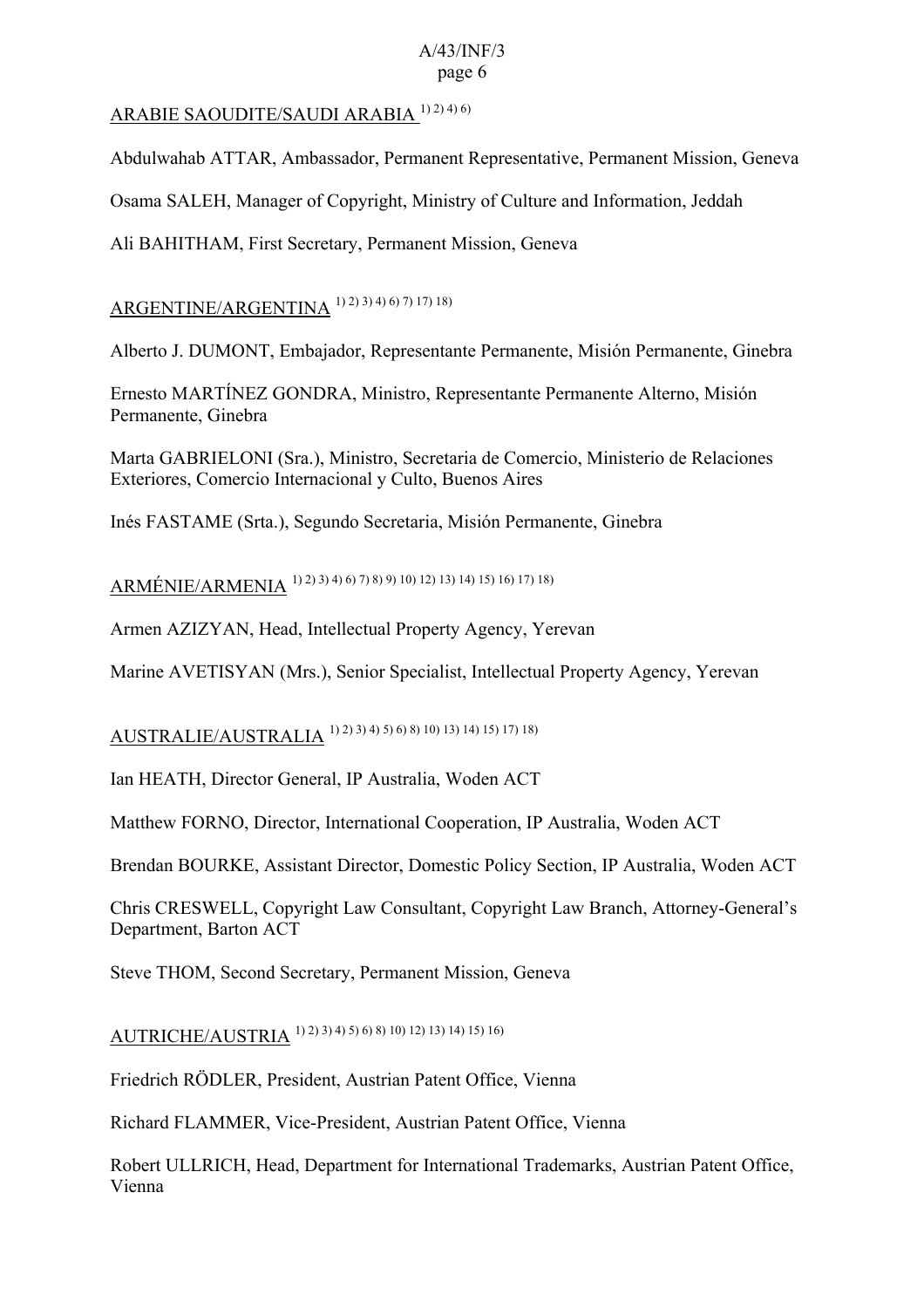Guenter AUER, Chief Public Prosecutor, Austrian Federal Ministry of Justice, Vienna

Markus WEIDINGER, Second Secretary, Permanent Mission, Geneva

# AZERBAÏDJAN/AZERBAIJAN 1) 2) 4) 6) 8) 10) 12) 13) 14) 15) 17) 18)

Ramiz HASANOV, Director General, State Agency for Standardization, Metrology and Patents, Baku

Mir-Yagub SEYIDOV, Head, Patent Office, State Agency for Standardization, Metrology and Patents, Baku

Elmar MAMMADOV, Second Secretary, Permanent Mission, Geneva

BAHREÏN/BAHRAIN 1) 2) 4) 6) 8) 10) 14) 17) 18) 19)

Abdullah Abdal Rahman YATEEM, Assistant Undersecretary for Press and Publications, Ministry of Information, Manama

Abdulaziz Mohamad ALREFAI, Acting Director, Directorate of Copyright, Ministry of Information, Manama

Saleh ALSALEH, First Secretary, Permanent Mission, Geneva

BANGLADESH 1) 2) 3) 4) 6) 7)

Md. Motaher HUSSAIN, Chargé d'affaires a.i., Permanent Mission, Geneva

Muhammed Enayet MOWLA, Counsellor, Permanent Mission, Geneva

Nayem Uddin AHMED, Second Secretary, Permanent Mission, Geneva

## BARBADE/BARBADOS 1) 2) 4) 6) 10) 14)

C. Trevor CLARKE, Ambassador, Permanent Representative, Permanent Mission, Geneva

Heather Armetha CLARKE (Miss), Registrar, Corporate Affairs and Intellectual Property Office, Bridgetown

Corlita Annette BABB-SCHAEFER (Mrs.), Counsellor, Permanent Mission, Geneva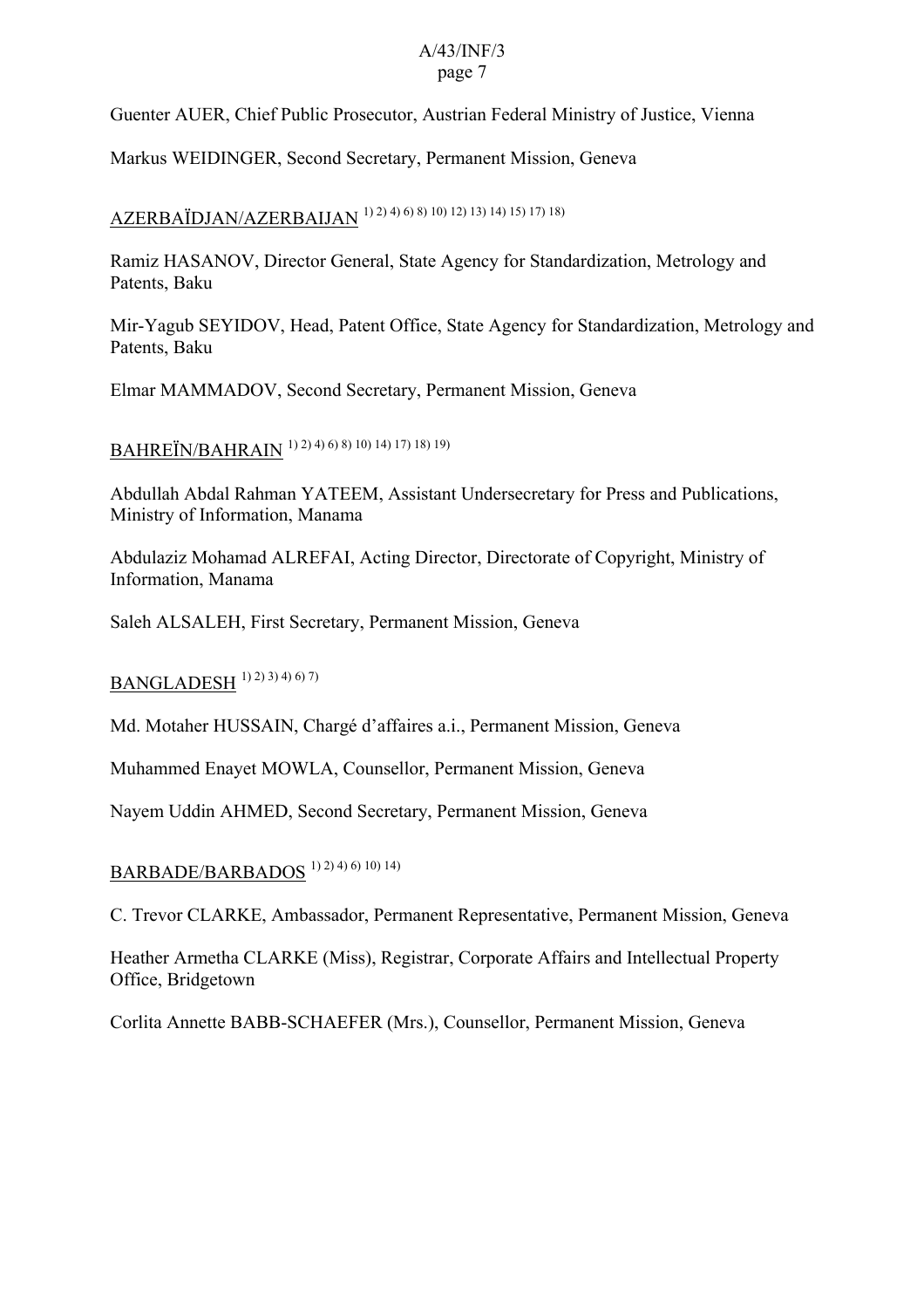BÉLARUS/BELARUS 1) 2) 4) 6) 8) 10) 12) 13) 14) 15) 17) 18)

Leonid VORONESTSKY, Director General, National Center of Intellectual Property, Minsk

Sergei ALEINIK, Ambassador, Permanent Representative, Permanent Mission, Geneva

Aleksei BICHURIN, Head, Center for Collective Management of Copyright and Related Rights, National Center of Intellectual Property, Minsk

Zakhar NAUMOV, First Secretary, Permanent Mission, Geneva

BELGIQUE/BELGIUM 1) 2) 3) 4) 5) 6) 8) 9) 10) 12) 13) 14) 15) 17) 18)

Alex VAN MEEUWEN, ambassadeur, représentant permanent, Mission permanente, Genève

Brigitte MINART (Mme), ministre-conseiller, représentant permanent adjoint, Mission permanente, Genève

Michel GEREBTZOFF, premier secrétaire, Mission permanente, Genève

Jérôme DEBRULLE, conseiller adjoint, Ministère des affaires économiques, Bruxelles

Monique PETIT (Mme), attaché, Service des affaires juridiques et internationales, Ministère des affaires économiques, Bruxelles

Geoffrey EEKHOUT, stagiaire, délégation Wallonie-Bruxelles, Genève

# BELIZE 1) 2) 4) 6) 9) 14)

Alhaji TEJAN-COLE, Deputy Registrar, Belize Intellectual Property Office, Attorney General's Ministry, Belmopan

BÉNIN/BENIN 1) 2) 3) 4) 6) 7) 9) 10) 14) 17) 18)

Samuel AMEHOU, ambassadeur, représentant permanent, Mission permanente, Genève

François Miton ADANDE, directeur, Centre national de la propriété industrielle (CENAPI), Ministère de l'industrie et du commerce et des petites et moyennes entreprises, Cotonou

Yao AMOUSSOU, premier conseiller, Mission permanente, Genève

### BHOUTAN/BHUTAN 1) 2) 4) 6) 8)

Chhimi LHAZIN (Miss), Trademark Examiner, Intellectual Property Division, Ministry of Trade and Industry, Thimphu

Sonam WANGCHUK, Counsellor, Permanent Mission, Geneva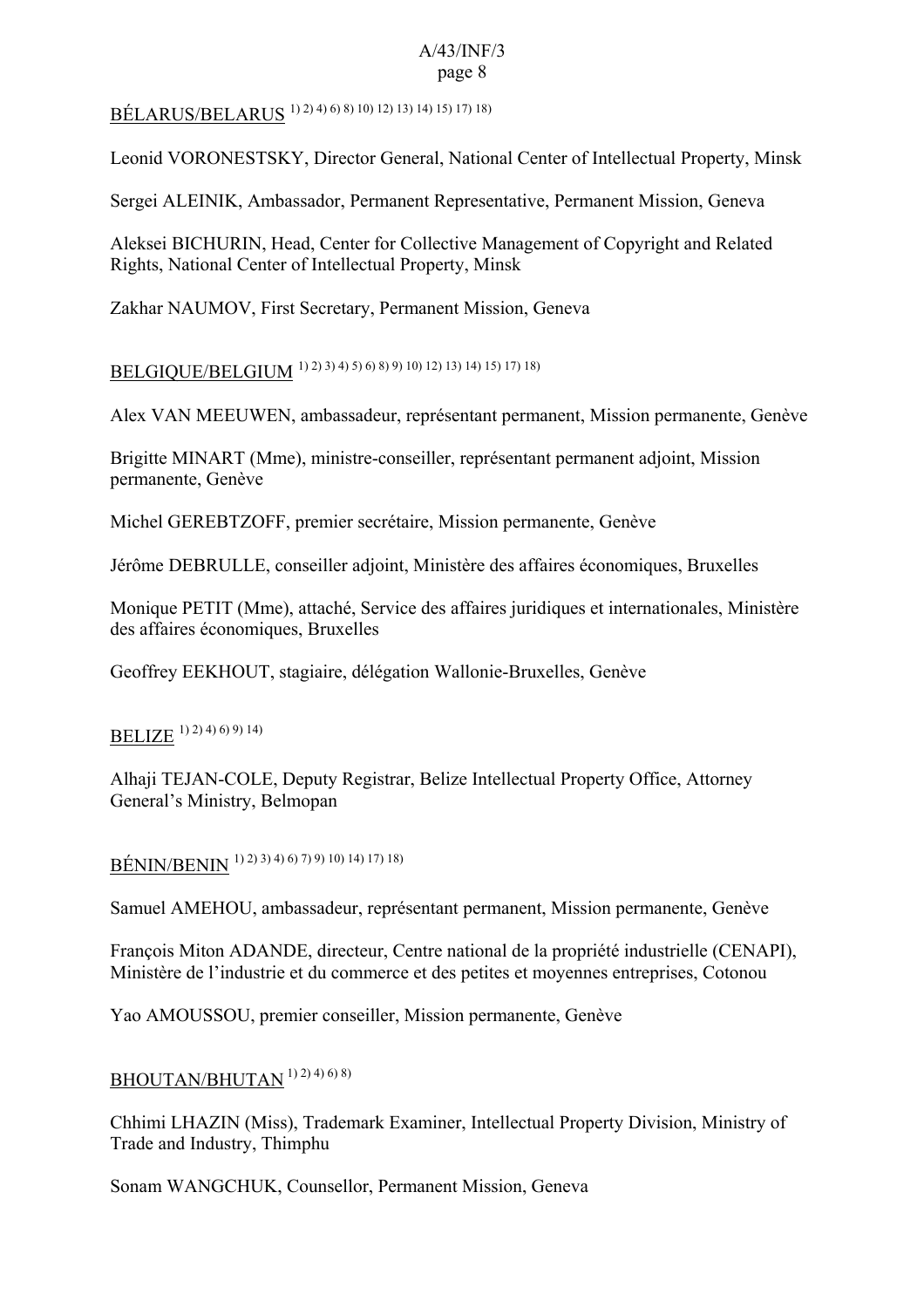## BOSNIE-HERZÉGOVINE/BOSNIA AND HERZEGOVINA 1) 2) 4) 6) 8) 10) 12) 14)

Jadranka KALMETA (Mrs.), Ambassador, Permanent Representative, Permanent Mission, Geneva

Lidija VIGNJEVIĆ (Mrs.), Director, Institute for Intellectual Property, Sarajevo

Jovan ŠARAC, Deputy Director, Institute for Intellectual Property, Sarajevo

Anesa KUNDUROVIĆ (Miss), First Secretary, Permanent Mission, Geneva

## BOTSWANA 1) 2) 4) 6) 9) 14) 17) 18)

Oteng Banda BATLHOKI, Registrar of Companies, Registration of Companies, Patents, Designs and Trade Marks, Ministry of Trade and Industry, Gaborone

Lebogang MOPHUTING, Registration Superintendent, Registration of Companies, Patents, Designs and Trade Marks, Ministry of Trade and Industry, Gaborone

## BRÉSIL/BRAZIL 1) 2) 3) 4) 5) 6) 13) 14)

Clodoaldo HUGUENEY, Ambassador, Permanent Representative, Permanent Mission, Geneva

Hadil DA ROCHA VIANNA, Director, Department of Scientific and Technological Themes, Ministry of External Relations, Rio de Janeiro

Guilherme de AGUIAR PATRIOTA, Minister Counsellor, Permanent Mission, Geneva

Luis Carlos WANDERLEY LIMA, Coordinator for Intellectual Property, National Agency of Health Surveillance (ANVISA), Ministry of Health, Rio de Janeiro

Ademir TARDELLI, Vice-President, National Institute of Industrial Property (INPI), Rio de Janeiro

Carlos PAZOS RODRIGUES, Patent Director, Patent Division, Industrial Property Institute (INPI), Rio de Janeiro

Marco Antonio LIMA, Director, Institutional Partnerships and Technological Information, National Institute of Industrial Property (INPI), Rio de Janeiro

Cliffor GUIMÃRAES, Senior Advisor, Copyright Office, Ministry of Culture, Rio de Janeiro

Leandro TEIXEIRA DE MORAIS, Specialist, Office of International Affairs, National Agency of Health Surveillance (ANVISA), Ministry of Health, Rio de Janeiro

Erika MATTOS DA VEIGA (Ms.), Specialist, National Agency of Health Surveillance (ANVISA), Ministry of Health, Rio de Janeiro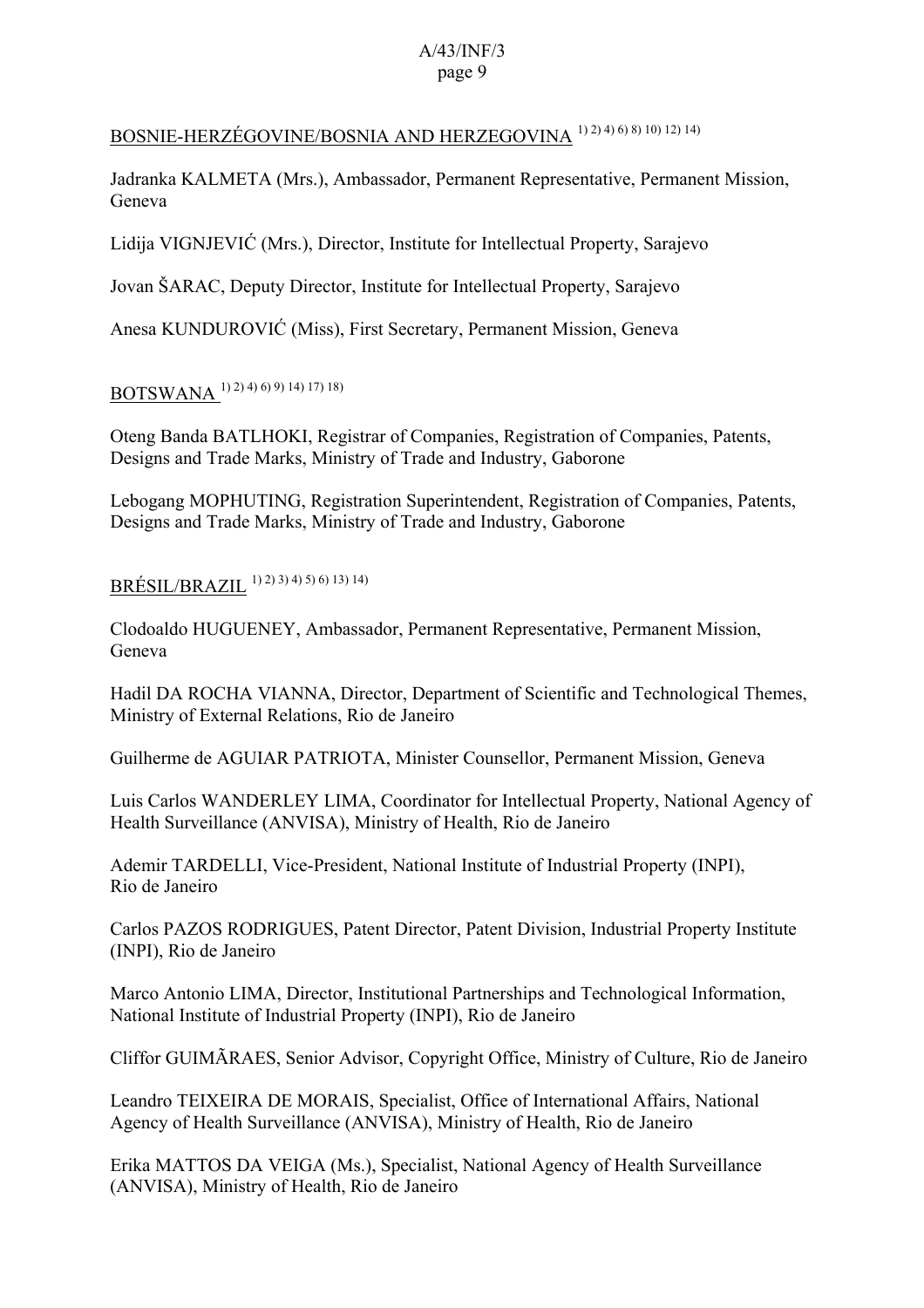Carla Maia EINSIEDLER (Miss), Industrial Property Technician, Coordination of International Cooperation, National Institute of Industrial Property (INPI), Rio de Janeiro

José Carlos CALVACANTI DE ARAÚJO FILHO, General-Coordination of the Interministerial Group on Intellectual Property, Ministry of Development, Industry and Foreign Trade, Brasilia

Ana Lúcia GOMES, Executive Secretary (Ms.), National Council on Combating Piracy, Ministry of Justice, Rio de Janeiro

Cristiano Franco BERBERT, Second Secretary, Permanent Mission, Geneva

Henrique Choer MORAES, Third Secretary, Intellectual Property Division, Ministry of External Relations, Rio de Janeiro

Camila BIRAL CUNHA (Ms.), Intern, Permanent Mission, Geneva

### BRUNÉI DARUSSALAM/BRUNEI DARUSSALAM 2) 6)

Alaihuddin TAHA, Ambassador, Permanent Representative, Permanent Mission, Geneva

Naimah MDALI (Mrs.), Head, Registries Division, Intellectual Property Section, Attorney General's Chambers, Ministry of Law, Bandar Seri Begawan

Zamani RAZALI, Second Secretary, Permanent Mission, Geneva

BULGARIE/BULGARIA 1) 2) 4) 6) 8) 9) 10) 11) 12) 13) 14) 15) 16) 17) 18

Kostadin Tchanev MANEV, President, Patent Office of the Republic of Bulgaria, Sofia

Petko DRAGANOV, Ambassador, Permanent Representative, Permanent Mission, Geneva

Aliosha Ivanov NEDELCHEV, Ambassador, Head, UN Specialized Agencies Department, Ministry of Foreign Affairs, Sofia

Dessislava PARUSHEVA (Mrs.), Second Secretary, Permanent Mission, Geneva

Maya DONEVA (Ms.), Intern, Permanent Mission, Geneva

Marina ANTONOVA (Ms.), Intern, Permanent Mission, Geneva

BURKINA FASO 1) 2) 4) 6) 11) 14) 17) 18)

Moussa B. NÉBIÉ, chargé d'affaires a.i., Mission permanente, Genève

Etienne BAYALA, directeur, Direction nationale de la propriété industrielle, Ministère du commerce, de la promotion de l'entreprise et de l'artisanat, Ouagadougou

Judith Léa ZERBO (Mme), attaché, Mission permanente, Genève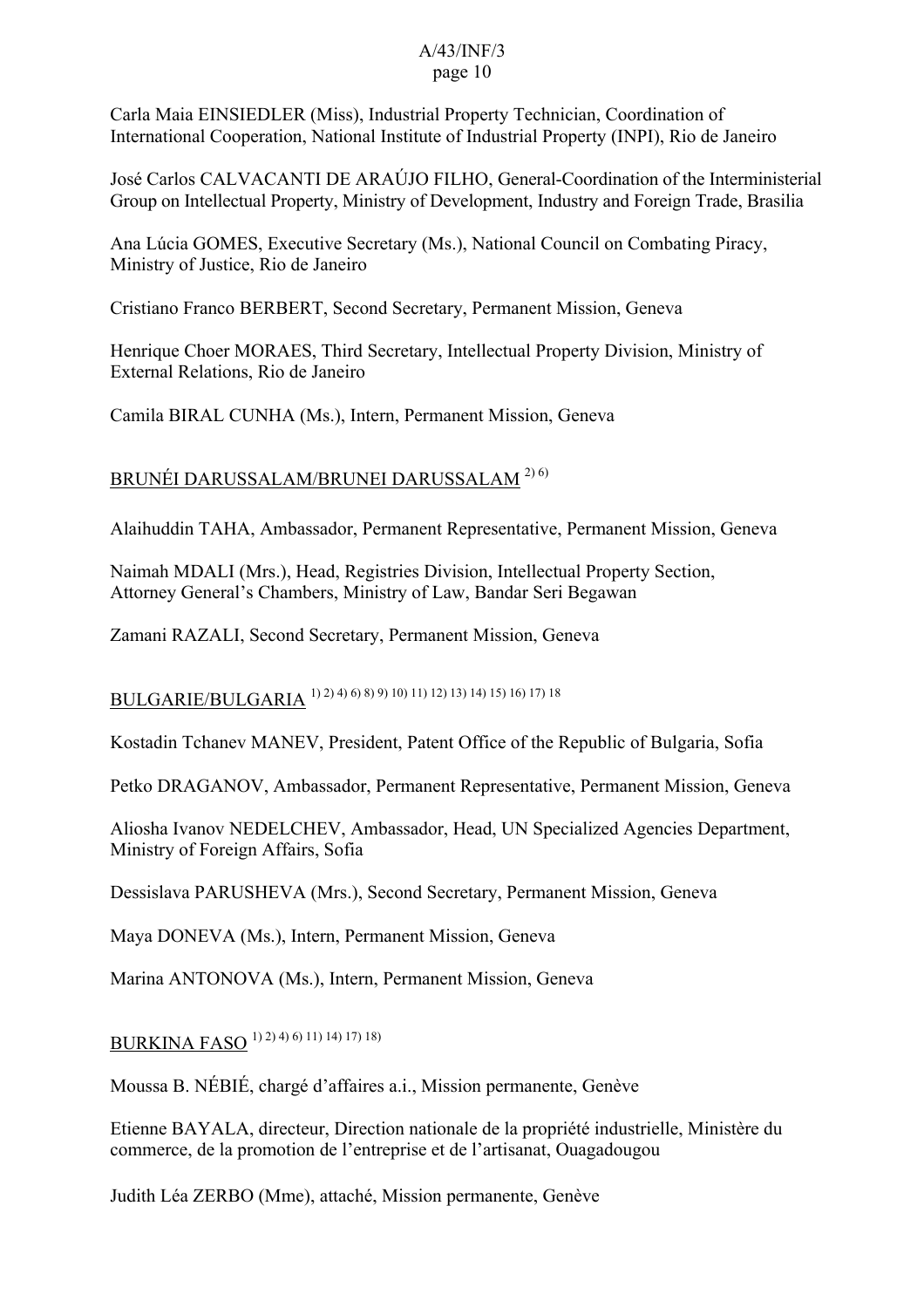### BURUNDI  $1)$  2) 4)

Emmanuel NDABISHURIYE, deuxième conseiller, Mission permanente, Genève

#### CAMBODGE/CAMBODIA 1) 2) 4)

CHHEANG Vun, Ambassador, Permanent Representative, Permanent Mission, Geneva

THAY Bunthon, First Secretary, Permanent Mission, Geneva

# CAMEROUN/CAMEROON 1) 2) 3) 4) 6) 7) 14)

Eugène Désiré EFAGA, directeur du développement technologique et de la propriété industrielle, Ministère de l'industrie, des mines et du développement technologique, Yaoundé

Jacqueline Nicole MONO NDJANA (Mme), sous-directeur de la propriété industrielle, Ministère de l'industrie, des mines et du développement technologique, Yaoundé

Aurélien ETEKI NKONGO, premier secrétaire, Mission permanente, Genève

## CANADA 1) 2) 3) 4) 6) 7) 13) 14) 15)

Mary CARMAN (Ms.), Commissioner of Patents, Registrar of Trademarks and Chief Executive Officer, Canadian Intellectual Property Office (CIPO), Department of Industry Canada, Gatineau, Québec

Michel PATENAUDE, Acting Chief, International Affairs, Corporate Strategies Branch, Canadian Intellectual Property Office (CIPO), Department of Industry Canada, Gatineau, Québec

Barney DE SCHNEIDER, Assistant Commissioner of Patents, Patent Branch, Canadian Intellectual Property Office (CIPO), Department of Industry Canada, Gatineau, Québec

Douglas GEORGE, Director, Intellectual Property Information and Technology Policy Division, International Trade Canada, Ontario

Lesia Alexandra STANGRET (Ms.), Deputy Director, Department of Foreign Affairs and International Trade, Ottawa

Alexandra NORMANDIN (Ms.), Project Officer, International Affairs, Canadian Intellectual Property Office (CIPO), Department of Industry Canada, Gatineau, Québec

Darren SMITH, Second Secretary, Permanent Mission, Geneva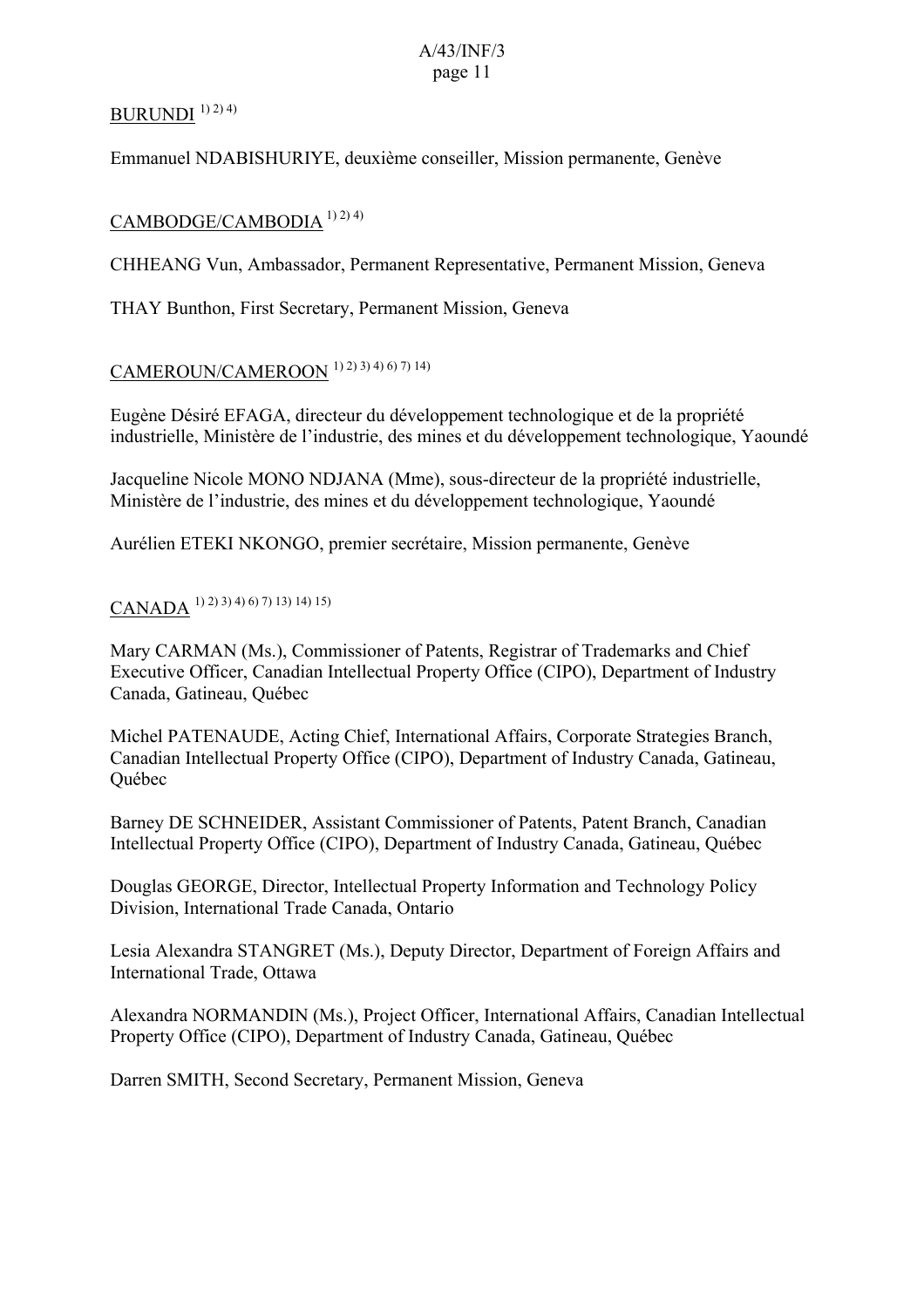### CAP-VERT/CAPE VERDE 1) 2) 6)

Belarmino MONTEIRO SILVA, chargé d'affaires a.i., Mission permanente, Genève

### CHILI/CHILE 1) 2) 3) 4) 6) 7) 17) 18)

Mario MATUS, Embajador, Representante Permanente, Misión Permanente, Ginebra

Maximiliano SANTA CRUZ, Consejero, Misión Permanente, Ginebra

Carolina BELMAR (Srta.), Jefe, Departamento de la Propiedad Intelectual, Ministerio de Relaciones Exteriores, Santiago

Bernardita ESCOBAR ANDRAE (Sra.), Jefe, Departamento de Propiedad Industrial, Ministerio de Economía, Santiago

Luis VILLARROEL VILLALON, Asesor en Propiedad Intelectual, Ministerio de Educación, Santiago

Andrés GUGGIANA VARAS, Asesor Jurídico, Ministerio de Relaciones Exteriores, Santiago

CHINE/CHINA 1) 2) 3) 4) 5) 6) 8) 10) 12) 13) 14) 15) 17) 18)

TIAN Lipu, Commissioner, State Intellectual Property Office (SIPO), Beijing

LI Baodong, Ambassador, Permanent Representative, Permanent Mission, Geneva

LI Dongsheng, Vice Minister, State Administration for Industry and Commerce (SAIC), Beijing

LI Yuguang, Deputy Commissioner, State Intellectual Property Office (SIPO), Beijing

LU Guoliang, Director General, International Cooperation Department, State Intellectual Property Office (SIPO), Beijing

ZENG Yanni (Ms.), Deputy Director, International Organizations Division, International Cooperation Department, State Intellectual Property Office (SIPO), Beijing

WU Changlin, Project Administrator, International Organizations Division, International Cooperation Department, State Intellectual Property Office (SIPO), Beijing

LI Shuo (Ms.), Project Administrator, American and Oceanian Division, International Cooperation Department, State Intellectual Property Office (SIPO), Beijing

LI Yajing (Ms.), Administrative Officer, Department of Foreign Affairs, State Administration for Industry and Commerce (SAIC), Beijing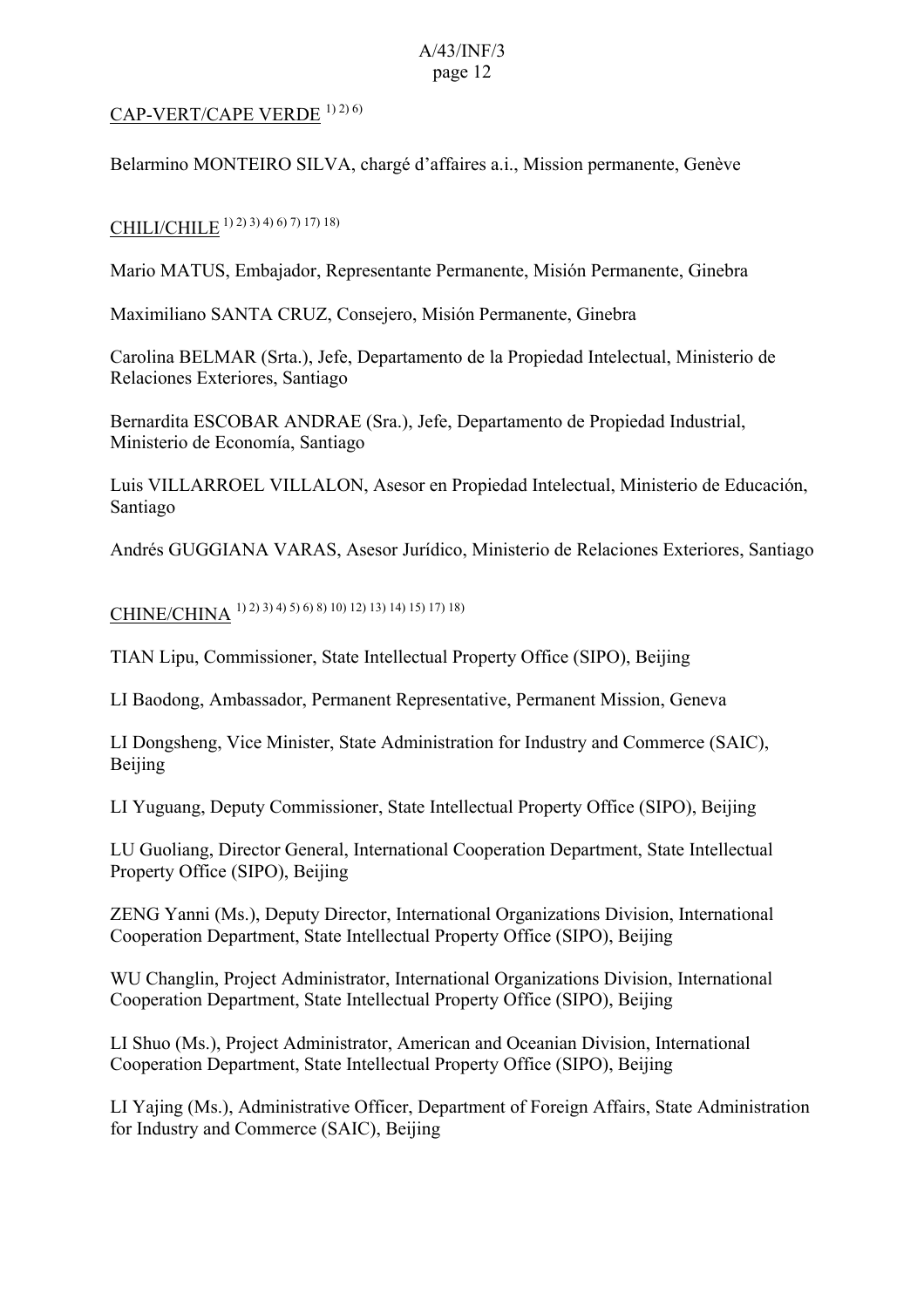ZHANG Sijing (Ms.), Legal Officer, Trademark Office, State Administration for Industry and Commerce (SAIC), Beijing

ZHAI Lifeng (Ms.), Deputy Director, Copyright Administration Department, National Copyright Administration of China (NCAC), Beijing

ZHANG Youli, Deputy Director, Copyright Division, Copyright Administration Department, National Copyright Administration of China (NCAC), Beijing

HE Zhaohua, Deputy Director, Ministry of Foreign Affairs, Beijing

FU Cong, Minister-Counsellor, Permanent Mission, Geneva

ZHAO Yangling (Mrs.), First Secretary, Permanent Mission, Geneva

ZHANG Ze, Third Secretary, Permanent Mission, Geneva

WANG Dan (Ms.), Attaché, Permanent Mission, Geneva

Stephen Richard SELBY, Director, Intellectual Property Department, Hong Kong

# CHYPRE/CYPRUS 1) 2) 4) 6) 8) 14) 17) 18)

Eleni ELEFTHERIOU (Mrs.), Senior Examiner, Department of Registrar of Companies and Official Receiver, Ministry of Commerce, Industry and Tourism, Nicosia

Soteroula TSOKOU (Mrs.), Assistant Examiner, Department of Registrar of Companies and Official Receiver, Ministry of Commerce, Industry and Tourism, Nicosia

COLOMBIE/COLOMBIA 1) 2) 3) 4) 6) 7) 14) 17) 18)

Clemencia FORERO UCROS (Sra.), Embajadora, Representante Permanente, Misión Permanente, Ginebra

Martha Irma ALARCÓN LÓPEZ (Sra.), Ministra Consejera, Misíon Permanente, Ginebra

## COMORES/COMOROS 1) 2) 4) 6) 14)

Msoma BASTOINE, secrétaire général, Ministère de l'énergie, des mines, de l'industrie et de l'artisanat, Moroni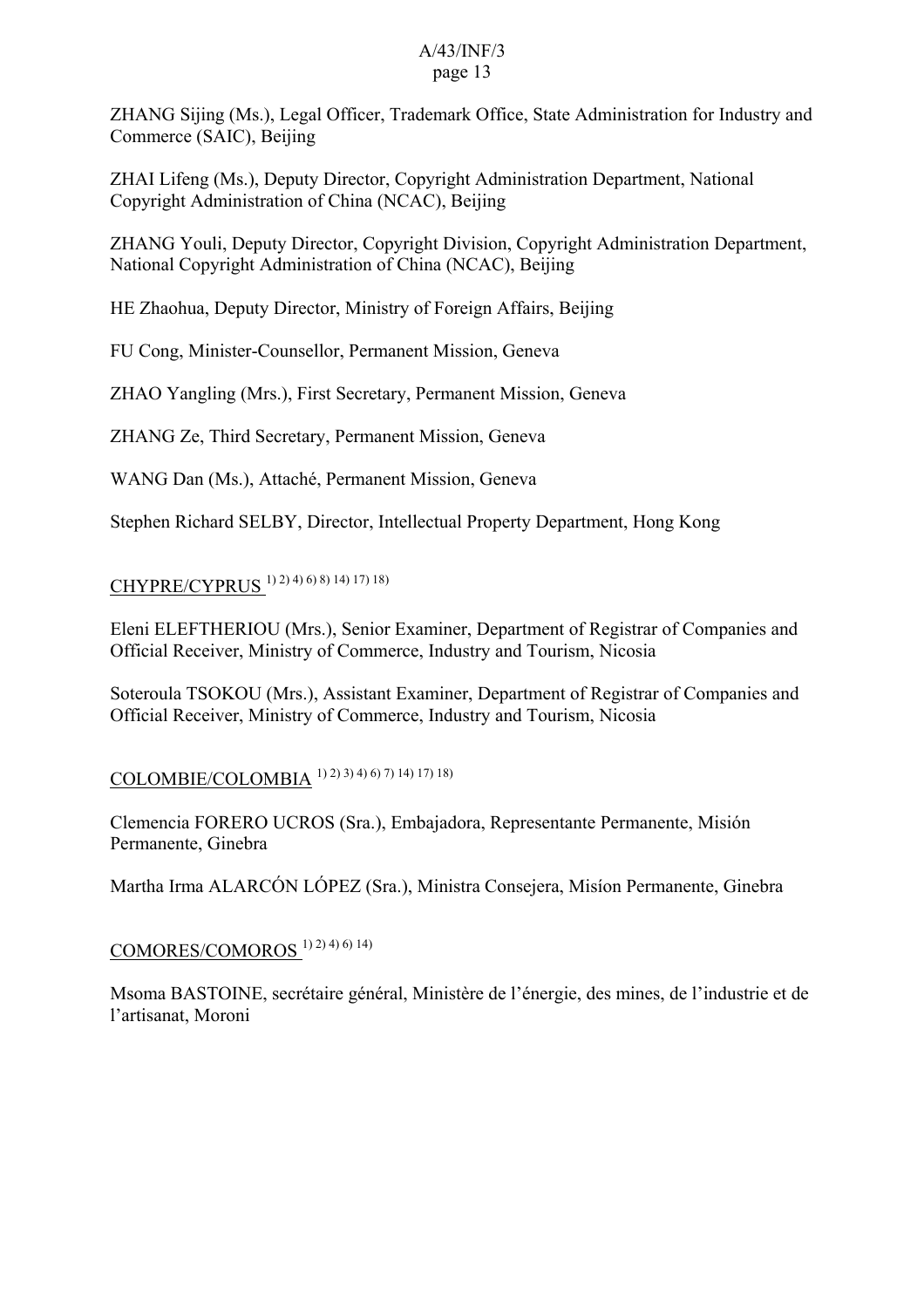## $\text{CONGO}^{(1)\,2)}$  4) 6) 11) 14)

Delphine BIKOUTA (Mme), premier conseiller, Mission permanente, Genève

Claure KOMBO, conseiller à l'industrie, Ministère du développement industriel et de la promotion du secteur privé, Brazzaville

Pascal NDINGA, directeur de l'antenne nationale de la propriété industrielle, Ministère du développement industriel et de la promotion du secteur privé, Brazzaville

Rose-Marie BOUBOUTOU (Mlle), stagiaire, Mission permanente, Genève

## COSTA RICA 1) 2) 3) 4) 5) 6) 11) 14) 17) 18)

Laura THOMPSON (Sra.), Embajadora, Representante Permanente, Misión Permanente, Ginebra

Randall SALAZAR SOLÓRZANO, Presidente de la Comisión Intergubernamental de Propiedad Intelectual, Ministerio de Justicia y Gracia, San José

Carlos GARBANZO, Ministro Consejero, Misión Permanente, Ginebra

## CÔTE D'IVOIRE 1) 2) 3) 4) 5) 6) 9) 14)

Augustin Komoé KOUADIO, ministre, Ministère de la culture et de la francophonie, Abidjan

Guy-Alain Emmanuel GAUZE, ambassadeur, représentant permanent, Mission permanente, Genève

Denis Loukou BOHOUSSOU, directeur général, Office ivoirien de la propriété industrielle (OIPI), Ministère de l'industrie et de la promotion du secteur privé, Abidjan

Tiémoko MORIKO, conseiller, Mission permanente, Genève

Nielbien Francis OUATTARA, directeur, Brigade de lutte contre la piraterie, Ministère de la culture et de la francophonie, Abidjan

Kouadio Liliane BONI KONAN (Mme), directeur des affaires juridiques, Ministère de la culture et de la francophonie, Abidjan

Assoum KINDJA, sous-directeur, Département de la protection et du contentieux, Office ivoirien de la propriété industrielle (OIPI), Ministère de l'industrie et de la promotion du secteur privé, Abidjan

Kouassi Alexis SOUNGALO, assistant, Mission permanente, Genève

Lanciné BAMBA, chef du protocole, Mission permanente, Genève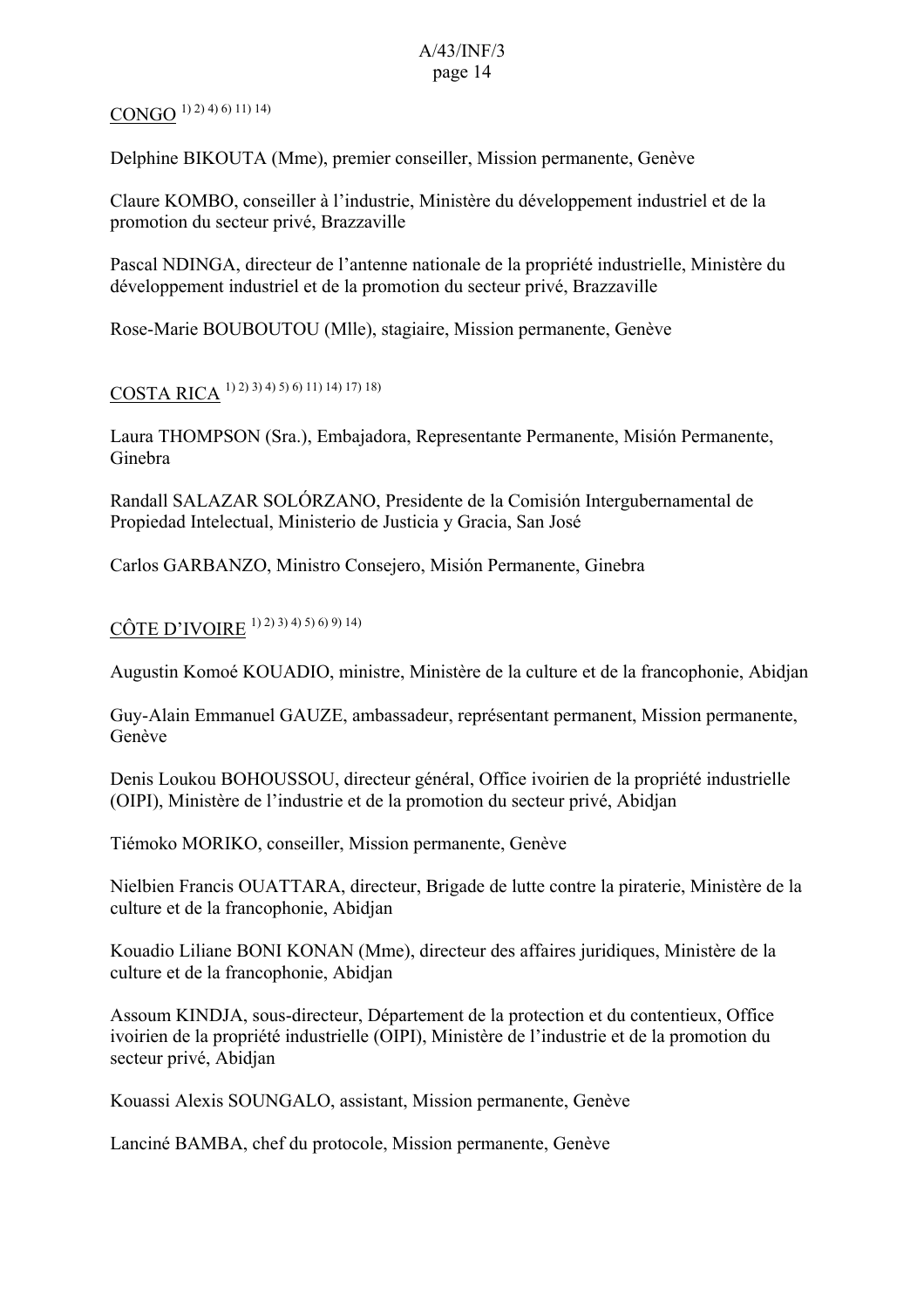CROATIE/CROATIA 1) 2) 3) 4) 6) 7) 8) 9) 10) 12) 13) 14) 15) 16) 17) 18) 19)

Branko SOČANAC, Chargé d'Affaires a.i., Permanent Mission, Geneva

Željko TOPIĆ, Director General, State Intellectual Property Office, Zagreb

Romana MATANOVAC (Miss), Deputy Director General, State Intellectual Property Office, Zagreb

Ljerka GOLUBIĆ, Head of the Director General's Office, State Intellectual Property Office, Zagreb

Hrvoje ĆURKO, First Secretary, Permanent Mission, Geneva

CUBA 1) 2) 3) 4) 6) 7) 8) 10) 11) 12) 13) 14) 15) 16)

María de los Ángeles SÁNCHEZ TORRES (Sra.), Directora General, Oficina Cubana de la Propiedad Industrial (OCPI), La Habana

Jorge FERRER RODRÍGUEZ, Ministro Consejero, Misión Permanente, Ginebra

Eva María PÉREZ DÍAZ (Sra.), Jefe de Patentes, Oficina Cubana de la Propiedad Industrial (OCPI), La Habana

DANEMARK/DENMARK 1) 2) 3) 4) 6) 7) 8) 10) 12) 13) 14) 15) 19)

Jesper KONGSTAD, Director General, Danish Patent and Trademark Office, Ministry of Economics and Business Affairs, Taastrup

Anne Reinhold JØRGENSEN (Mrs.), Director, International Affairs, Danish Patent and Trademark Office, Ministry of Economics and Business Affairs, Taastrup

Lene Juul KJERRUMGAARD (Ms.), Legal Adviser, Trademarks and Designs, Danish Patent and Trademark Office, Ministry of Economics and Business Affairs, Taastrup

Troels Kjølby NIELSEN, First Secretary, Permanent Mission, Geneva

#### DJIBOUTI  $^{(1) (2) (4) (6)}$

Mohamed-Siad DOUALEH, ambassadeur, représentant permanent, Mission permanente, Genève

Djama MAHAMOUD ALI, conseiller, Mission permanente, Genève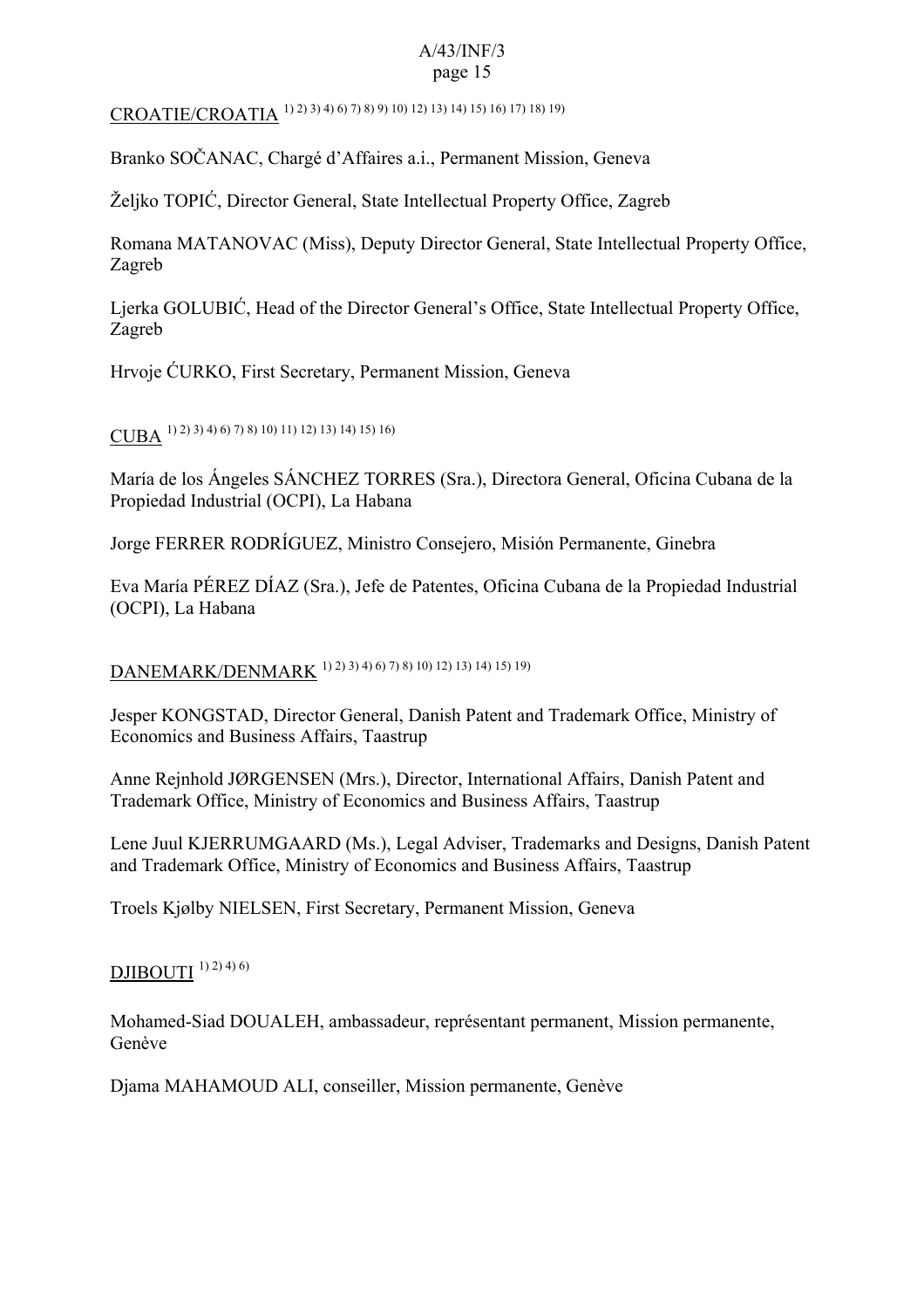ÉGYPTE/EGYPT 1) 2) 3) 4) 5) 6) 8) 9) 10) 13) 14)

Sameh SHOUKRY, Ambassador, Permanent Representative, Permanent Mission, Geneva

Amin MELEKA, Deputy Permanent Representative, Permanent Mission, Geneva

Mohsen Mahmoud SHOUKRY, Acting President, Egyptian Patent Office, Academy of Scientific Research and Technology (ASRT), Cairo

Mostafa ABOU EL ENEIN, Head, Commercial Registry Authority, Ministry of Trade and Industry, Cairo

Samia SOBHY MOHAMAD (Mrs.), Head, PCT Receiving Office Department, Egyptian Patent Office, Academy of Scientific Research and Technology (ASRT), Cairo

Nival Mohamed NABIL (Mrs.), Head, Legal Department, Egyptian Patent Office, Academy of Scientific Research and Technology (ASRT), Cairo

Azza Abdalla ABOU EL NAGA (Mrs.), Head, Agreements and International Relationships Department, Egyptian Patent Office, Academy of Scientific Research and Technology (ASRT), Cairo

Gomaa Abd-Elrehim Gomaa ELSHERIF, Senior Technical Examiner, Egyptian Patent Office, Academy of Scientific Research and Technology (ASRT), Cairo

Mohamed EL SAYED M. BASSUNI, Head, Information Technology Systems for Industrial Property Department, Academy of Scientific Research and Technology (ASRT), Cairo

Ragui EL-ETREBY, First Secretary, Permanent Mission, Geneva

Heba MOSTAFA (Ms.), Third Secretary, Ministry of Foreign Affairs, Cairo

EL SALVADOR 1) 2) 3) 4) 5) 6) 14) 15) 17) 18)

Francisco Alberto LIMA MENA, Embajador, Representante Permanente, Misión Permanente, Ginebra

Diana Violeta HASBUN VILLACORTA (Sra.), Directora, Registro de la Propiedad Intelectual, Centro Nacional de Registros, San Salvador

Martha Evelyn MENJIVAR CORTEZ (Srta.), Consejera, Misión Permanente, Ginebra

Rodrigo RIVAS MELHADO, Ministro Consejero, Misión Permanente, Ginebra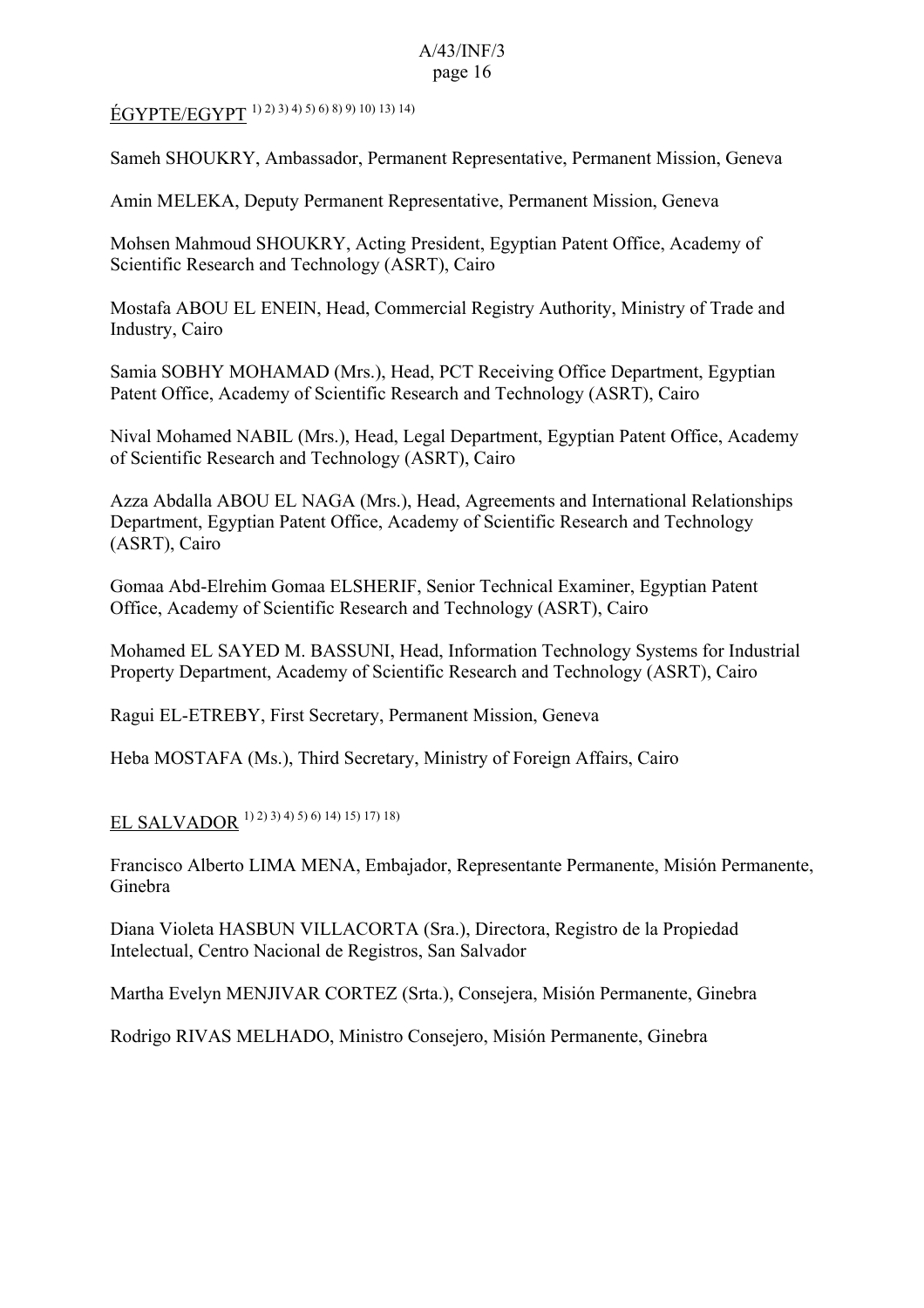## ÉMIRATS ARABES UNIS/UNITED ARAB EMIRATES 1) 2) 3) 4) 5) 6) 14) 17) 18)

Obaid Salem AL ZAABI, Ambassador, Permanent Representative, Permanent Mission, Geneva

Sheikha Najla AL QASSIMI (Mrs.), First Secretary, Permanent Mission, Geneva

# ÉQUATEUR/ECUADOR 1) 2) 3) 4) 6) 7) 14) 17) 18)

Mauricio MONTALVO, Embajador, Representante Permanente, Misión Permanente, Ginebra

Alfredo CORRAL PONCE, Presidente y Representante Legal, Instituto Ecuatoriano de la Propiedad Intelectual (IEPI), Quito

Juan Carlos CEPEDA CASSOLA, Director de Asesoría Jurídica, Instituto Ecuatoriano de la Propiedad Intelectual (IEPI), Quito

Luis VAYAS VALDIVIESO, Primer Secretario, Misión Permanente, Ginebra

ESPAGNE/SPAIN 1) 2) 3) 4) 5) 6) 8) 9) 10) 12) 13) 14) 15)

Juan Antonio MARCH PUJOL, Embajador, Representante Permanente, Misión Permanente, Ginebra

Joaquín María de ARÍSTEGUI LABORDE, Embajador, Representante Permanente Adjunto, Misión Permanente, Ginebra

Javier A. MORENO RAMOS, Director, Departamento de Coordinación Jurídica y Relaciones Internacionales, Oficina Española de Patentes y Marcas (OEPM), Ministerio de Industria, Turismo y Comercio, Madrid

Patricia FERNÁNDEZ-MAZARAMBROZ (Srta.), Jefe de Área, Subdirección de Propiedad Intelectual, Ministerio de Educación y Cultura, Madrid

Raquel SAMPEDRO CALLE (Sra.), Técnico Jurista, Departamento de Patentes e Información Tecnológica, Oficina Española de Patentes y Marcas (OEPM), Ministerio de Industria, Turismo y Comercio, Madrid

Miguel Ángel VECINO QUINTANA, Consejero, Misión Permanente, Ginebra

# ESTONIE/ESTONIA 1) 2) 4) 6) 8) 9) 10) 12) 13) 14) 15) 19)

Matti PÄTS, Director General, Estonian Patent Office, Tallinn

Toomas LUMI, Deputy Director General, Estonian Patent Office, Tallinn

Tōnis NIRK, Ambassador, Permanent Representative, Permanent Mission, Geneva

Katrin SIBUL (Mrs.), Third Secretary, Permanent Mission, Geneva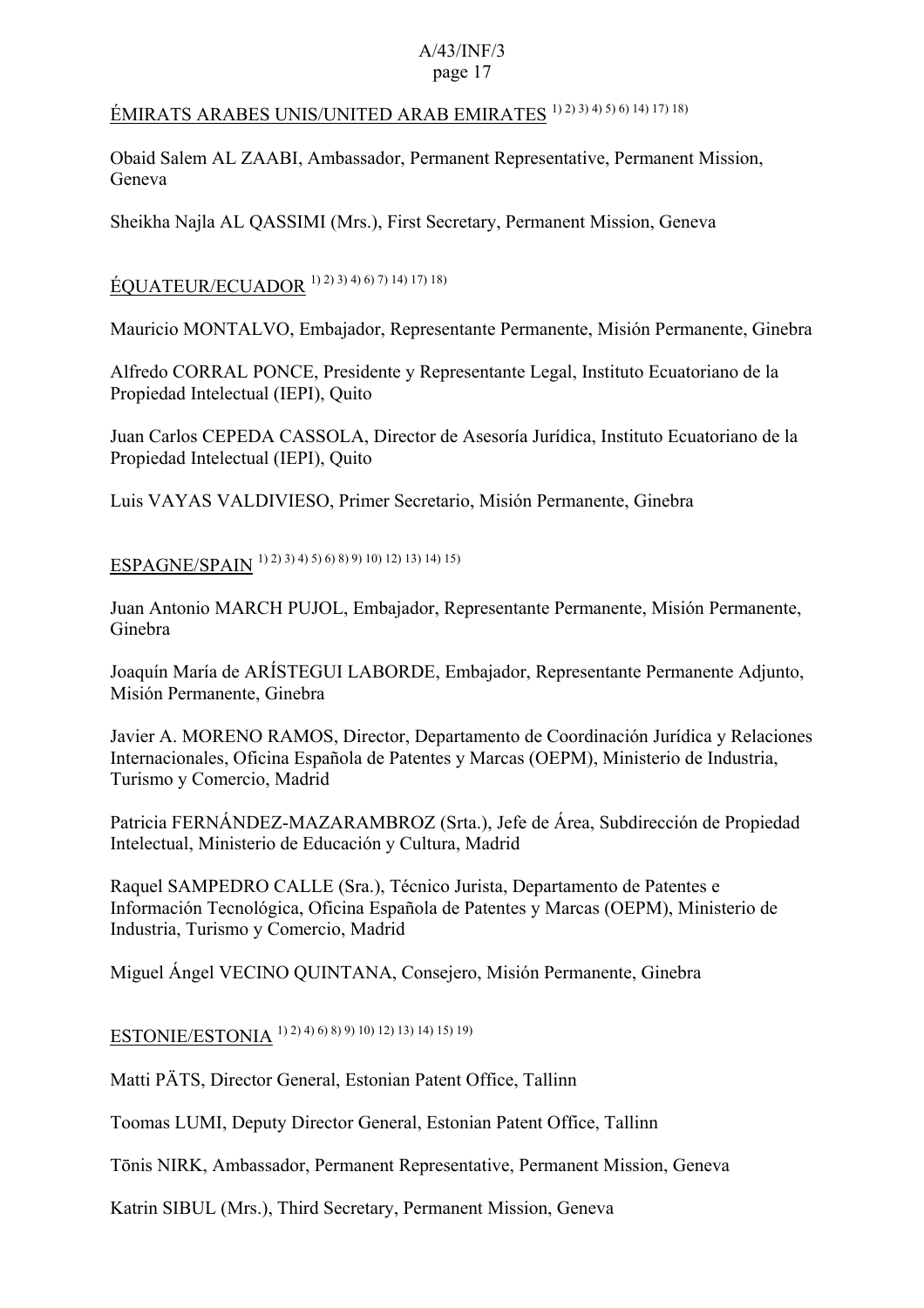# ÉTATS-UNIS D'AMÉRIQUE/UNITED STATES OF AMERICA 1) 2) 3) 4) 5) 6) 8) 10) 13) 14) 15) 17) 18)

Jon DUDAS, Under Secretary of Commerce for Intellectual Property and Director, United States Patent and Trademark Office (USPTO), Department of Commerce, Alexandria

Warren W. TICHENOR, Ambassador, Permanent Representative, Permanent Mission, Geneva

Lois E. BOLAND (Mrs.), Director, Office of International Relations, United States Patent and Trademark Office (USPTO), Department of Commerce, Alexandria

Margaret PETERLIN (Ms.), Deputy Under Secretary of Commerce for Intellectual Property and Deputy Director, United States Patent and Trademark Office (USPTO), Department of Commerce, Alexandria

Marybeth PETERS (Ms.), Register of Copyrights, United States Copyright Office, Library of Congress, Washington, D.C.

Matthew SKELTON, Attorney-Advisor, United States Copyright Office, Library of Congress, Washington, D.C.

Jennifer BRUNN BOGER (Mrs.), Foreign Affairs Officer, Office of Intellectual Property Enforcement, Bureau of Economic, Energy and Business Affairs, Department of State, Washington, D.C.

Lisa CARLE (Ms.), Counsellor for Economic and Science Affairs, Permanent Mission, Geneva

David CARSON, Associate Register for Policy and International Affairs, Copyright Office, Library of Congress, Washington, D.C.

Deborah LASHLEY-JOHNSON (Mrs.), Attorney-Adviser, Office of International Relations, United States Patent and Trademark Office (USPTO), Department of Commerce, Alexandria

David MORFESI, Intellectual Property Attaché, Permanent Mission, Geneva

Paul E. SALMON, Senior Counsel, Office of International Relations, United States Patent and Trademark Office (USPTO), Department of Commerce, Alexandria

Franz ZICHY, International Relations Officer, Office of Technical Specialized Agencies, Bureau of International Organization Affairs, Department of State, Washington D.C.

### ÉTHIOPIE/ETHIOPIA 2) 3)

Fisseha YIMER, Ambassador, Permanent Representative, Permanent Mission, Geneva

Allehone MULUGETA ABEBE, First Secretary, Permanent Mission, Geneva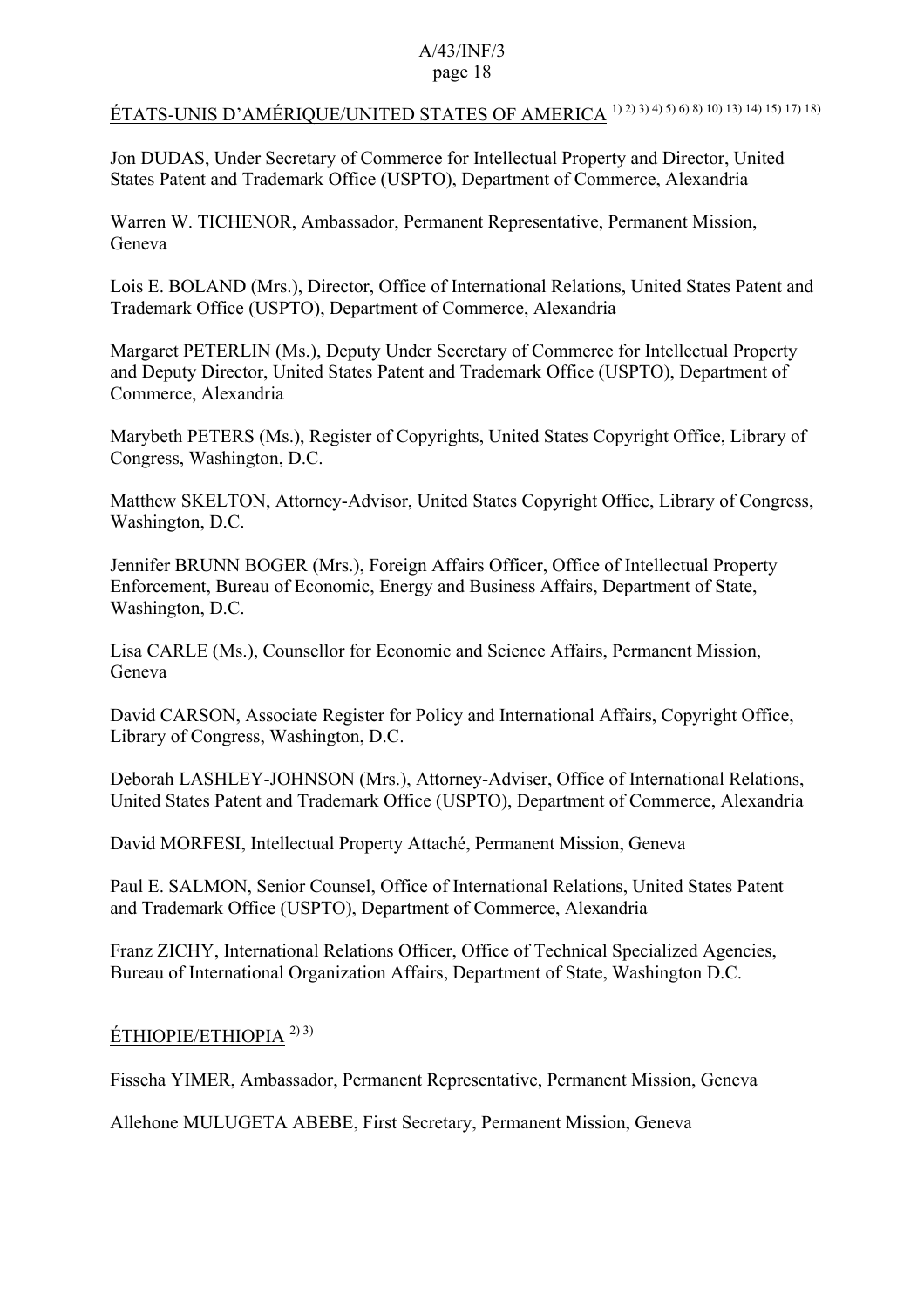#### EX-RÉPUBLIQUE YOUGOSLAVE DE MACÉDOINE/THE FORMER YUGOSLAV REPUBLIC OF MACEDONIA 1) 2) 4) 6) 8) 9) 10) 12) 13) 14) 15) 17) 18)

Bajram AMETI, Director, State Office of Industrial Property (SOIP), Skopje

Liljana VARGA (Mrs.), State Adviser, State Office of Industrial Property (SOIP), Skopje

Irena JAKIMOVSKA (Mrs.), Head, Patent and Technology Watch Department, State Office of Industrial Property (SOIP), Skopje

Biljana TANOVSKA (Mrs.), Head of Unit for Related Rights, Ministry of Culture, Skopje

Aco STEFANOSKI, Head of Unit for Copyright, Ministry of Culture, Skopje

# FÉDÉRATION DE RUSSIE/RUSSIAN FEDERATION 1) 2) 3) 4) 6) 7) 8) 10) 12) 13) 14) 15)

Boris SIMONOV, Director General, Federal Service for Intellectual Property, Patents and Trademarks (ROSPATENT), Moscow

Valery LOSHCHININ, Ambassador, Permanent Representative, Permanent Mission, Geneva

Alexander MATVEEV, Deputy Permanent Representative, Permanent Mission, Geneva

Natalia AGEENKO (Mrs.), Director, Financial Department, Federal Service for Intellectual Property, Patents and Trademarks (ROSPATENT), Moscow

Mikhail FALEEV, Director, International Cooperation Department, Federal Service for Intellectual Property, Patents and Trademarks (ROSPATENT), Moscow

Nikolay LOZINSKIY, Senior Counsellor, Permanent Mission, Geneva

Dmitry GONCHAR, Counsellor, Permanent Mission, Geneva

Elena KULIKOVA (Ms.), Head of Division, Legal Department, Ministry of Foreign Affairs, Moscow

Ilya GRIBKOV, Third Secretary, Permanent Mission, Geneva

Eugeny KALUGIN, Third Secretary, Permanent Mission, Geneva

Marina KORNAUKHOVA (Ms.), Principal Specialist, International Cooperation Department, Federal Service for Intellectual Property, Patents and Trademarks (ROSPATENT), Moscow

Sergei ABRAMOV, Auditor, Accounts Chamber of the Russian Federation, Moscow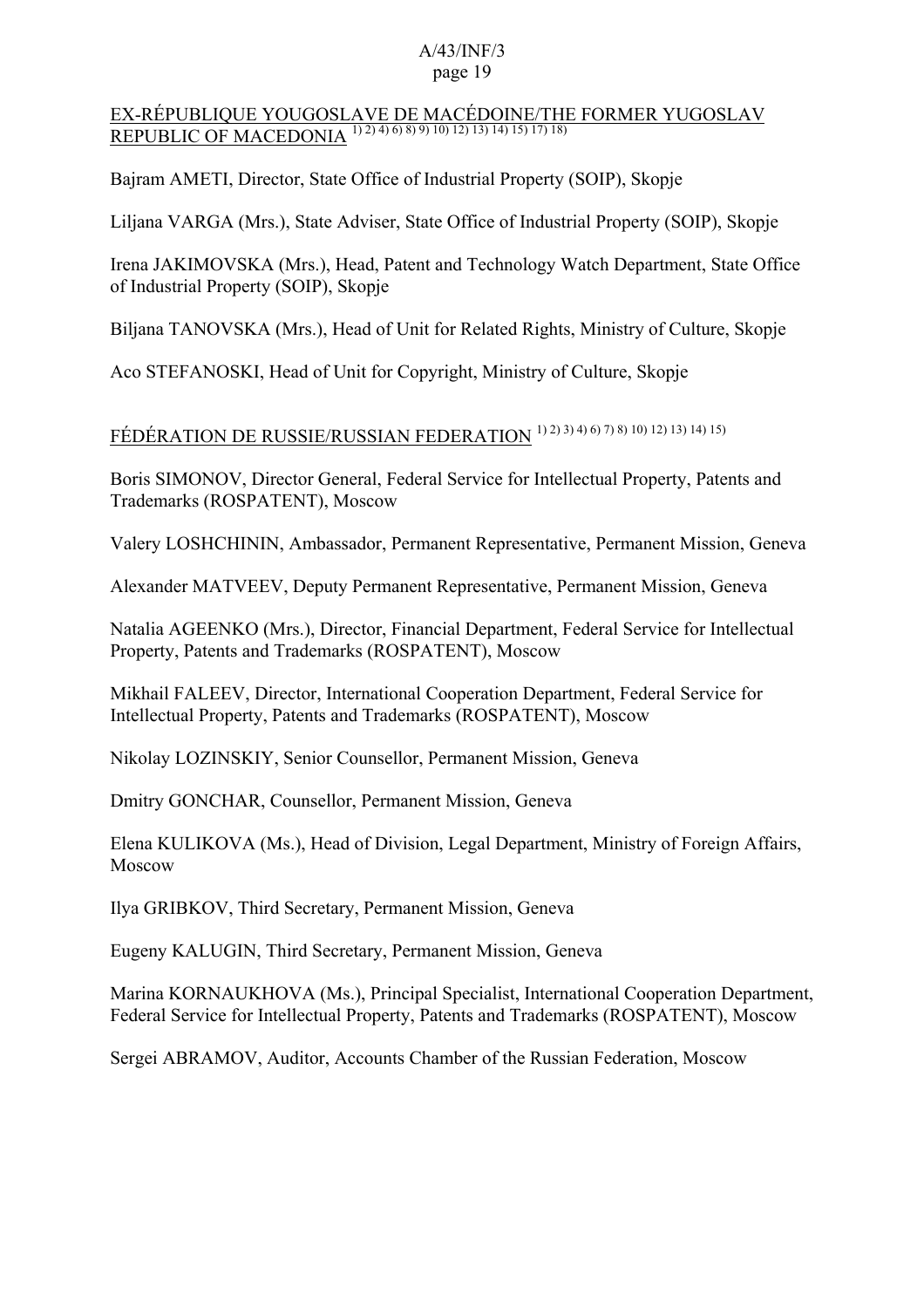FINLANDE/FINLAND 1) 2) 3) 4) 6) 7) 8) 10) 12) 13) 14) 15) 19)

Martti ENÄJÄRVI, President, National Board of Patents and Registration, Helsinki

Jukka LIEDES, Director, Ministry of Education and Culture, Helsinki

Marja-Leena RINKINEVA (Mrs.), Deputy Director General, Ministry of Trade and Industry, Helsinki

Eero MANTERE, Senior Vice President, National Board of Patents and Registration, Helsinki

Maarit LÖYTÖMÄKI (Mrs.), Director, National Board of Patents and Registration, Helsinki

Petri PUHAKKA, Counsellor, Permanent Mission, Geneva

FRANCE 1) 2) 3) 4) 5) 6) 8) 9) 10) 11) 12) 13) 14) 15) 16)

Jean-Baptiste MATTEI, ambassadeur, représentant permanent, Mission permanente, Genève

Christophe GUILHOU, représentant permanent adjoint, Mission permanente, Genève

Benoît BATTISTELLI, directeur général, Institut national de la propriété industrielle (INPI), Paris

Gilles REQUENA, chef, Service des affaires européennes et internationales, Institut national de la propriété industrielle (INPI), Paris

Gilles BARRIER, premier secrétaire, Mission permanente, Genève

 $\text{GABON}$ <sup>1) 2) 4) 6) 9) 11) 14) 17) 18)</sup>

Clotaire NDONG-NGUEMA, chargé d'études au Cabinet du ministre, Ministère du commerce et du développement industriel chargé du NEPAD, Libreville

François NDONG-OBIANG, directeur général, Agence nationale de promotion artistique et culturelle (ANPAC), Libreville

Malem TIDZANI, directeur général, Centre de propriété industrielle du Gabon (CEPIG), Ministère du commerce et du développement industriel chargé du NEPAD, Libreville

# GAMBIE/GAMBIA 1) 2) 4) 6) 14)

Awa BAH-JAMMEH (Mrs.), Acting Deputy Solicitor General and Registrar General, Office of the Registrar General, Attorney General's Chambers and Department of State for Justice, Banjul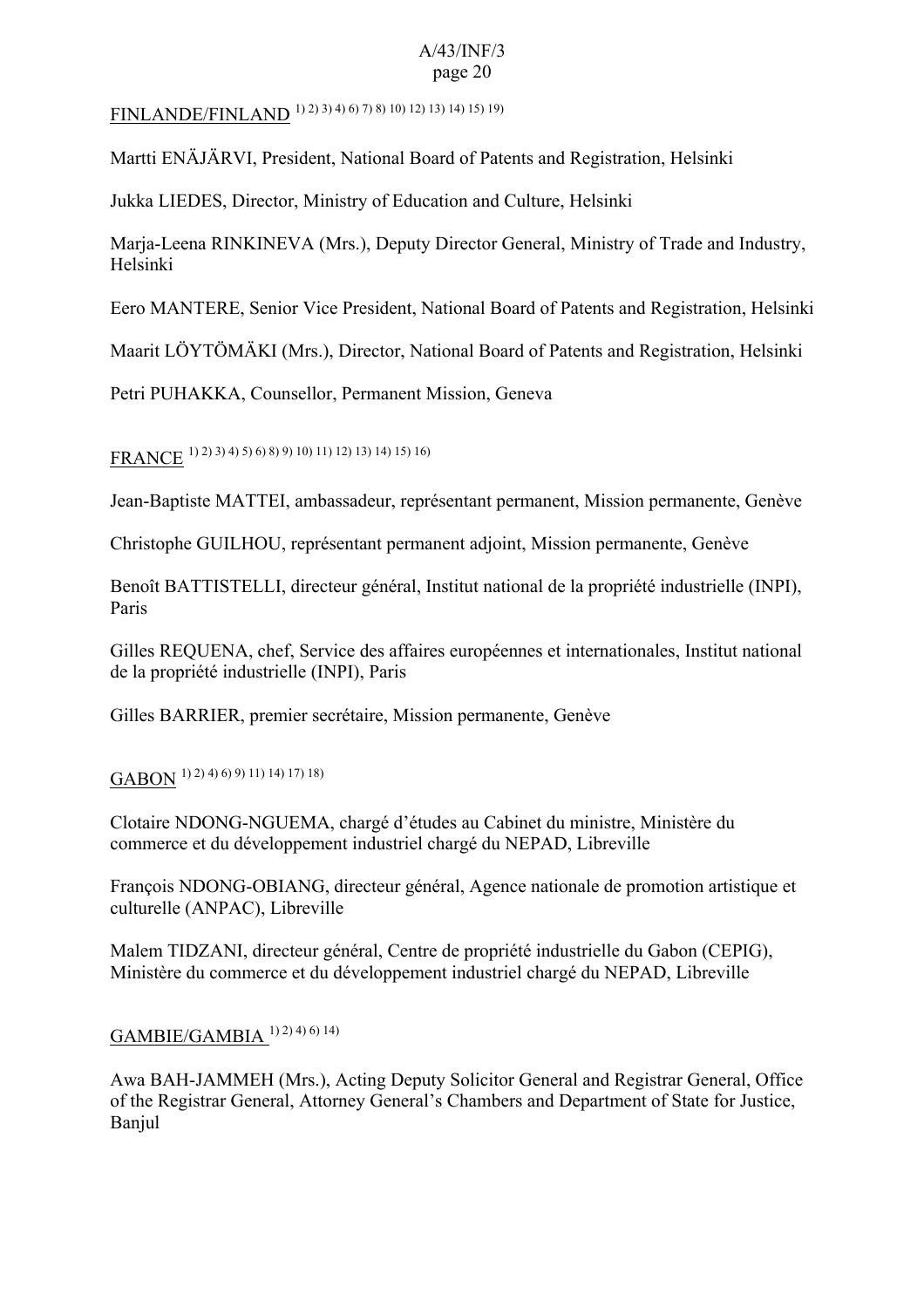## GÉORGIE/GEORGIA 1) 2) 4) 6) 8) 9) 10) 11) 14) 15) 17) 18)

David GABUNIA, Director General, National Intellectual Property Center (SAKPATENTI), Tbilisi

Zurab NEPARIDZE, Deputy Director General, National Intellectual Property Center (SAKPATENTI), Tbilisi

GHANA 1) 2) 3) 4) 5) 6) 14) 17)

Joseph Kofi HARLLEY, Acting Registrar-General, Registrar-General's Department, Ministry of Justice, Accra

Grace Ama ISSAHAQUE (Mrs.), Principal State Attorney, Registrar-General's Department, Ministry of Justice, Accra

Kwame ANYIMADU-ANTWI, Senior State Attorney, Copyright Office, Kumasi

Loretta ASIEDU (Mrs.), First Secretary, Permanent Mission, Geneva

GRÈCE/GREECE 1) 2) 3) 4) 5) 6) 8) 9) 10) 12) 13) 14) 15)

Franciscos VERROS, Ambassador, Permanent Representative, Permanent Mission, Geneva

Michel-Christos DIAMESSIS, Minister Counsellor, Deputy Permanent Representative, Permanent Mission, Geneva

Andreas CAMBITSIS, Minister-Counsellor, Permanent Mission, Geneva

Konstantinos KONTOS, Director, General Secretariat of Commerce, General Directorate of Internal Commerce, Directorate of Commercial and Industrial Property, Ministry of Development, Athens

Serafeim STASINOS, Director General, Industrial Property Organisation (OBI), Athens

Athanasios KAISIS, Chairman, Administrative Council, Industrial Property Organisation (OBI), Athens

Evgenia KOUMARI (Miss), Jurist, General Secretariat of Commerce, General Directorate of Internal Commerce, Directorate of Commercial and Industrial Property, Ministry of Development, Athens

Evangelia SAVVA (Mrs.), Economist, General Secretariat of Commerce, General Directorate of Internal Commerce, Directorate of Commercial and Industrial Property, Ministry of Development, Athens

Styliani KYRIAKOU (Mrs.), Attaché, Permanent Mission, Geneva

Athanasios KOTSIONIS, First Secretary, Permanent Mission, Geneva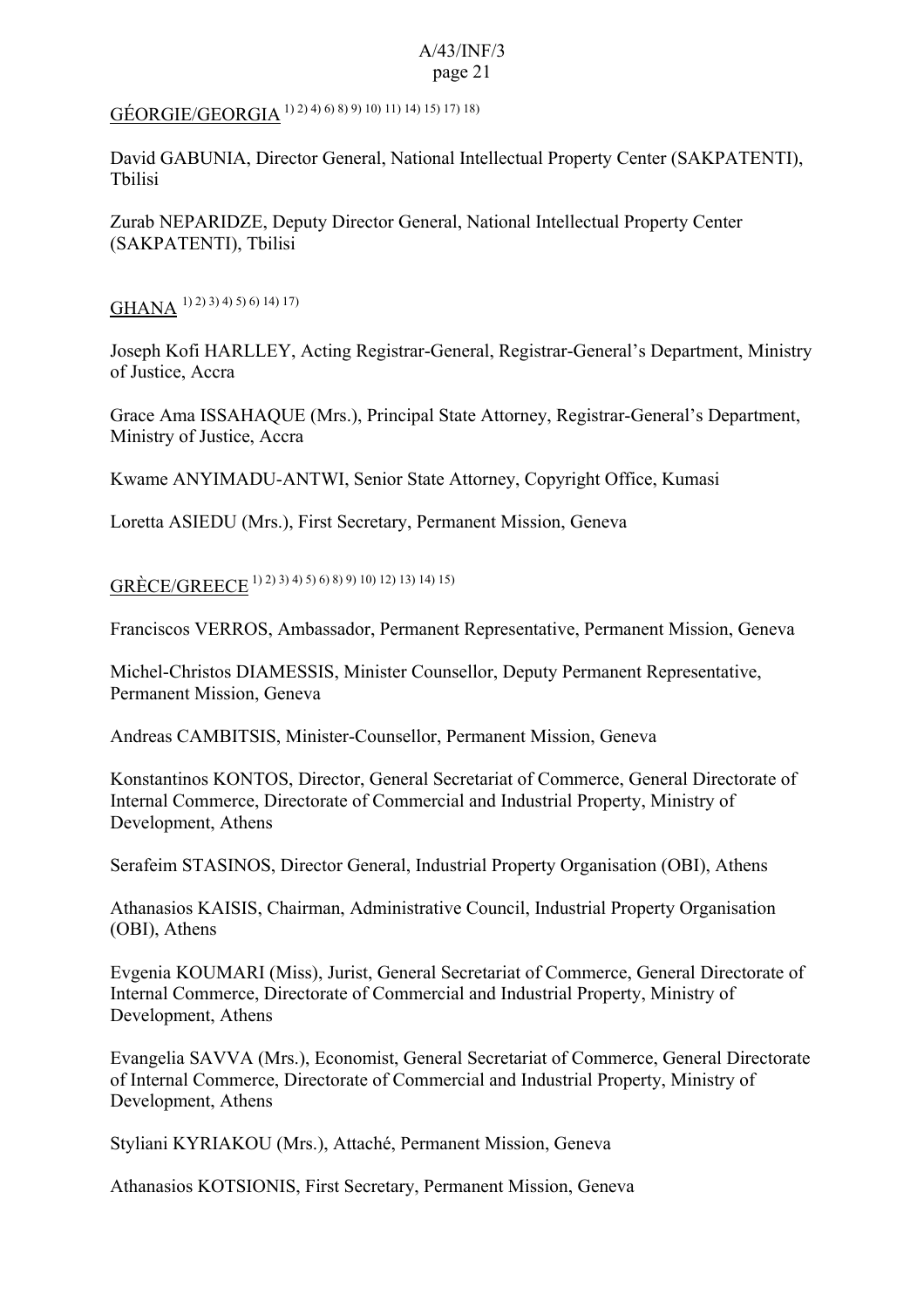### GRENADE/GRENADA<sup>1) 2) 4) 6) 14)</sup>

Robert BRANCH, Registrar, Registrar's Office, Supreme Court Registry, Saint George's

## GUATEMALA 1) 2) 4) 6) 14) 15) 17) 18)

Carlos Eduardo ILLESCAS RIVERA, Director General, Registro de la Propiedad Intelectual, Ministerio de Economía, Guatemala

# GUINÉE/GUINEA 1) 2) 4) 6) 10) 12) 13) 14) 16) 17) 18)

Cécé KPOHOMOU, chef, Service national de la propriété industrielle (SPI), Ministère de l'industrie, du commerce, du tourisme et de l'artisanat (MICTA), Conakry

Abdoulaye BALDE, chef, Division juridique, Ministère des affaires étrangères, de la coopération, de l'intégration africaine et des guinéens de l'étranger, Conakry

Fouroumo KOUROUMA, chef, Bureau des brevets et de la documentation, Service national de la propriété industrielle (SPI), Ministère de l'industrie, du commerce, du tourisme et de la l'artisanat (MICTA), Conakry

Aminata KOUROUMA-MIKALA (Mme), premier secrétaire chargée des affaires économiques et commerciales, Mission permanente, Genève

## GUINÉE-BISSAU/GUINEA-BISSAU 1) 2) 4) 6) 14)

Bubacar JALÓ, chef, Répartition brevets et information technique, Direction générale de l'industrie, Ministère de l'énergie et l'industrie, Bissau

### GUINÉE ÉQUATORIALE/EQUATORIAL GUINEA 1) 2) 4) 6) 14)

Leandro MBOMIO NSUE, Presidente, Consejo de Investigaciones Científicas y Tecnológicas (CICTE), Malabo

Vicente Nse ONDO MITOGO, Director General de Propiedad Intelectual, Consejo de Investigaciones Científicas y Tecnológicas (CICTE), Malabo

### $HA^T I/HA^T I^{(1) (2) (4) (6)}$

Jean-Claude PIERRE, chargé d'affaires a.i., Mission permanente, Genève

Pierre Mary Guy SAINT-AMOUR, conseiller, Mission permanente, Genève

Gladys FLORESTAL (Mme), premier secrétaire, Mission permanente, Genève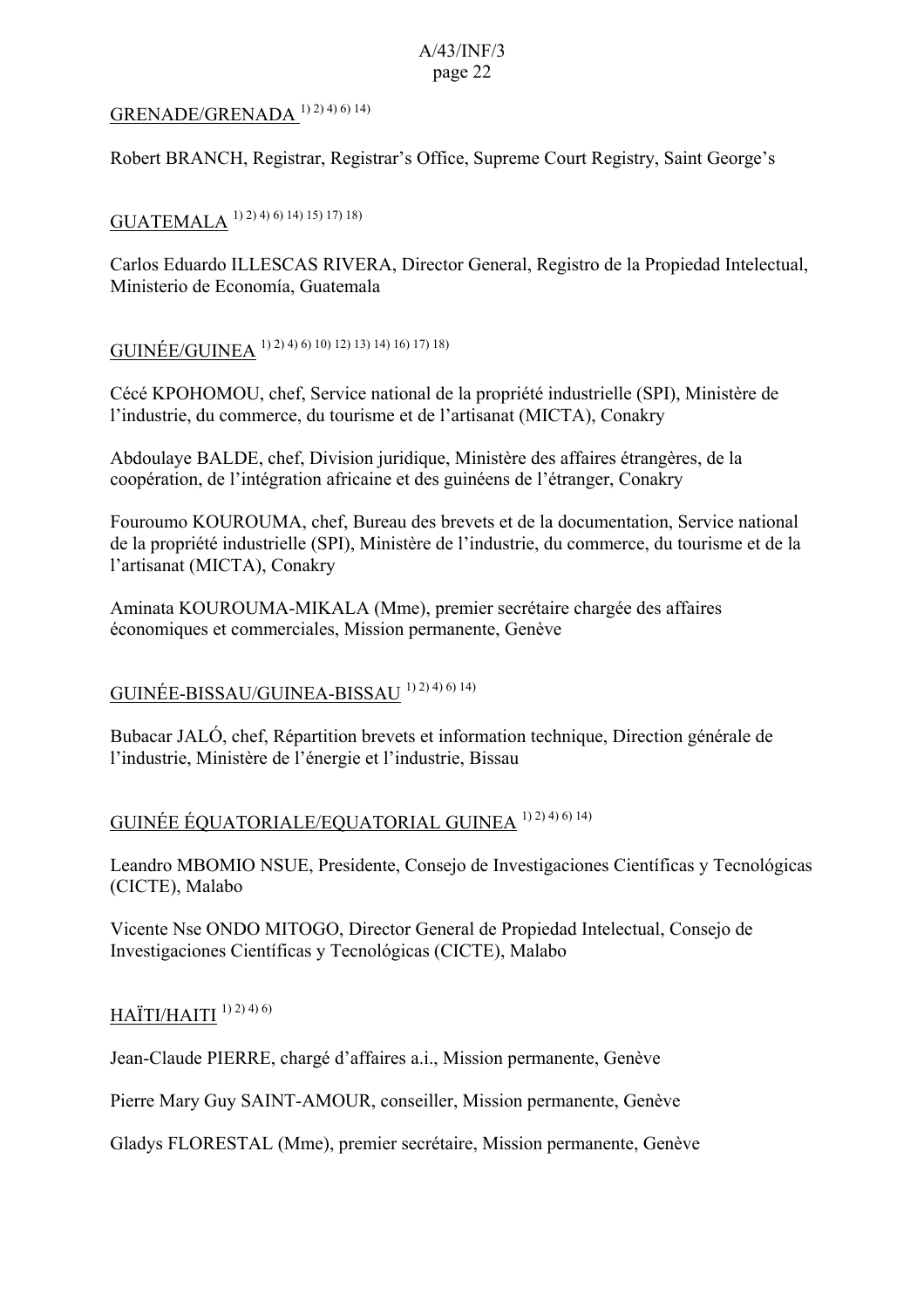# HONDURAS 1) 2) 4) 6) 14) 15) 17) 18)

Delmer URBIZO, Embajador, Representante Permanente, Misión Permanente, Ginebra

Gracibel BU FIGUEROA (Sra.), Embajadora Adjunta, Misión Permanente, Ginebra

Eda Suyapa ZELAYA VALLADARES (Sra.), Registradora Titular de Propiedad Industrial, Oficina de Registro de la Propiedad Industrial, Dirección General de Registros, Instituto de Propiedad (IP), Tegucigalpa

HONGRIE/HUNGARY 1) 2) 3) 4) 5) 6) 8) 9) 10) 11) 12) 14) 15) 17) 18)

Miklós BENDZSEL, President, Hungarian Patent Office, Budapest

Mihály Zoltán FICSOR, Vice-President, Hungarian Patent Office, Budapest

Veronika CSERBA (Ms.), Secretary to the President, Hungarian Patent Office, Budapest

INDE/INDIA 1) 2) 3) 4) 5) 6) 14) 15)

Ajay SHANKER, Secretary, Department of Industrial Policy and Promotion, Ministry of Commerce and Industry, New Delhi

Swashpawan SINGH, Ambassador, Permanent Representative, Permanent Mission, Geneva

Zohra CHATTERJI (Mrs.), Joint Secretary, Ministry of Information and Broadcasting, New Delhi

M. S. GROVER, Deputy Permanent Representative, Permanent Mission, Geneva

Naresh Nandan PRASAD, Joint Secretary, Department of Industrial Policy and Promotion, Ministry of Commerce and Industry, New Delhi

Thannickal Chacko JAMES, Director, Department of Industrial Policy and Promotion, Ministry of Commerce and Industry, New Delhi

K. Satish NAMBUDIRIPAD, Director and Registrar of Copyrights, Department of Higher Education, Ministry of Human Resources Development, New Delhi

Daljinder Pal Singh PARMAR, Deputy Controller of Patents Designs and Trademarks, Ministry of Commerce and Industry, New Delhi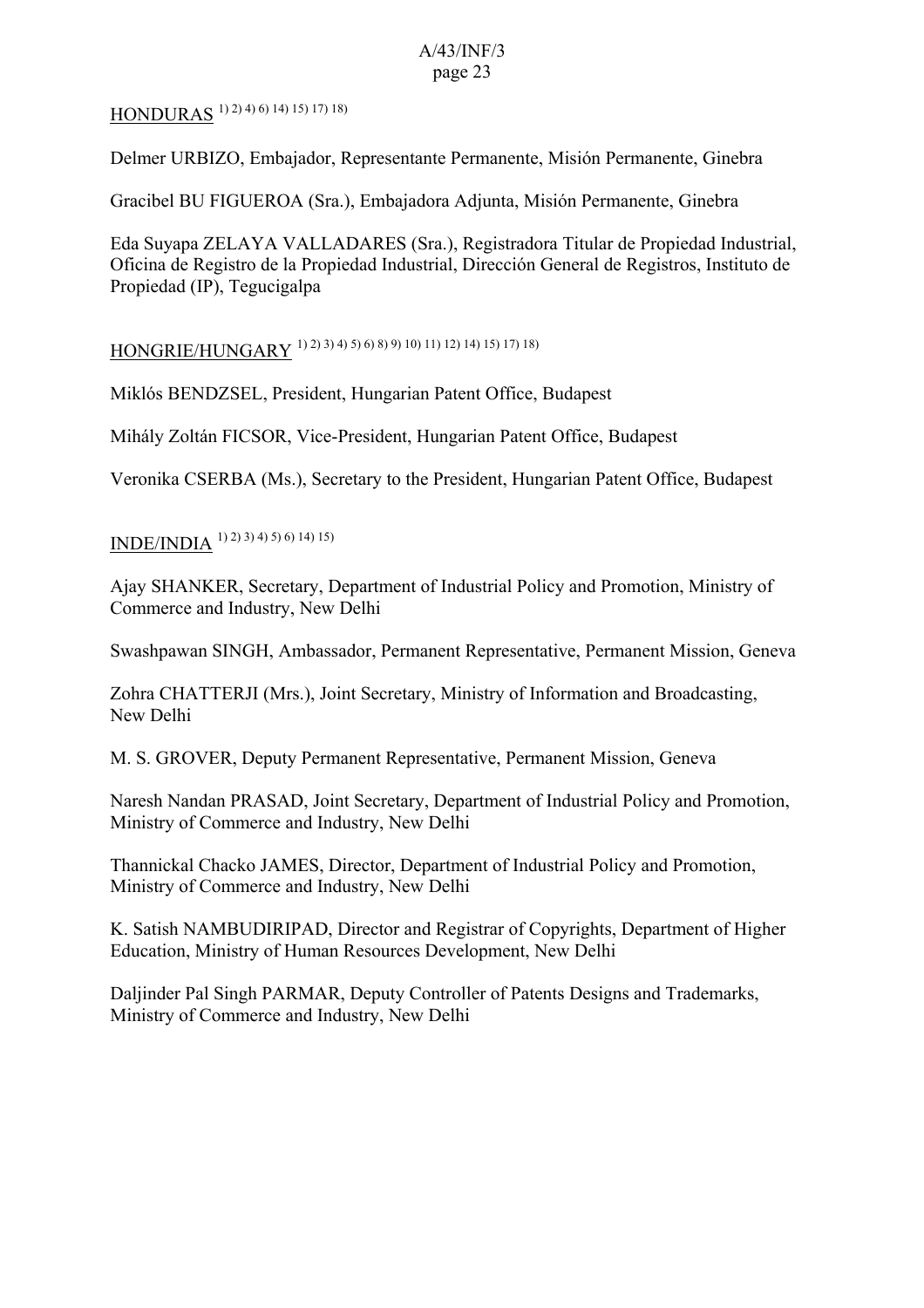INDONÉSIE/INDONESIA 1) 2) 4) 6) 14) 17) 18)

Andi Noorsaman SOMMENG, Director General for Intellectual Property Rights, Department of Law and Human Rights, Jakarta

I. Gusti Agung Wesaka PUJA, Ambassador, Deputy Permanent Representative, Permanent Mission, Geneva

Freddy Herman TULUNG, Acting Director General for Communication Facilities and Information Discrimination, Department of Communication and Information, Jakarta

Arry Ardanta SIGIT, Director for Cooperation and Development, Directorate General of Intellectual Property Rights, Ministry of Law and Human Rights, Jakarta

Ansori SINUNGAN, Director of Copyright, Industrial Designs, Layout Designs of Integrated Circuits and Trade Secret, Directorate General of Intellectual Property Rights, Ministry of Law and Human Rights, Jakarta

Azmi DAHLAN, Director of Patent, Directorate General of Intellectual Property Rights, Ministry of Law and Human Rights, Jakarta

Agnes WIDIYANTI (Ms.), Director of Broadcasting, Department of Communication and Information, Jakarta

Dominicus SUPRATIKTO, Deputy Director, Directorate of Trade, Industry, Investment and Intellectual Property Rights, Department of Foreign Affairs, Jakarta

Jose A. M. TAVARES, Counsellor, Permanent Mission, Geneva

Yasmi ADRIANSYAH, Second Secretary, Permanent Mission, Geneva

Widya SADNOVIC, Third Secretary, Permanent Mission, Geneva

# IRAN (RÉPUBLIQUE ISLAMIQUE D')/IRAN (ISLAMIC REPUBLIC OF) 1) 2) 3) 4) 5) 8) 11)

Alireza MOAIYERI, Ambassador, Permanent Representative, Permanent Mission, Geneva

Seyed Ali RAEISALSADATI, Deputy Minister, Ministry of Justice, Tehran

Seyed Hassan MIRHOSSEINI, Advisor to the Minister of Justice, Ministry of Justice, Tehran

Behzad ALIPOUR TEHRANI, First Counsellor, Permanent Mission, Geneva

Yazdan NADALIZADEH, Second Counsellor, Permanent Mission, Geneva

Hassan SOLEMANI, Legal Expert, Department of Law, Ministry of Foreign Affairs, Tehran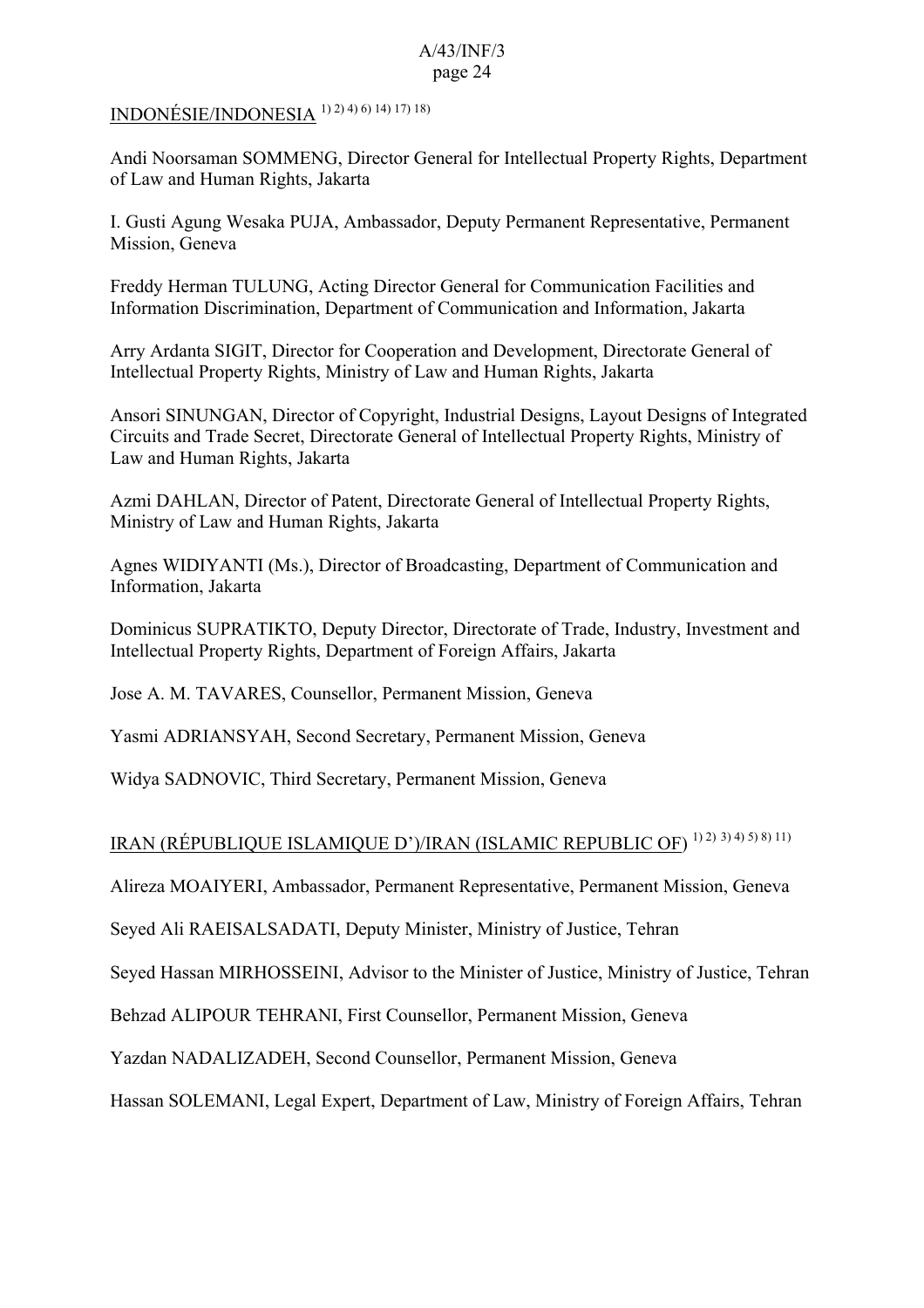$IRAO$ <sup>1) 2) 3) 4) 5)</sup>

Ghadhanfar Ali RAFEEQ, President, Central Organization for Standardization and Quality Control (COSQC), Ministry of Planning and Development Co-operation, Baghdad

Alham AL-GAILANI (Mrs.), Counsellor, Permanent Mission, Geneva

Ahmed AL-NAKASH, Third Secretary, Permanent Mission, Geneva

IRLANDE/IRELAND 1) 2) 3) 4) 6) 7) 8) 10) 12) 13) 14) 15)

Dáithí Ó'CEALLAIGH, Ambassador, Permanent Representative, Permanent Mission, Geneva

Michael ENGLISH, Principal Officer and Acting Controller of Patents, Trade Marks and Industrial Designs, Intellectual Property Unit, Department of Enterprise, Trade and Employment, Dublin

Eamonn LAIRD, Deputy Permanent Representative to the WTO, Permanent Mission, Geneva

Anna PERRY (Ms.), Assistant Principal Officer, Intellectual Property Unit, Department of Enterprise, Trade and Employment, Dublin

Brian HIGGINS, Third Secretary, Permanent Mission, Geneva

ISLANDE/ICELAND 1) 2) 3) 4) 5) 6) 8) 9) 10) 12) 14) 15)

Kristinn F. ÁRNASON, Ambassador, Permanent Representative, Permanent Mission, Geneva

Ásta VALDIMARSDÓTTIR (Mrs.), Director General, Icelandic Patent Office, Reykjavik

Borghildur ERLINGSDÓTTIR (Ms.), Head, Legal Division, Icelandic Patent Office, Reykjavik

Elín Ragnhíldur JÓNSDÓTTIR (Mrs.), Head, Patent Division, Icelandic Patent Office, Reykjavik

Ragnar G. KRISTJÁNSSON, Deputy Permanent Representative, Permanent Mission, Geneva

Thorbjörn JÓNSSON, Counsellor, Permanent Mission, Geneva

Ingólfur FRIDRIKSSON, Attaché, Permanent Mission, Geneva

Hafrún Ösp STEFÁNSDÓTTIR (Ms.), Attaché, Permanent Mission, Geneva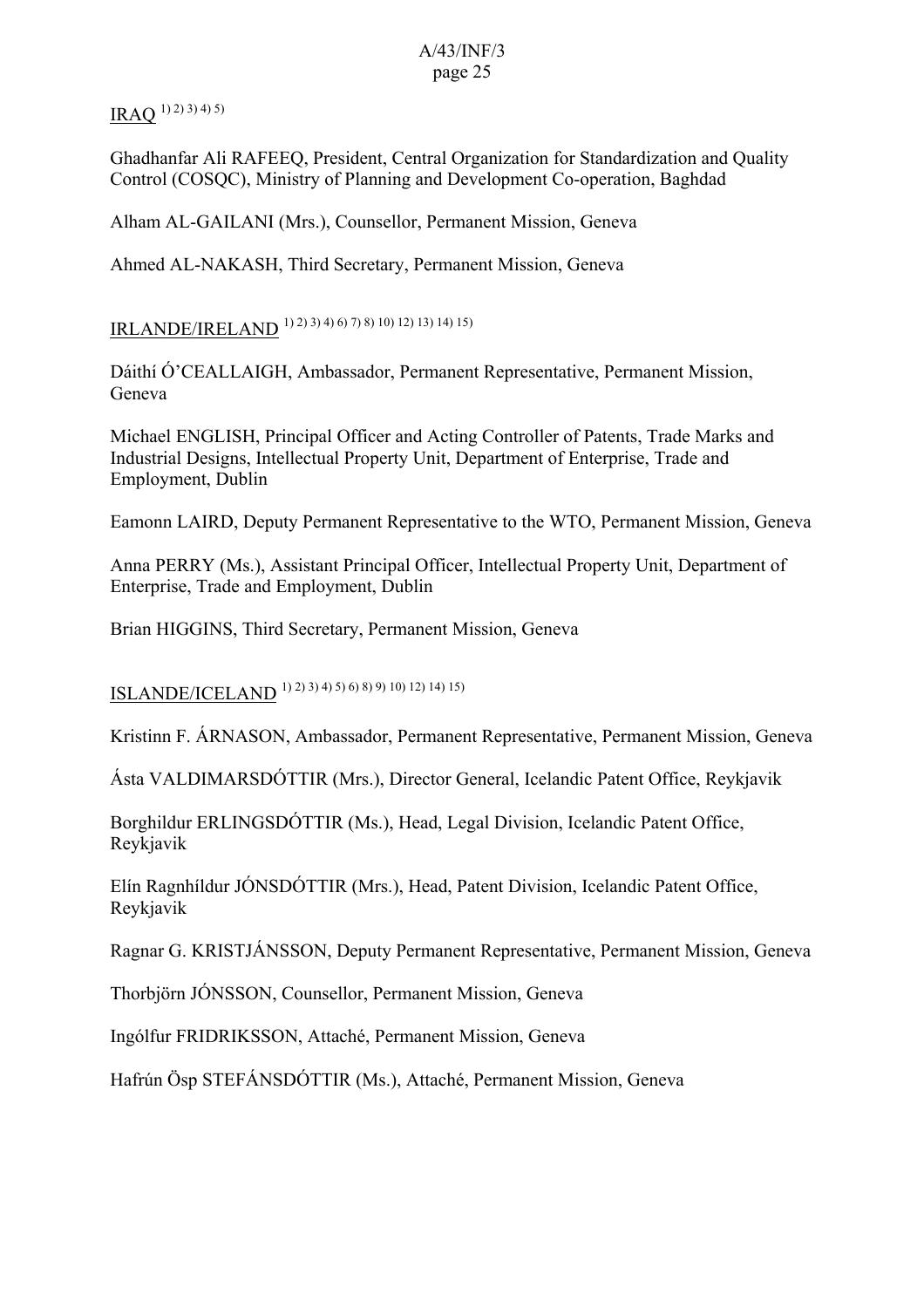ISRAËL/ISRAEL 1) 2) 4) 6) 10) 11) 13) 14) 15)

Itzhak LEVANON, Ambassador, Permanent Representative, Permanent Mission, Geneva

Meir NOAM, Commissioner of Patents, Designs and Trademarks, Patents, Designs and Trademarks Office, Ministry of Justice, Jerusalem

Noa FURMAN (Mrs.), Counsellor, Permanent Mission, Geneva

Daniel NICOLAU-NORRIS (Ms.), Adviser, Permanent Mission, Geneva

ITALIE/ITALY 1) 2) 3) 4) 6) 7) 8) 9) 10) 11) 12) 13) 14) 15)

Giovanni CARACCIOLO di VIETRI, Ambassador, Permanent Representative, Permanent Mission, Geneva

Mauro MASI, Italian Delegate for Intellectual Property

Pasquale D'AVINO, Minister-Counsellor, Permanent Mission, Geneva

Maria Ludovica AGRÒ (Mrs.), Director, Italian Patent and Trademark Office, Ministry of Economic Development, Rome

Fabrizio MAZZA, Counsellor, Directorate General for Economic Cooperation, Ministry of Foreign Affairs, Rome

Augusto MASSARI, First Secretary, Permanent Mission, Geneva

Ivana PUGLIESE (Mrs.), Director, National Trademarks Office, Italian Patent and Trademark Office, Ministry of Economic Development, Rome

Francesco LUCCISANO, Intern, Permanent Mission, Geneva

Sergio ZANOTTI, Intern, Permanent Mission, Geneva

# JAMAHIRIYA ARABE LIBYENNE/LIBYAN ARAB JAMAHIRIYA 1) 2) 3) 4) 5) 6) 14)

Ghet Masoud MUFTAH, Director, Rights of Authors' Section Intellectual Property Division, National Bureau for Research and Development (NBRD), Tripoli

Hanan ALTURGMAN (Mrs.), Head of Industrial Property Division, Intellectual Property Division, National Bureau for Research and Development (NBRD), Tripoli

Hassan Omar A. HABIBI, Head, Industrial Property Section, Industrial Research Center, Tripoli

Ibtisam SAAITE (Ms.), Third Secretary, Permanent Mission, Geneva

Atef Abdulfatah SHAMESH, International Organization Department, General People's Committee for Foreign Liaisons and International Cooperation, Tripoli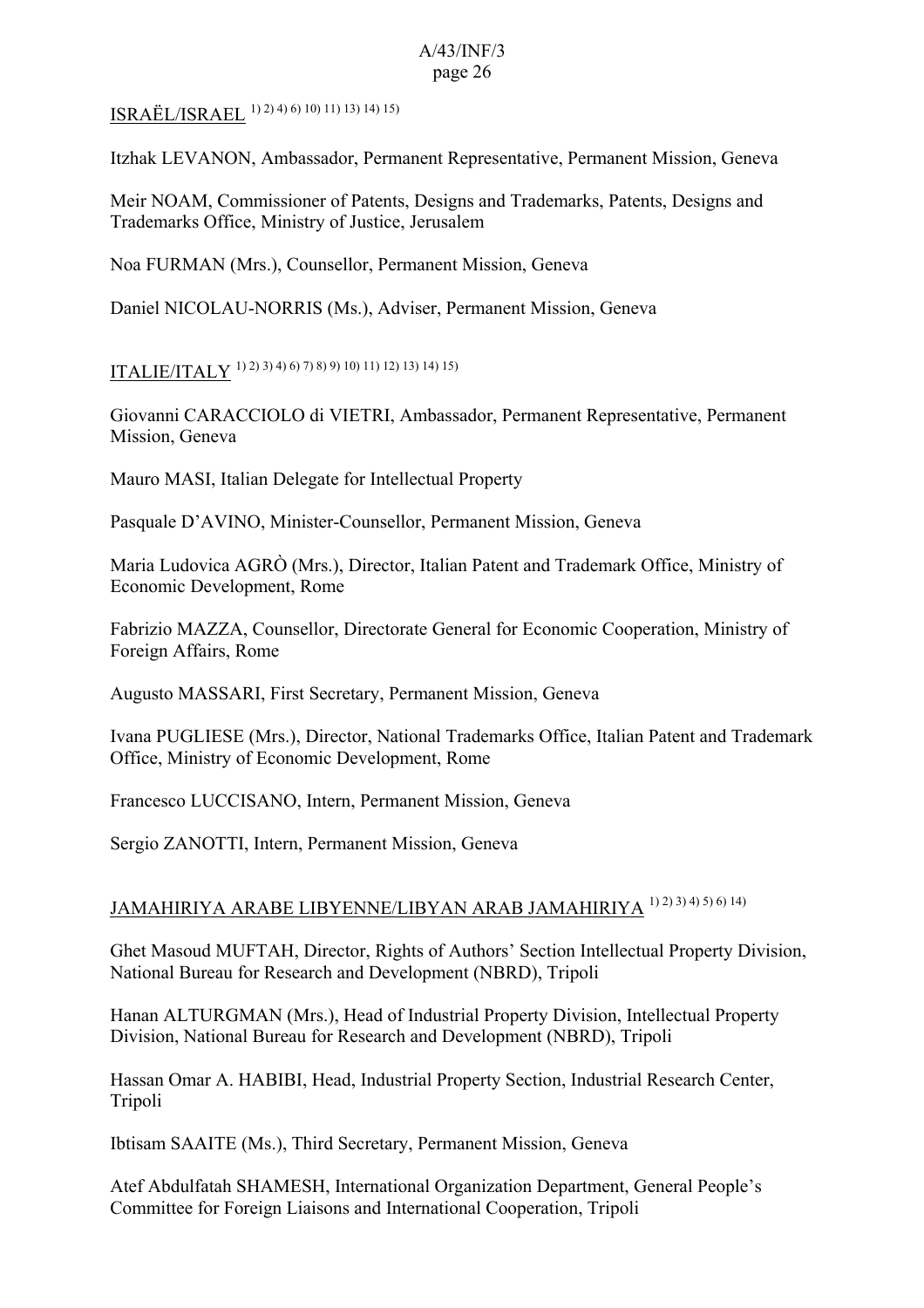JAMAÏQUE/JAMAICA 1) 2) 3) 4) 6) 7) 10) 16) 17) 18)

Gail MATHURIN (Mrs.), Ambassador, Permanent Representative, Permanent Mission, Geneva

Symone BETTON (Ms.), Foreign Service Officer, Ministry of Foreign Affairs and Foreign Trade, Kingston

Andrea DUBIDAD-DIXON (Mrs.), First Secretary, Permanent Mission, Geneva

JAPON/JAPAN 1) 2) 3) 4) 5) 6) 8) 10) 13) 14) 15) 17) 18)

Ichiro FUJISAKI, Ambassador, Permanent Representative, Permanent Mission, Geneva

Masahiro KOEZUKA, Commissioner, Japan Patent Office (JPO), Tokyo

Makio MIYAGAWA, Ambassador, Deputy Permanent Representative, Permanent Mission, Geneva

Toshimichi MORIYA, Deputy Commissioner, Japan Patent Office (JPO), Tokyo

Hiroshi MINAMI, Minister, Permanent Mission, Geneva

Masayuki KOYANAGI, Director, International Affairs Division, General Affairs Department, Japan Patent Office (JPO), Tokyo

Yu KAMEOKA, Director, International Affairs Division, Commissioner's Secretariat, Agency for Cultural Affairs, Tokyo

Takashi YAMASHITA, Director, Multilateral Policy Office, International Affairs Division, General Affairs Department, Japan Patent Office (JPO), Tokyo

Akiteru MIKAMI, Counsellor, Permanent Mission, Geneva

Kenichiro NATSUME, First Secretary, Permanent Mission, Geneva

Daisuke TAKAYANAGI, Deputy Director, International Affairs Division, Commissioner's Secretariat, Agency for Cultural Affairs, Tokyo

Tsuyoshi ISOZUMI, Deputy Director, International Affairs Division, General Affairs Department, Japan Patent Office (JPO), Tokyo

Atsushi SHIOMI, Deputy Director, International Affairs Division, General Affairs Department, Japan Patent Office (JPO), Tokyo

Isao KISHI, Deputy Director, Intellectual Property Affairs Division, International Trade Division, Economic Affairs Bureau, Ministry of Foreign Affairs, Tokyo

Kiyoshi SAITO, Second Secretary, Permanent Mission, Geneva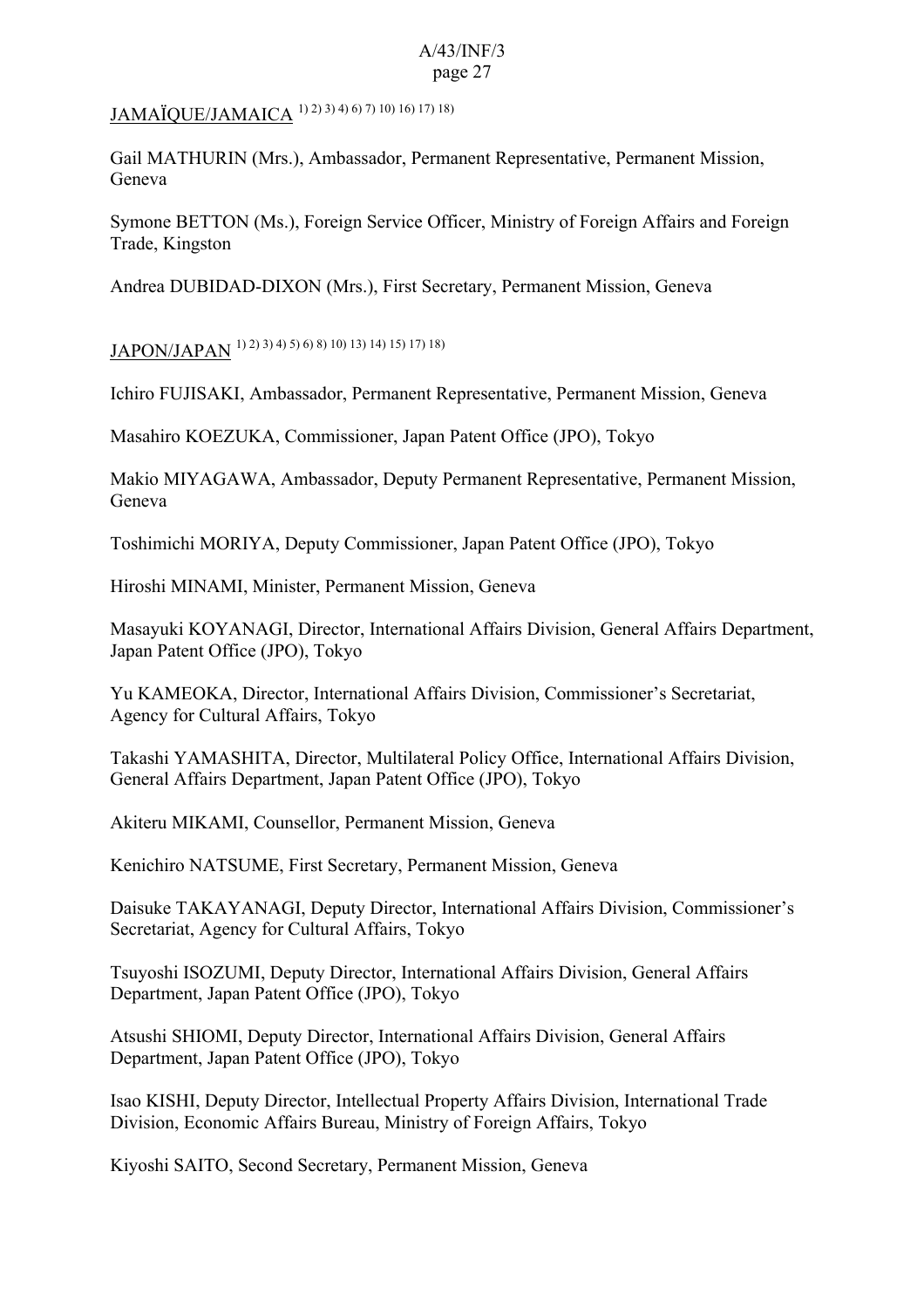Yuki INO (Ms.), International Affairs Division, General Affairs Department, Japan Patent Office (JPO), Tokyo

Yusuke SHIMIZU, Intellectual Property Affairs Division, Economic Affairs Bureau, Ministry of Foreign Affairs, Tokyo

Hiroki KITAMURA, Director for Intellectual Property, JETRO, Düsseldorf

Izumi DUGGAL-TAKAGI (Ms.), Conference Interpreter

JORDANIE/JORDAN 1) 2) 4) 6) 17) 18)

Mousa BURYZAT, Ambassador, Permanent Representative, Permanent Mission, Geneva

Bashar ABU TALEB, Second Secretary, Permanent Mission, Geneva

Nayef AL-FARAJ, Third Secretary, Permanent Mission, Geneva

Hussam QUDAH, Third Secretary, Permanent Mission, Geneva

Ghadeer HMEIDI MOH'D ELFAYEZ, Permanent Mission, Geneva

KAZAKHSTAN 1) 2) 4) 6) 8) 10) 12) 13) 14) 15) 17) 18)

Marat Orshanovich AIKENOV, Chairman, Committee on Intellectual Property Rights, Ministry of Justice, Astana

Damir Rahidovich MUXINOV, Senior Expert, National Intellectual Property Institute, Astana

Nurmukhamed ZHANGARAYEV, Third Secretary, Permanent Mission, Geneva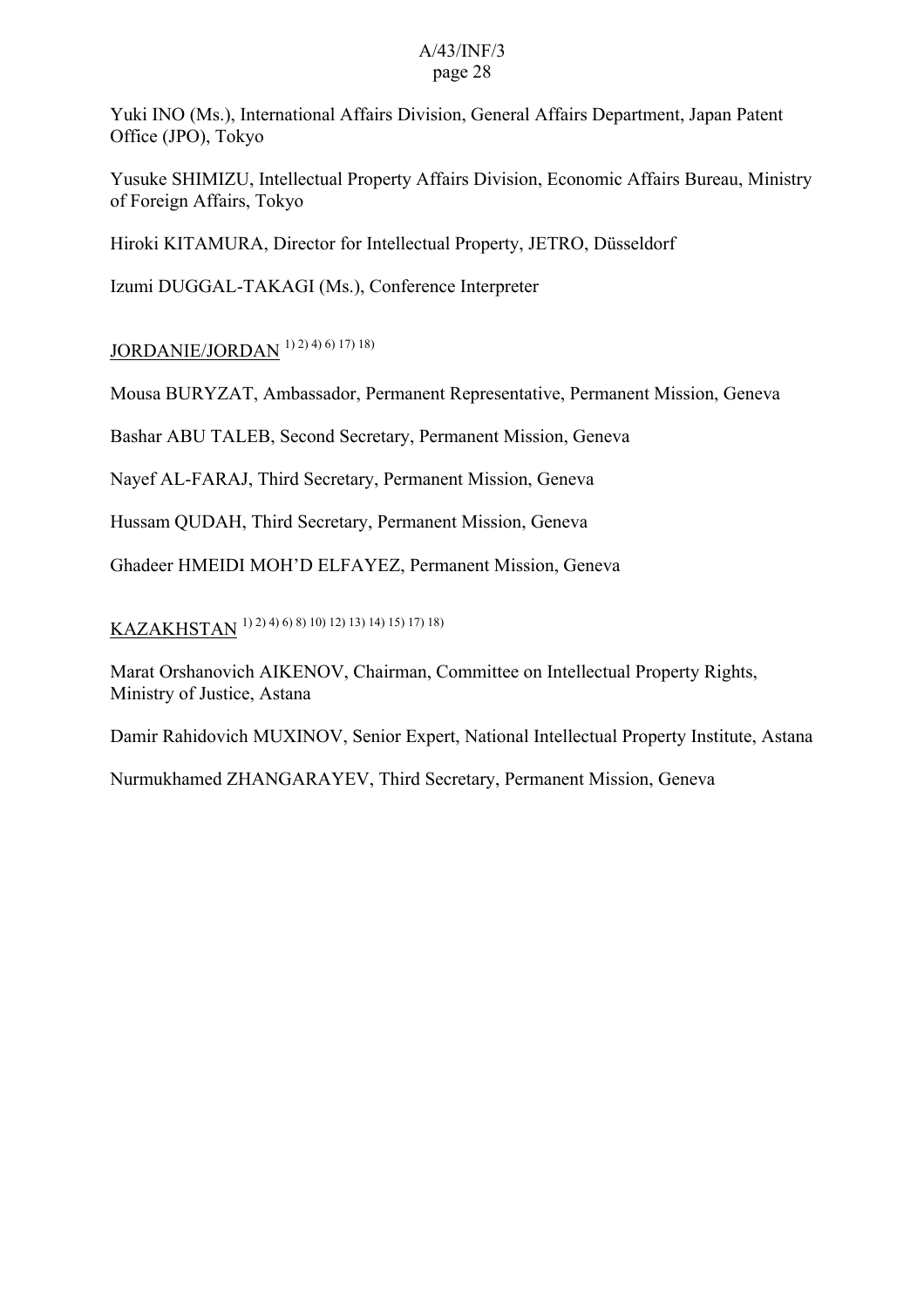# KENYA 1) 2) 3) 4) 6) 7) 8) 14)

David S. O. NALO, Permanent Secretary, Ministry of Trade and Industry, Nairobi

Maria NZOMO (Mrs.), Ambassador, Permanent Representative, Permanent Mission, Geneva

Philip Richard O. OWADE, Ambassador, Deputy Permanent Representative, Permanent Mission, Geneva

Bernice GACHEGU (Mrs.), Registrar General, Department of the Registrar-General, Attorney-General's Chamber, State Law Office, Nairobi

James Otieno ODEK, Managing Director, Kenya Industrial Property Institute (KIPI), Ministry of Trade and Industry, Nairobi

Marisella OUMA (Ms.), Executive Director, Kenya Copyright Board, State Law Office, Nairobi

Nilly KANANA, First Secretary, Permanent Mission, Geneva

Anne KAMAU (Mrs.), First Secretary, Permanent Mission, Geneva

Daniel OWOKO, First Secretary, Permanent Mission, Geneva

Henry Kibe KARANJA, Senior Trademark Examiner, Kenya Industrial Property Institute (KIPI), Ministry of Trade and Industry, Nairobi

Cleophas O. OJODE, Patent Examiner, Kenya Industrial Property Institute (KIPI), Ministry of Trade and Industry, Nairobi

# KIRGHIZISTAN/KYRGYZSTAN 1) 2) 3) 4) 5) 6) 8) 9) 10) 12) 13) 14) 15) 16) 17) 18) 19)

Muktar DJUMALIEV, Ambassador, Permanent Representative, Permanent Mission, Geneva

Nadyrbek TURGANBAEV, Director, State Patent Service of the Kyrgyz Republic (Kyrgyzpatent), Bishkek

Bolotbek ALYMBAEV, Head, Customs Department, State Patent Service of the Kyrgyz Republic (Kyrgyzpatent), Bishkek

Muratbek AZYMBAKIEV, Deputy Permanent Representative, Permanent Mission, Geneva

### KOWEÏT/KUWAIT 2) 3)

Ali ALHAJERI, Director, Patent and Trade Marks Department, Ministry of Commerce and Industry, Kuwait

Fahed BAGER, Head, Intellectual Property Section, Ministry of Commerce and Industry, Kuwait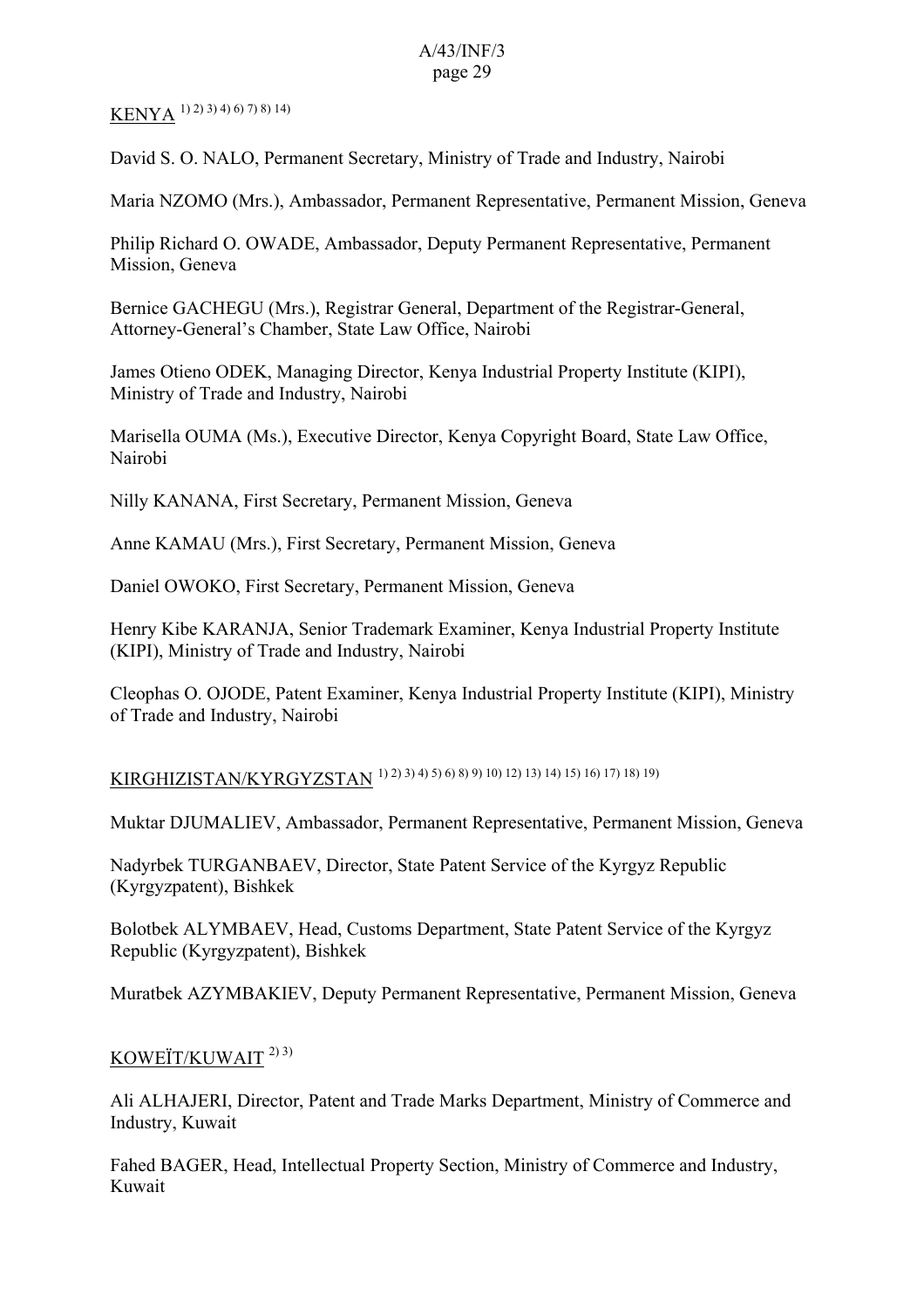### LESOTHO  $(1)$  2) 4) 6) 8) 14)

Tsokolo MAKHETHE, Attorney General, Attorney General's Chamber, Ministry of Law and Constitutional Affairs, Maseru

Mothae Anthony MARUPING, Ambassador, Permanent Representative, Permanent Mission, Geneva

Sentsuoe N. MOHAU (Mrs.), Registrar-General, Registrar General's Office, Ministry of Law and Constitutional Affairs, Maseru

Mamotumi MALIEHE (Miss), Senior Industrial Property Counsel, Registrar-General's Office, Ministry of Law and Constitutional Affairs, Maseru

Lebamang KOPELI, Minister Counsellor, Permanent Mission, Geneva

LETTONIE/LATVIA 1) 2) 3) 4) 5) 6) 8) 9) 10) 12) 14) 15) 17) 18)

Zigrids AUMEISTERS, Director, Patent Office of the Republic of Latvia, Riga

Janis MAZEIKS, Ambassador, Permanent Representative, Permanent Mission, Geneva

Guntis RAMĀNS, Deputy Director, Patent Office of the Republic of Latvia, Riga

Ieva DREIMANE (Mrs.), First Secretary, Permanent Mission, Geneva

## LIBAN/LEBANON<sup>1)2)4)</sup>

Ahmad ARAFA, Second Secretary, Permanent Mission, Geneva

# $LIBÉRIA/LIBERIA$ <sup>1) 2) 4) 6) 8) 14)</sup>

Robert Y. MEZZEH, Deputy Director, Archives, Patents and Trademarks, Ministry of Foreign Affairs, Monrovia

Roland Walter MORRIS, Consultant, Intellectual Property Systems, Monrovia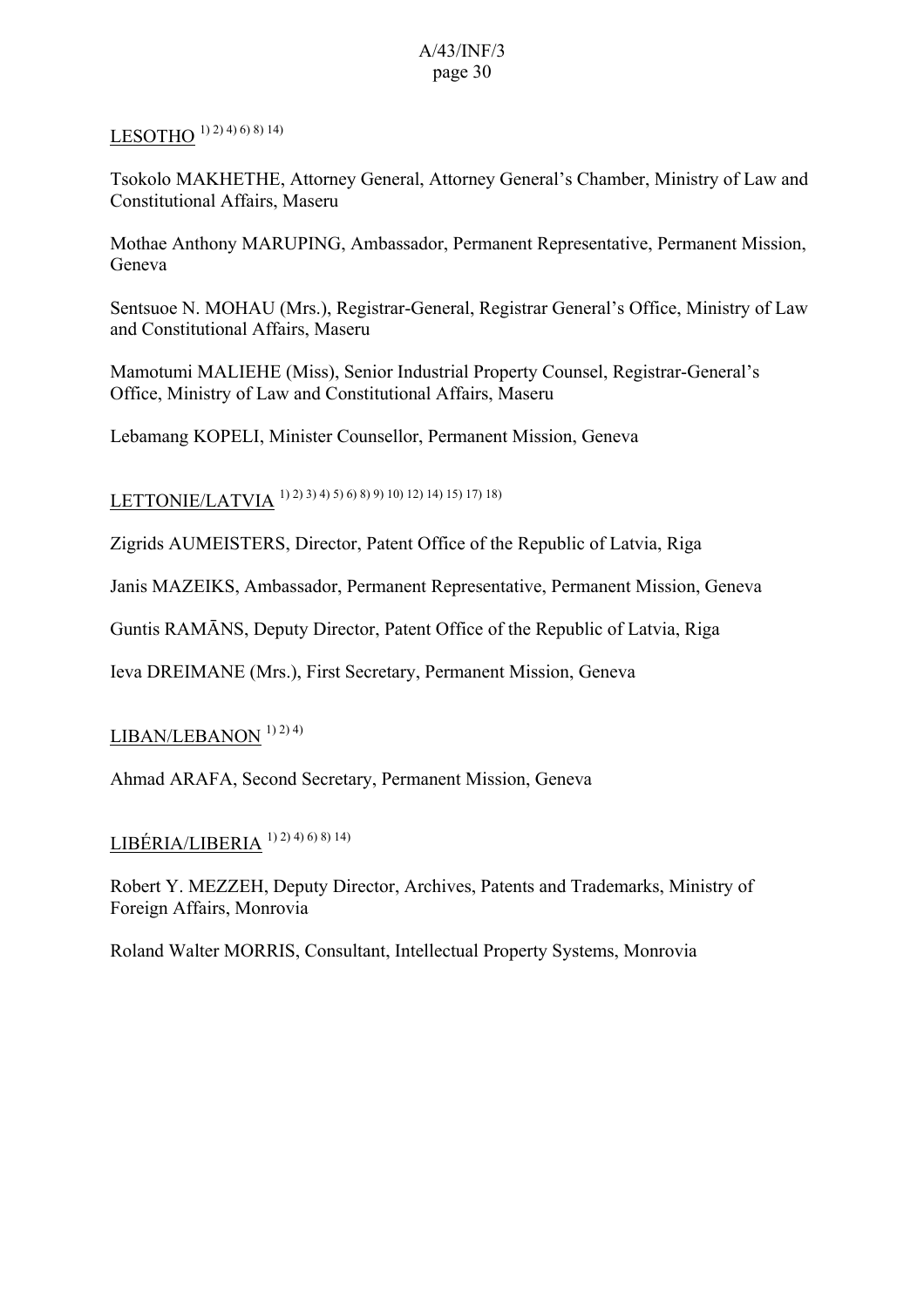# LITUANIE/LITHUANIA 1) 2) 4) 6) 8) 10) 14) 15) 17) 18)

Rimvydas NAUJOKAS, Director, State Patent Bureau of the Republic of Lithuania, Vilnius

Edvardas BORISOVAS, Ambassador, Permanent Representative, Permanent Mission, Geneva

Žilvinas DANYS, Deputy Director, State Patent Bureau of the Republic of Lithuania, Vilnius

Nijolė Janina MATULEVIČIENĖ (Mrs.), Head, Copyright Division, Ministry of Culture, Vilnius

Lina VILTRAKIENĖ (Mrs.), First Secretary, Permanent Mission, Geneva

### LUXEMBOURG 1) 2) 3) 4) 6) 7) 8) 9) 10) 13) 14) 16)

Christiane DALEIDEN DISTEFANO (Mme), représentant permanent adjoint, Mission permanente, Genève

Alexandre KAUFHOLD, chargé de direction, Direction de la propriété intellectuelle, Ministère de l'économie et du commerce extérieur, Luxembourg

Claude SAHL, Direction de la propriété intellectuelle, Ministère de l'économie et du commerce extérieur, Luxembourg

# MADAGASCAR 1) 2) 3) 4) 7) 14)

Alfred RAMBELOSON, ambassadeur, représentant permanent, Mission permanente, Genève

Jocellin ANDRIANIRIANAZAKA, directeur général, Office malgache de la propriété industrielle (OMAPI), Ministère de l'économie, du plan, du secteur privé et du commerce, Antananarivo

Olgatte ABDOU (Mme), conseiller, Mission permanente, Genève

# MALAISIE/MALAYSIA 1) 2) 3) 4) 5) 6) 10) 14) 16)

HSU King Bee (Mrs.), Ambassador, Permanent Representative, Permanent Mission, Geneva

Rohazar Wati ZUALLCOBLEY, Deputy Director General, Industrial Property, Intellectual Property Corporation of Malaysia (MyIPO), Kuala Lumpur

Siti Eaisah MOHAMAD (Mrs.), Director, Planning and Corporate Services Unit, Intellectual Property Corporation of Malaysia (MyIPO), Kuala Lumpur

Norizam ABAS (Ms.), Principal Assistant Secretary, Ministry of Domestic Trade and Consumer Affairs, Kuala Lumpur

Azwa Affendi BAKHTIAR, First Secretary, Permanent Mission, Geneva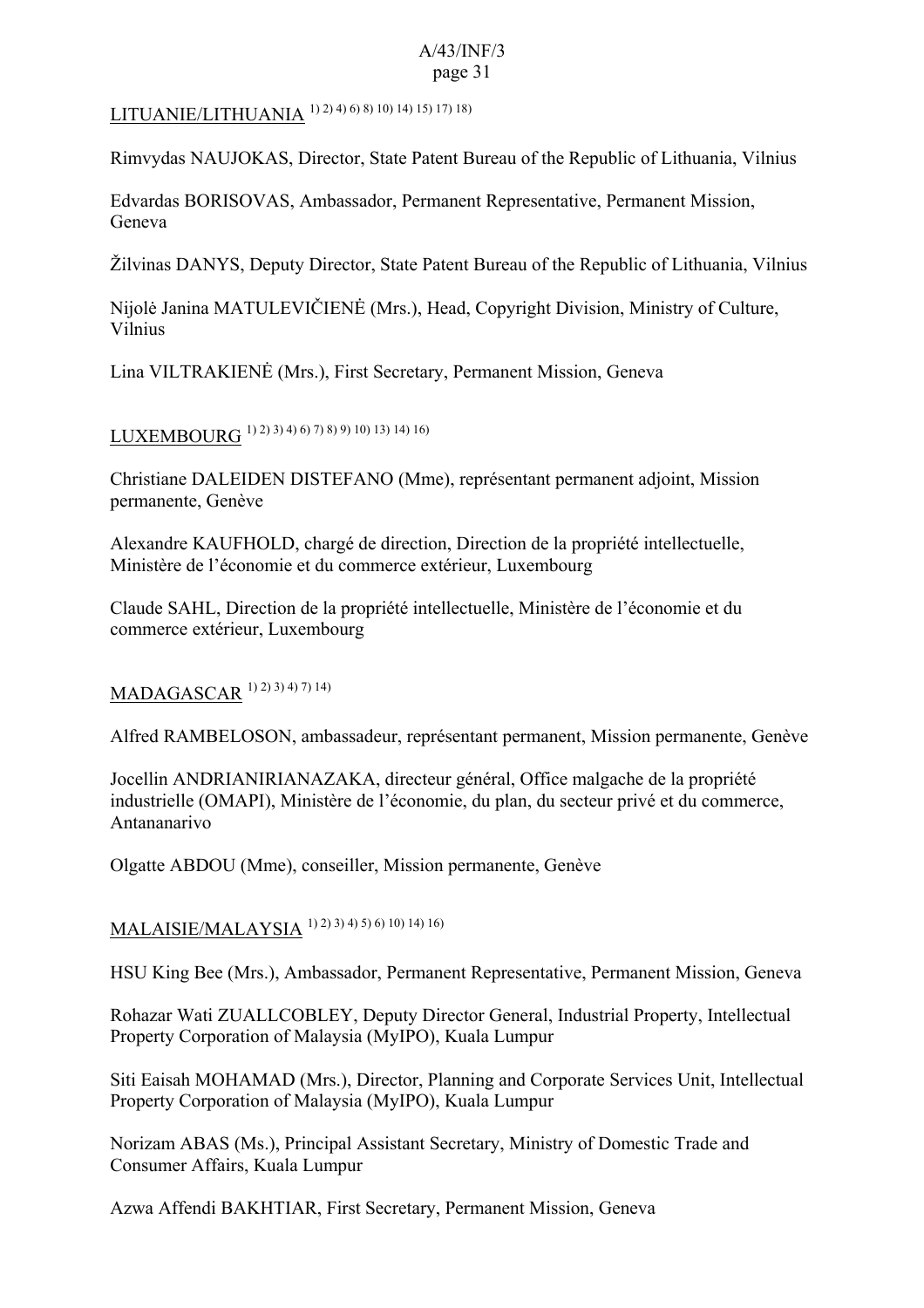MALAWI 1) 2) 4) 6) 10) 12) 13) 14)

Anthony Derek KAMANGA, Solicitor General and Secretary for Justice, Ministry of Justice, Blantyre

Geoffrey Elias NKHATA, Deputy Registrar General, Department of the Registrar General, Ministry of Justice, Blantyre

Chapusa PHIRI, Assistant Registrar General, Department of the Registrar General, Ministry of Justice, Blantyre

 $\text{MALI}$   $^{(1)}$  2) 4) 6) 9) 14) 17) 18)

Sidiki Lamine SOW, ambassadeur, représentant permanent, Mission permanente, Genève

Mahamadou Dit Cheicknè DOUCOURE, conseiller technique, Ministère de l'industrie et du commerce, Bamako

Sékou KASSE, premier secrétaire, Mission permanente, Genève

Alhacoum MAIGA, deuxième secrétaire, Mission permanente, Genève

Abdoulaye SANOKO, troisième secrétaire, Mission permanente, Genève

#### MALTE/MALTA  $^{1) 2) 4) 6) 14)$

Godwin WARR, Director General, Commerce Division, Comptroller of Industrial Property, Ministry for Competitiveness and Communication, Valletta

Michelle BONELLO (Mrs.), Director, Industrial Property Registration, Commerce Division, Ministry for Competitiveness and Communication, Valletta

Christopher MERCIECA, Senior Counsellor, Permanent Mission, Geneva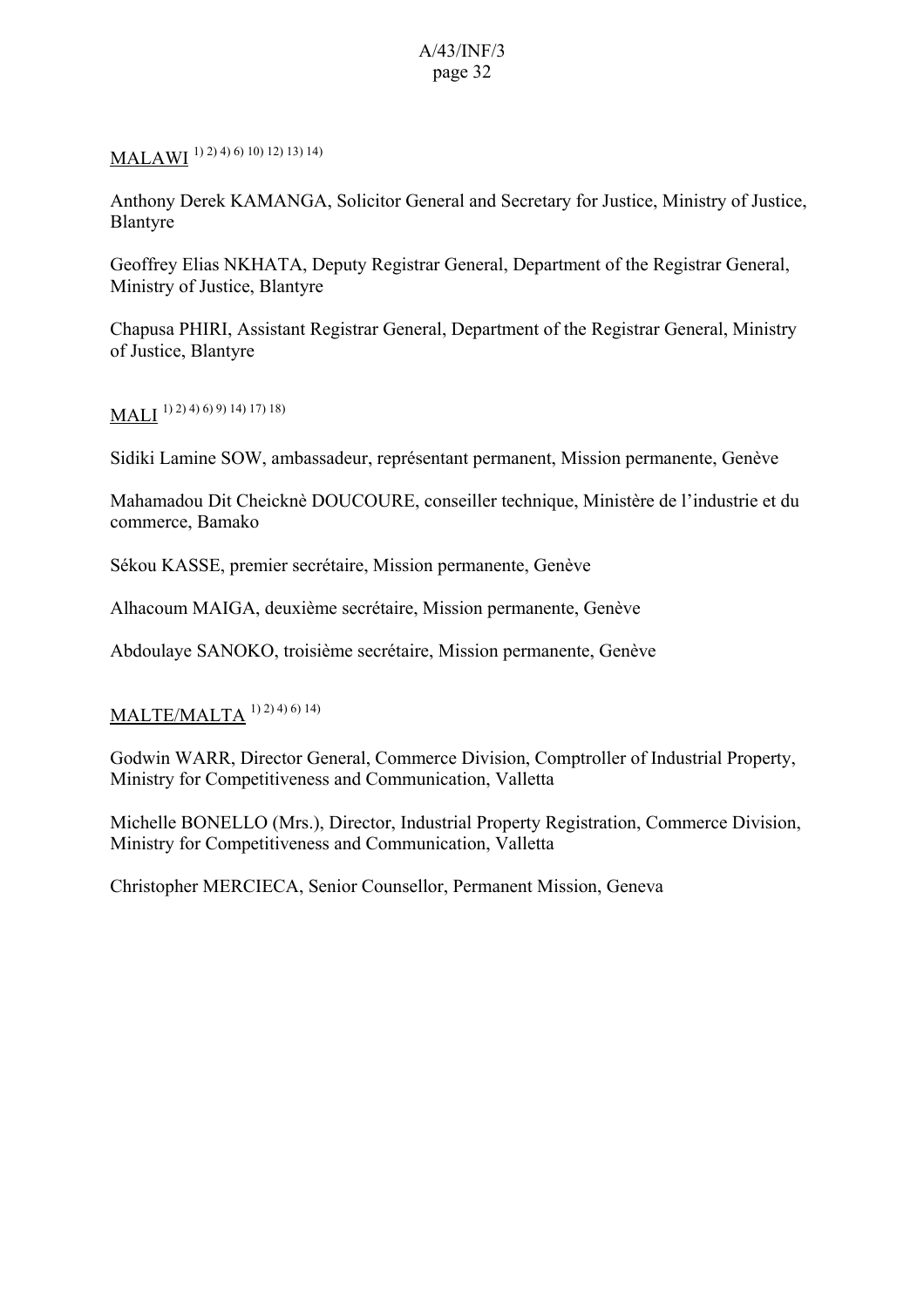# MAROC/MOROCCO 1) 2) 3) 4) 5) 6) 8) 9) 10) 14)

Mohammed LOULICHKI, ambassadeur, représentant permanent, Mission permanente, Genève

Abdellah OUADRHIRI, directeur général, Bureau marocain du droit d'auteur (BMDA), Rabat

Adil EL MALIKI, directeur, Office marocain de la propriété industrielle et commerciale (OMPIC), Casablanca

M'hamed SIDI EL KHIR, conseiller, Mission permanente, Genève

Mohammed BENJABER, conseiller, Mission permanente, Genève

## MAURITANIE/MAURITANIA 1) 2) 4) 6) 14)

Mounina MINT ABDELLAH (Mme), ambassadeur, représentant permanent, Mission permanente, Genève

Mohamed Salem OULD MAMOUNE, directeur de l'industrie, Direction de l'industrie, Ministère du commerce et de l'industrie (MCI), Nouakchott

Sidi Aly OULD TEYIB, chef, Service de la technologie et de la propriété industrielle, Direction de l'industrie, Ministère des mines et de l'industrie, Nouakchott

Abdallah OULD ISHAQ, conseiller, Mission permanente, Genève

MEXIQUE/MEXICO 1) 2) 3) 4) 5) 6) 10) 11) 12) 13) 14) 15) 16) 17) 18)

Luis Alfonso DE ALBA, Embajador, Representante Permanente, Misión Permanente, Ginebra

Mabel del Pilar GÓMEZ OLIVER (Sra.), Embajadora, Representante Permanente Alterna, Misión Permanente, Ginebra

Jorge AMIGO CASTAÑEDA, Director General, Instituto Mexicano de la Propiedad Industrial (IMPI), México

Manuel GUERRA ZAMARRO, Director General, Instituto Nacional de Derecho de Autor (INDAUTOR), México

Alfredo Carlos RENDÓN ALGARA, Director General Adjunto de Propiedad Industrial, Instituto Mexicano de la Propiedad Industrial (IMPI), México

Mario RODRÍGUEZ, Director General Adjunto de Servicios de Apoyo, Instituto Mexicano de la Propiedad Industrial (IMPI), México

Héctor Hugo HUERTA REYNA, Director Jurídico y de Asuntos Internacionales, Cámara Nacional de la Industria de Telecomunicaciones por Cable, México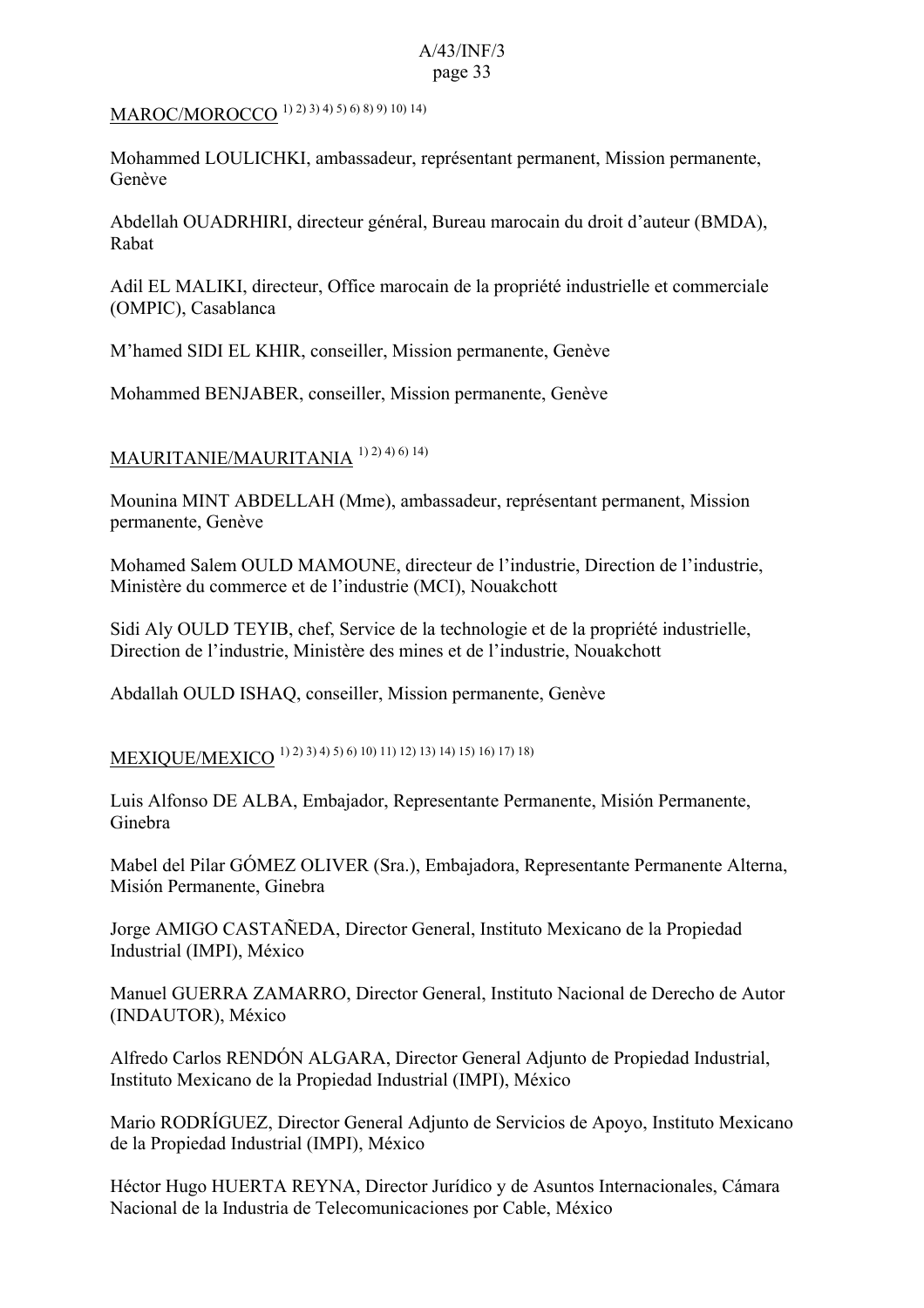José Ramón LORENZO DOMÍNGUEZ, Primer Secretario, Misión Permanente, Ginebra Gustavo TORRES CISNEROS, Attaché, Misión Permanente, Ginebra

# MOLDOVA 1) 2) 4) 6) 8) 9) 10) 11) 12) 13) 14) 15) 16) 17) 18) 19)

Dorian CHIROŞCA, Director General, State Agency on Intellectual Property (AGEPI), Kishinev

Ion DANELIUC, Deputy Director, State Agency on Intellectual Property (AGEPI), Kishinev

Victor MORARU, chargé d'affaires a.i., Permanent Mission, Geneva

MONACO 1) 2) 4) 6) 8) 9) 10) 13) 14) 15)

Robert FILLON, ambassadeur, représentant permanent, Mission permanente, Genève

Jean-Philippe BERTANI, premier secrétaire, Mission permanente, Genève

Alexandre JAHLAN, troisième secrétaire, Mission permanente, Genève

MONGOLIE/MONGOLIA 1) 2) 4) 6) 8) 9) 10) 12) 13) 14) 17) 18)

Danzannorov BOLDBAATAR, Ambassador, Permanent Representative, Permanent Mission, Geneva

Namjil CHINBAT, Director General, Intellectual Property Office of Mongolia (IPOM), Ulaanbaatar

Sumiya URANGEREL (Mrs.), Head, Patent Division, Intellectual Property Office of Mongolia (IPOM), Ulaanbaatar

Vaanchig PUREVDORJ, Second Secretary, Permanent Mission, Geneva

MONTÉNÉGRO/MONTENEGRO 1) 2) 4) 6) 8) 9) 10) 11) 12) 14) 15) 17) 18)

Milomir MIHALJEVIC, Ambassador, Permanent Representative, Permanent Mission, Geneva

Milan BEGOVIC, Minister Plenipotentiary, Deputy Permanent Representative, Permanent Mission, Geneva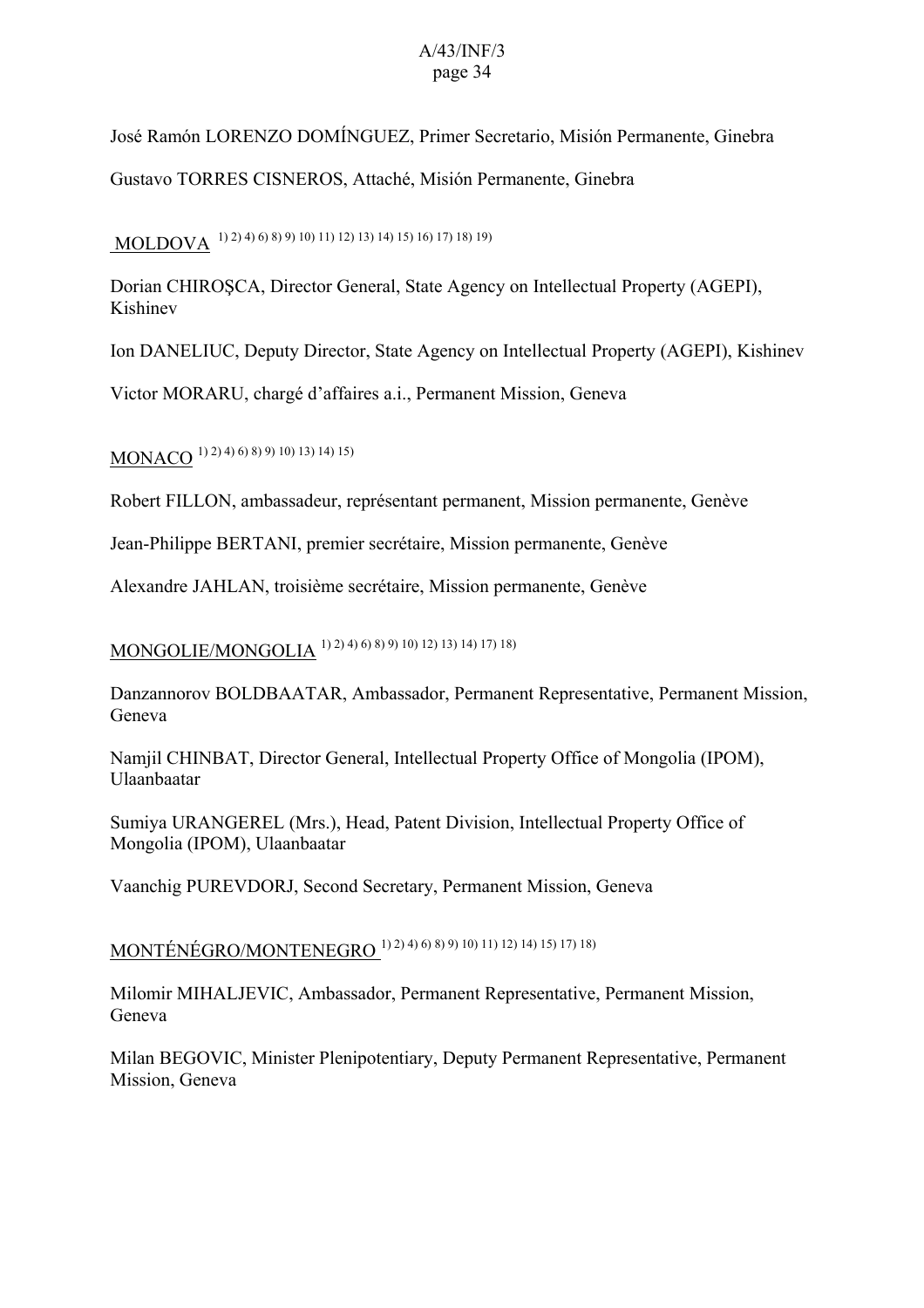# MOZAMBIQUE 1) 2) 4) 8) 10) 14)

Fernando Antonio Dos SANTOS, Director General, Industrial Property Institute (IPI), Ministry of Industry and Commerce, Maputo

Carlota Moisés GUIMARÃES (Miss), Head, Registration Section, Industrial Property Institute (IPI), Ministry of Industry and Commerce, Maputo

Elias Jaime ZIMBA, Minister Counsellor, Permanent Mission, Geneva

### MYANMAR<sup>2)</sup>

Nyunt SWE, Chargé d'Affaires a.i., Permanent Mission, Geneva

Khin Oo HLAING (Ms.), Second Secretary, Permanent Mission, Geneva

## NAMIBIE/NAMIBIA 1) 2) 4) 6) 8) 9) 14)

Edward Tueutjiua KAMBOUA, Director, Internal Trade and Commerce, Ministry of Trade and Industry, Windhoek

Tileinge S. ANDIMA, Registrar, Registry of Companies, Close Corporations, Patents, Trade Marks, Designs, Ministry of Trade and Industry, Windhoek

Ignatius Kamati MUTILITHA, Deputy Director, Registry of Companies, Close Corporations, Patents, Trade Marks, Designs, Ministry of Trade and Industry, Windhoek

Anna G. HUSSELMANN (Mrs.), Control Officer, Registry of Companies, and Industrial Property Rights, Ministry of Trade and Industry, Windhoek

### $NÉPAL/NEPAL$ <sup>1) 2) 4) 6)</sup>

Naresh Prasad POKHAREL, Deputy Permanent Representative, Permanent Mission, Geneva

Lila Dhar ADHIKARI, Intern, Permanent Mission, Geneva

## NICARAGUA 1) 2) 4) 6) 11) 14) 15) 17) 18)

Julio César BENDAÑA JARQUIN, Director General, Dirección General de Competencia y Transparencia de Mercados, Ministerio de Fomento, Industria y Comercio (MIFIC), Managua

# NIGER 1) 2) 4) 6) 9) 14)

Jérôme Oumarou TRAPSIDA, directeur du développement industriel, Direction du développement industriel, Ministère du commerce, de l'industrie et de la normalisation, Niamey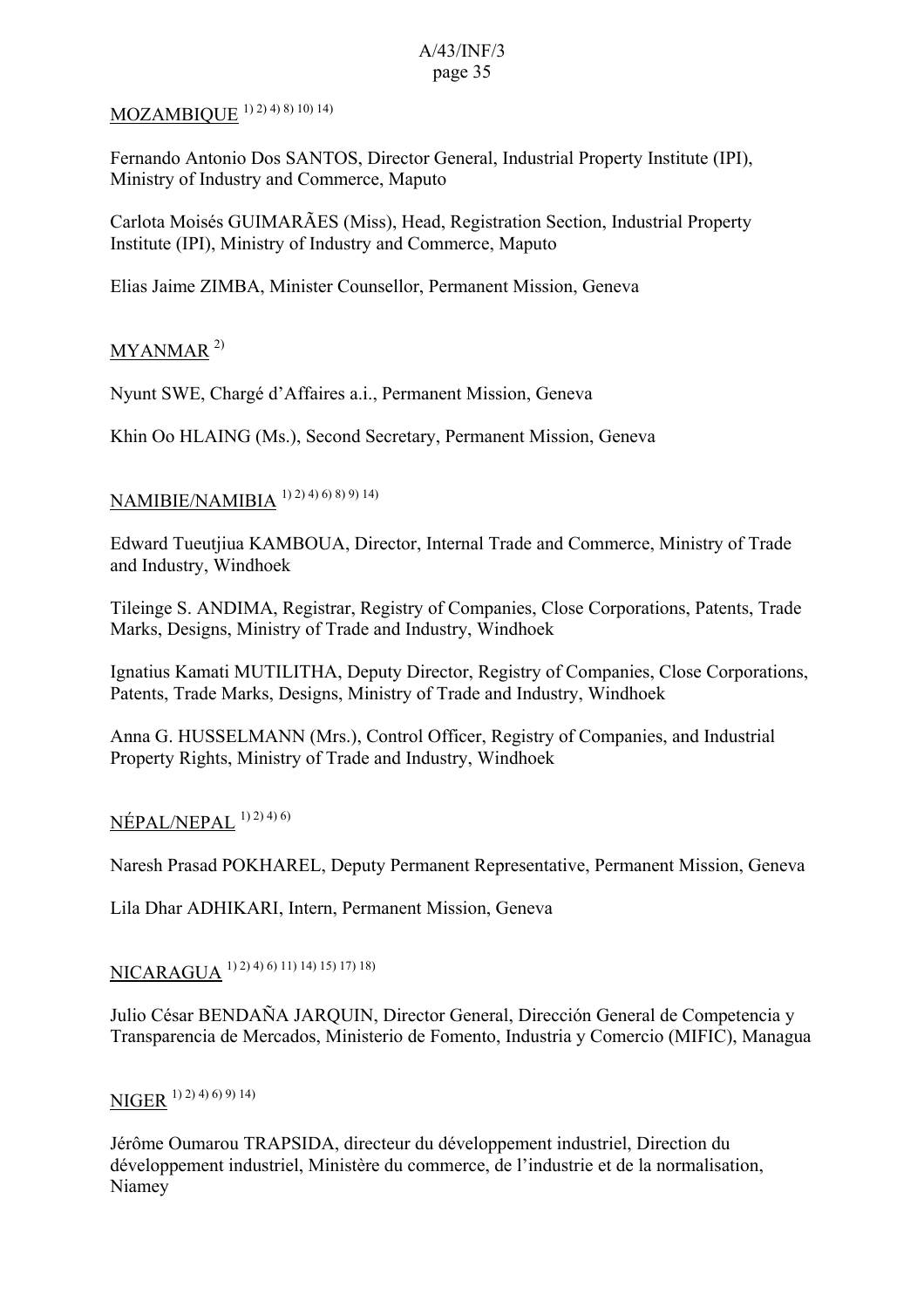### NIGÉRIA/NIGERIA 1) 2) 3) 6) 7) 14) 19)

Martin Ihoeghian UHOMOIBHI, Ambassador, Permanent Representative, Permanent Mission, Geneva

Adebambo ADEWOPO, Director-General, Nigerian Copyright Commission, Federal Ministry of Information and Culture, Abuja

Joseph Dada Abolaran AKANBI, Director, Commercial Law Department, Federal Ministry of Commerce and Industry, Abuja

Francis EYO, Senior Counsellor, Permanent Mission, Geneva

Maigari BUBA, First Secretary, Permanent Mission, Geneva

NORVÈGE/NORWAY 1) 2) 3) 4) 6) 7) 8) 10) 12) 13) 14) 15)

Jørgen SMITH, Director-General, Norwegian Patent Office, Oslo

Hilde SKORPEN (Mrs.), Minister Counsellor, Deputy Permanent Representative, Permanent Mission, Geneva

Lisbeth WOLTHER (Mrs.), Director, Legal and Political Affairs, Norwegian Patent Office, Oslo

Jostein SANDVIK, Senior Legal Advisor, Legal and Political Affairs, Norwegian Patent Office, Oslo

Gry Karen WAAGE (Mrs.), First Secretary, Permanent Mission, Geneva

### NOUVELLE-ZÉLANDE/NEW ZEALAND 1) 2) 4) 14)

Neville HARRIS, Commissioner of Patents, Trademarks and Designs, Ministry of Economic Development, Wellington

Warren HASSETT, Senior Policy Analyst, Ministry of Economic Development, Wellington

Barney RILEY, First Secretary, Permanent Mission, Geneva

OMAN 1) 2) 4) 6) 8) 14) 15) 17) 18) 19)

Fatima AL-GHAZALI (Mrs.), Counsellor (Commercial Affairs), Permanent Mission, Geneva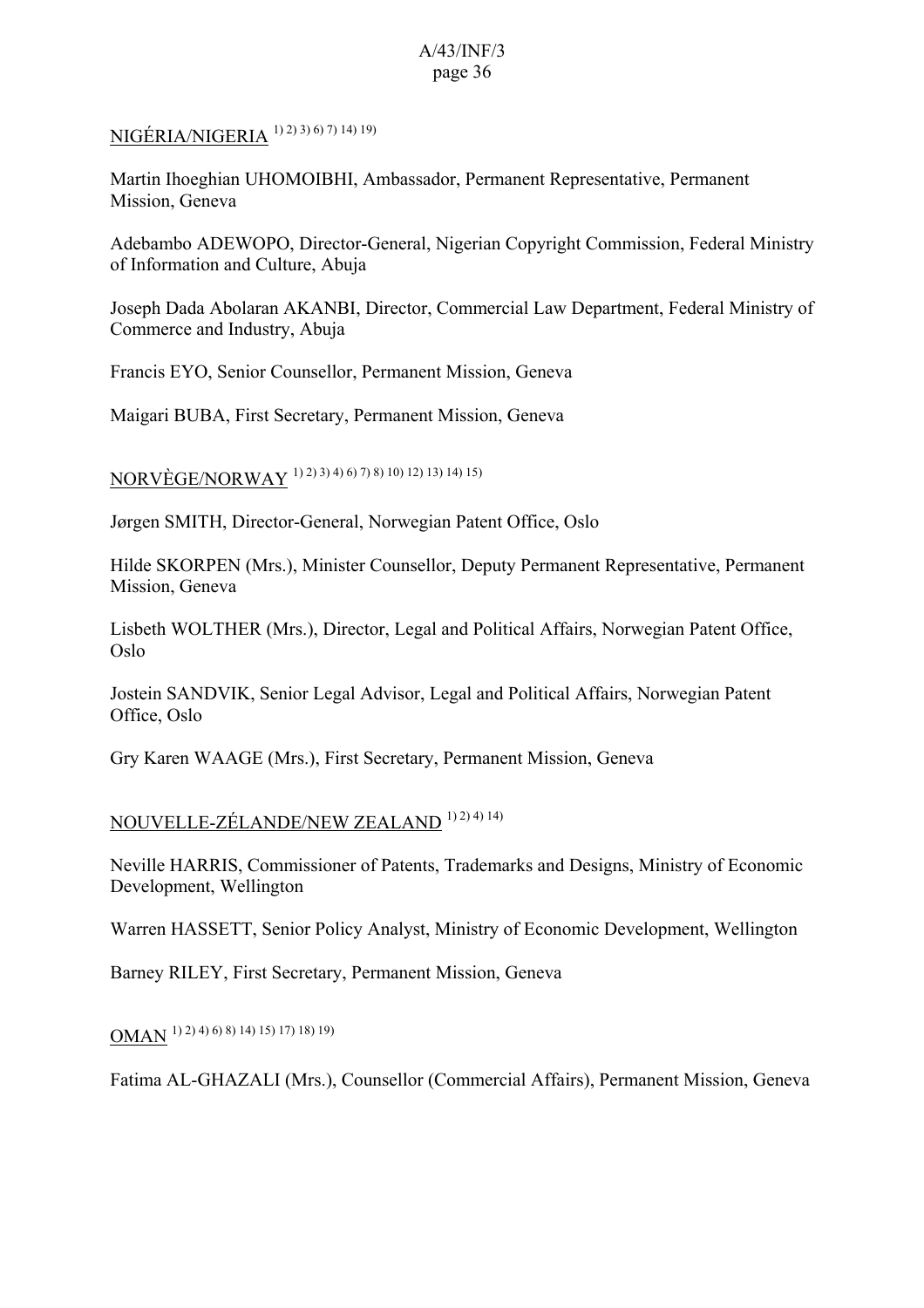### OUGANDA/UGANDA 1) 2) 3) 4) 5) 14)

Kyomuhendo BISEREKO, Acting Registrar-General, Registrar General's Department, Ministry of Justice and Constitutional Affairs, Kampala

Sheila SABUNE (Ms.), Economic Officer, Permanent Mission, Geneva

OUZBÉKISTAN/UZBEKISTAN 1) 2) 3) 4) 5) 6) 8) 10) 12) 13) 14) 15) 19)

Akil A. AZIMOV, Director, State Patent Office of the Republic of Uzbekistan, Tashkent

## PAKISTAN 1) 2) 3) 4) 6) 7)

Masood KHAN, Ambassador, Permanent Representative, Permanent Mission, Geneva

Tehmina JANJUA (Ms.), Minister, Deputy Permanent Representative, Permanent Mission, Geneva

Syed Ali Asad GILLANI, First Secretary, Permanent Mission, Geneva

### PANAMA 1) 2) 4) 6) 17) 18)

Juan Alberto CASTILLERO CORREA, Embajador, Representante Permanente, Misión Permanente, Ginebra

### PAPOUASIE-NOUVELLE-GUINÉE/PAPUA NEW GUINEA 1) 2) 4) 14)

Gai ARAGA, Registrar, Intellectual Property Office, Port Moresby

# PARAGUAY 1) 2) 3) 4) 5) 6) 17) 18)

Rigoberto GAUTO VIELMAN, Embajador, Representante Permanente, Misión Permanente, Ginebra

Martha MORENO (Srta.), Ministro, Misión Permanente, Ginebra

# PAYS-BAS/NETHERLANDS 1) 2) 3) 4) 6) 7) 8) 9) 10) 12) 13) 14) 15) 16)

Boudewinj J. VAN EENENNAAM, Ambassador, Permanent Representative, Permanent Mission, Geneva

Marion S. KAPPEYNE VAN COPPELLO (Ms.), Minister Plenipotentiary, Deputy Permanent Representative, Permanent Mission, Geneva

Derk-Jan DE GROOT, Head, Patent Department, Netherlands Patent Office, Ministry of Economic Affairs, Rijswijk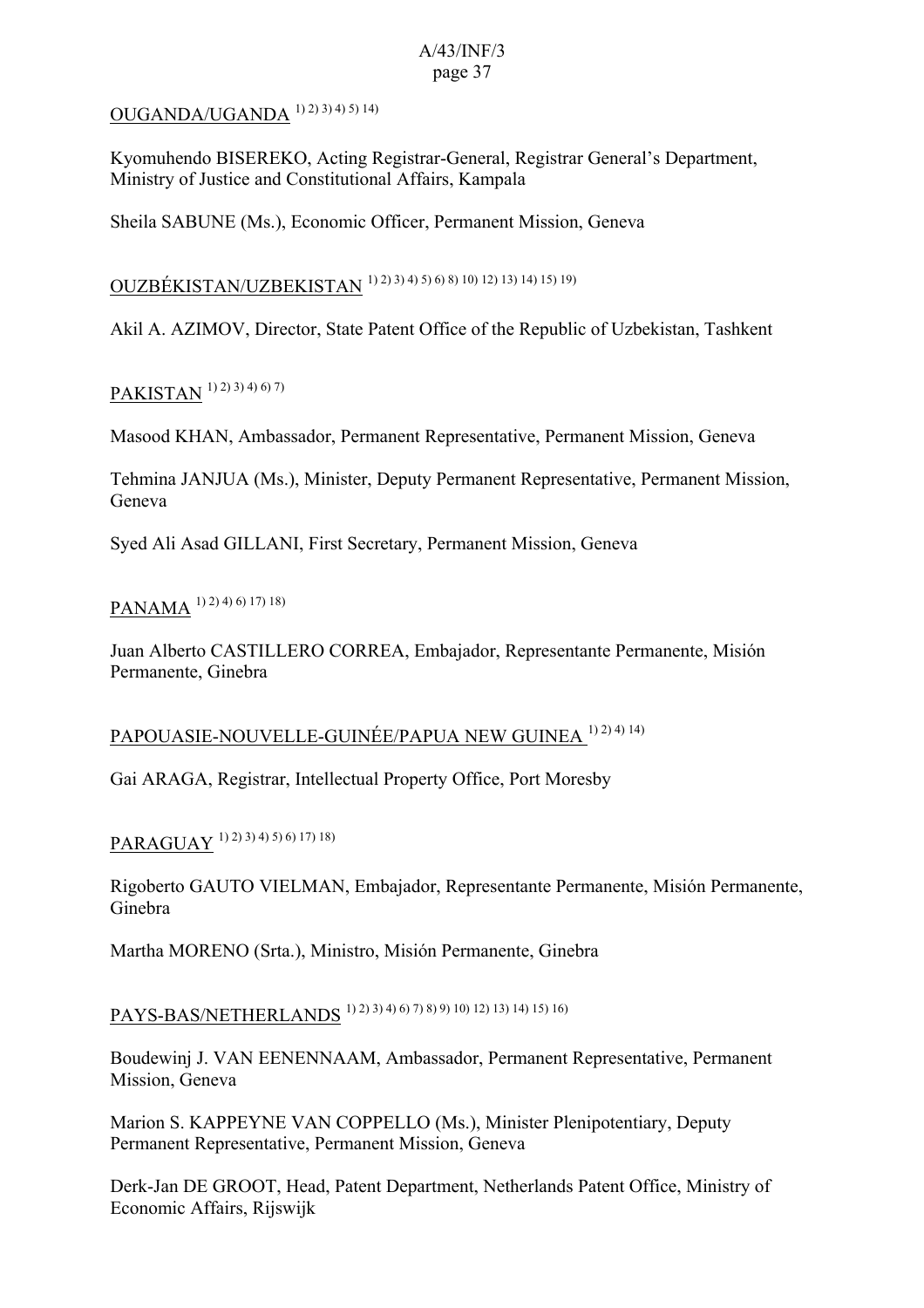Paul H.M. VAN BEUKERING, Unit Manager, Intellectual Property, Ministry of Economic Affairs, The Hague

Irene KNOBEN (Mrs.), First Secretary, Permanent Mission, Geneva

PÉROU/PERU 1) 2) 3) 4) 6) 7) 11) 17) 18)

Eduardo PONCE VIVANCO, Embajador, Representante Permanente, Misión Permanente, Ginebra

Elmer SCHIALER, Ministro, Representante Permanente Adjunto, Misión Permanente, Ginebra

Alejandro NEYRA, Primer Secretario, Misión Permanente, Ginebra

Giancarlo LEÓN, Tercer Secretario, Misión Permanente, Ginebra

PHILIPPINES 1) 2) 3) 4) 5) 6) 14) 15) 17) 18)

Enrique A. MANALO, Undersecretary, Office of the Undersecretary for Policy, Department of Foreign Affairs, Pasay City

Eric T. LANADO, Director, Intellectual Property Office (IP Philippines), Department of Trade and Industry, Makati City

Raly TEJADA, Director, Treaties Division, Office of Legal Affairs, Department of Foreign Affairs, Pasay City

POLOGNE/POLAND 1) 2) 4) 6) 8) 10) 13) 14) 15) 16) 17) 18)

Alicja ADAMCZAK (Mrs.), President, Patent Office of the Republic of Poland, Warsaw

Zdzislaw RAPACKI, Ambassador, Permanent Representative, Permanent Mission, Geneva

Grażyna LACHOWICZ (Ms.), Head, International Cooperation Unit, Patent Office of the Republic of Poland, Warsaw

Sergiusz SIDOROWICZ, Second Secretary, Permanent Mission, Geneva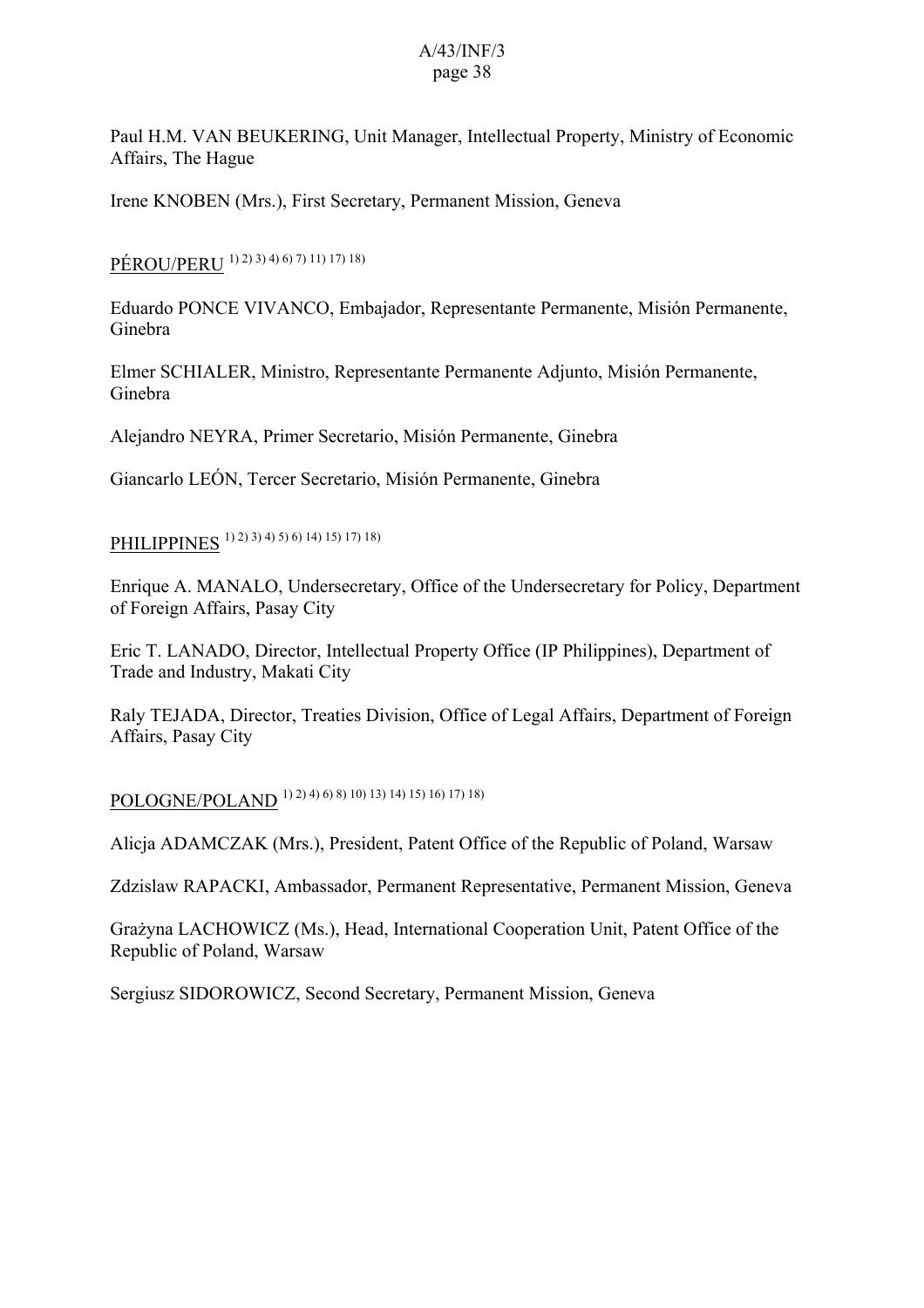# PORTUGAL 1) 2) 3) 4) 5) 6) 8) 10) 11) 13) 14) 15)

Francisco XAVIER ESTEVES, Ambassador, Permanent Representative, Permanent Mission, Geneva

António Serge CAMPINOS, Director General, National Institute of Industrial Property (INPI), Ministry of Economy, Lisbon

Carlos PEREIRA MARQUES, Deputy Permanent Representative, Permanent Mission, Geneva

Nuno GONÇALVES, Director, Copyright Office, Ministry of Culture, Lisbon

João Nuno NEGRÃO, Director, International Relations and Promotion of Innovation Bureau, National Institute of Industrial Property (INPI), Ministry of Economy, Lisbon

Elpídio SANTOS, Director, National Institute of Industrial Property (INPI), Ministry of Economy, Lisbon

José GUEDES DE SOUSA, First Secretary, Permanent Mission, Geneva

Ana BANDEIRA (Mrs.), Head, Patent and Utility Model Department, National Institute of Industrial Property (INPI), Ministry of Economy, Lisbon

José Mário FREIRE DE SOUSA, Head, Legal Affairs Department, National Institute of Industrial Property (INPI), Ministry of Economy, Lisbon

Cidália GONÇALVES (Mrs.), Expert of International Relations, National Institute of Industrial Property (INPI), Ministry of Economy, Lisbon

Maria Helena SILVA (Mrs.), Examiner, Trademarks and Patents Directorate, National Institute of Industrial Property (INPI), Ministry of Economy, Lisbon

Vassilios KANARAS, General Secretary, European Union Council, Geneva

## $OATAR$ <sup>1) 2) 4) 6) 17) 18)</sup>

Ahmed Yousef AL-JEFAIRI, Head of Trademarks, Industrial Property Office, Commercial Affairs Department, Ministry of Economy and Commerce, Doha

## RÉPUBLIQUE ARABE SYRIENNE/SYRIAN ARAB REPUBLIC 1) 2) 4) 6) 8) 10) 14)

Abd Al Khalek ALAANI, Deputy Minister, Ministry of Economy and Trade, Damascus

Mohammad ALABDULLAH, Director, Directorate of Commercial and Industrial Property, Ministry of Economy and Trade, Damascus

Yasser SÁADA, Deputy Director, Directorate of Commercial and Industrial Property, Ministry of Economy and Trade, Damascus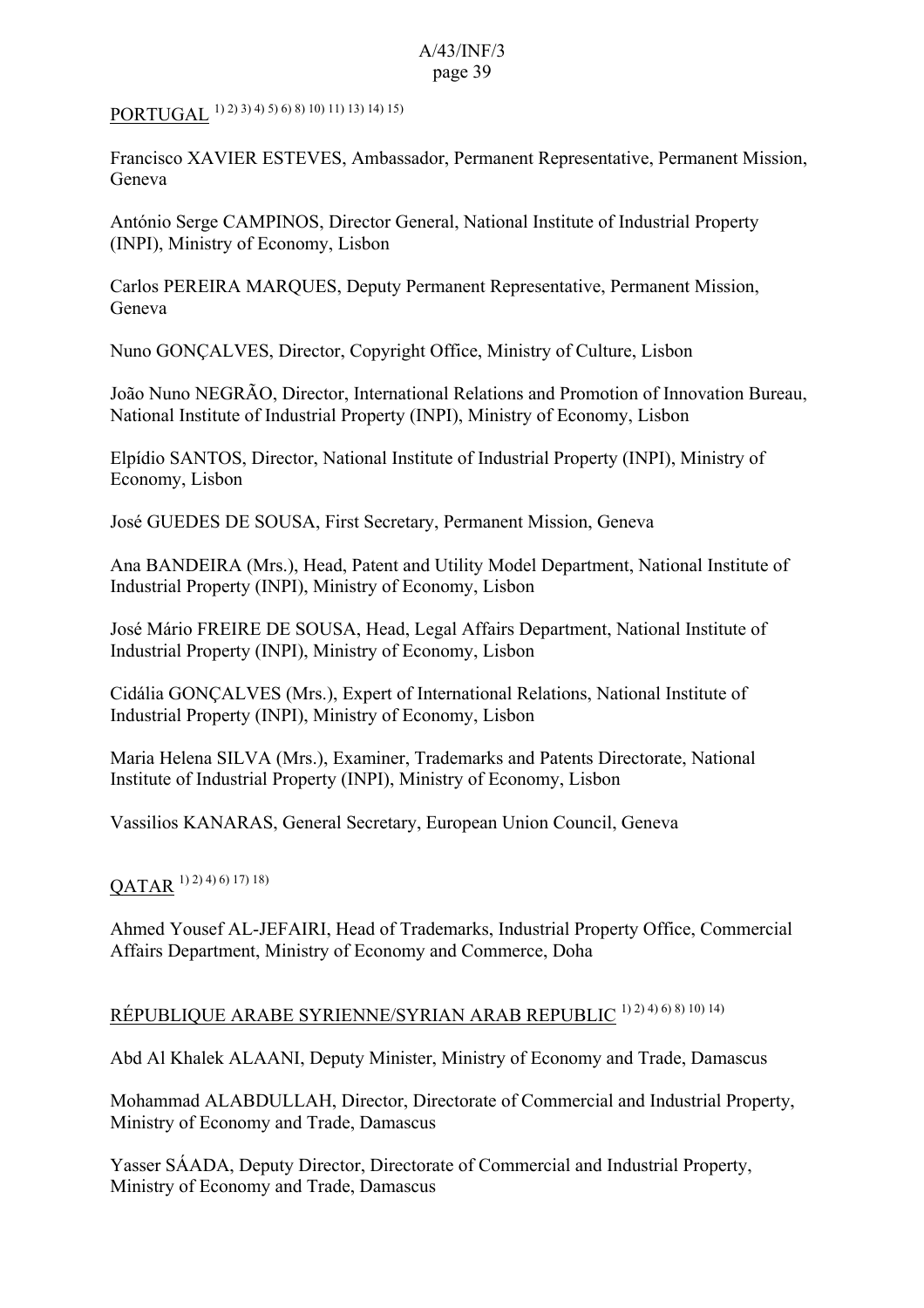Haisam AL HUSSAIN, Head, Patent Office, Directorate of Commercial and Industrial Property, Ministry of Economy and Trade, Damascus

Sayel SALLOUM, Head, Copyrights and Related Rights, Ministry of Culture, Damascus

# RÉPUBLIQUE CENTRAFRICAINE/CENTRAL AFRICAN REPUBLIC <sup>1) 2) 4) 6) 14)</sup>

Vincent Saturnin LAVOU, directeur du développement industriel, Direction du développement industriel, Ministère du commerce, de l'industrie, des petites et moyennes entreprises, Bangui

# RÉPUBLIQUE DE CORÉE/REPUBLIC OF KOREA 1) 2) 3) 4) 5) 6) 8) 10) 13) 14) 15) 17)

JUN Sang-Woo, Commissioner, Vice Minister for Commerce, Industry and Energy, Korean Intellectual Property Office (KIPO), Daejon

LEE Gun Tae, Ambassador, Deputy Permanent Representative, Permanent Mission, Geneva

KIM Hee Tae, Director, International Organization Team, Korean Intellectual Property Office (KIPO), Daejon

PARK Seong-Joon, First Secretary, Permanent Mission, Geneva

LEE Daewon, Senior Deputy Director, International Organization Team, Korean Intellectual Property Office (KIPO), Daejeon

PARK Hyun Soo, Senior Deputy Director, International Organization Team, Korean Intellectual Property Office (KIPO), Daejeon

LEE Kangmin, Senior Deputy Director, International Organization Team, Korean Intellectual Property Office (KIPO), Daejeon

HWANG Yunkoo, Deputy Director, International Organization Team, Korean Intellectual Property Office (KIPO), Daejeon

HWANG Eun-Taek, Senior Deputy Director, Patent Examination Policy Team, Korean Intellectual Property Office (KIPO), Daejeon

KIM Il Kyu, Deputy Director, Information Cooperation Team, Korean Intellectual Property Office (KIPO), Daejeon

LEE Dong-Ki, Director, Legislative Affairs Team, Copyright Division, Ministry of Culture and Tourism, Seoul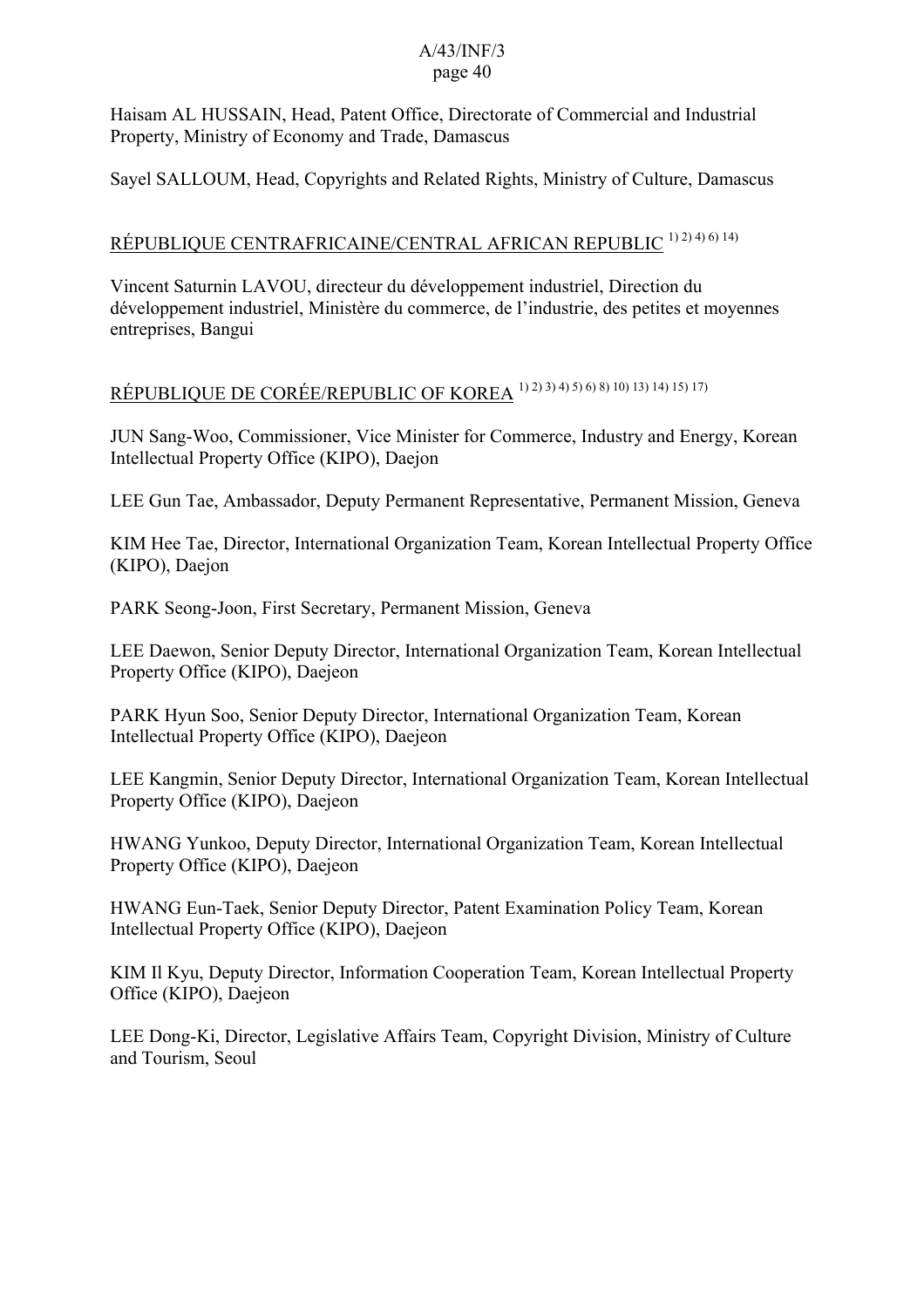#### RÉPUBLIQUE DÉMOCRATIQUE DU CONGO/DEMOCRATIC REPUBLIC OF THE  $\overline{\text{CONGO}^{1(2)(3)(4)(6)(7)}}$

Antoine MINDUA KESIA-MBE, ambassadeur, représentant permanent, Mission permanente, Genève

Fidèle Khakessa SAMBASSI, ministre conseiller, Mission permanente, Genève

Sébastien MUTOMB MUJING, ministre conseiller, Mission permanente, Genève

### RÉPUBLIQUE DÉMOCRATIQUE POPULAIRE LAO/LAO PEOPLE'S DEMOCRATIC REPUBLIC  $^{1)2)4)14)$

Makha CHANTHALA, Director, Intellectual Property Division, Department of Intellectual Property, Standardization and Metrology, Science Technology and Environment Agency, Vientiane

# RÉPUBLIQUE DOMINICAINE/DOMINICAN REPUBLIC 1) 2) 3) 6) 7) 14) 15) 17) 18)

Homero Luis HERNÁNDEZ SÁNCHEZ, Embajador, Representante Permanente, Misión Permanente, Ginebra

Enrique RAMÍREZ RODRÍGUEZ, Director General, Oficina Nacional de Propiedad Industrial (ONAPI), Santo Domingo

Gladys Josefina AQUINO (Srta.), Consejera, Misión Permanente, Ginebra

### RÉPUBLIQUE POPULAIRE DÉMOCRATIQUE DE CORÉE/DEMOCRATIC PEOPLE'S REPUBLIC OF KOREA <sup>1) 2) 3) 4) 5) 6) 8) 9) 10) 11) 12) 13) 14) 15)</sup>

RI Chol, Ambassador, Permanent Representative, Permanent Mission, Geneva

JANG Chun Sik, Researcher, Department of International Organizations, Ministry of Foreign Affairs, Pyongyang

CHOE Chi Ho, Director, Trademark and Industrial Design Division, State Administration for Quality Management, Pyongyang

PAK Jin Ho, Director, Patent Information Center, Invention Office of the Democratic People's Republic of Korea, Pyongyang

PANG Hak Chol, Head, Examination Division No. 1, Invention Office of the Democratic People's Republic of Korea, Pyongyang

SOK Jong Myong, Counsellor, Permanent Mission, Geneva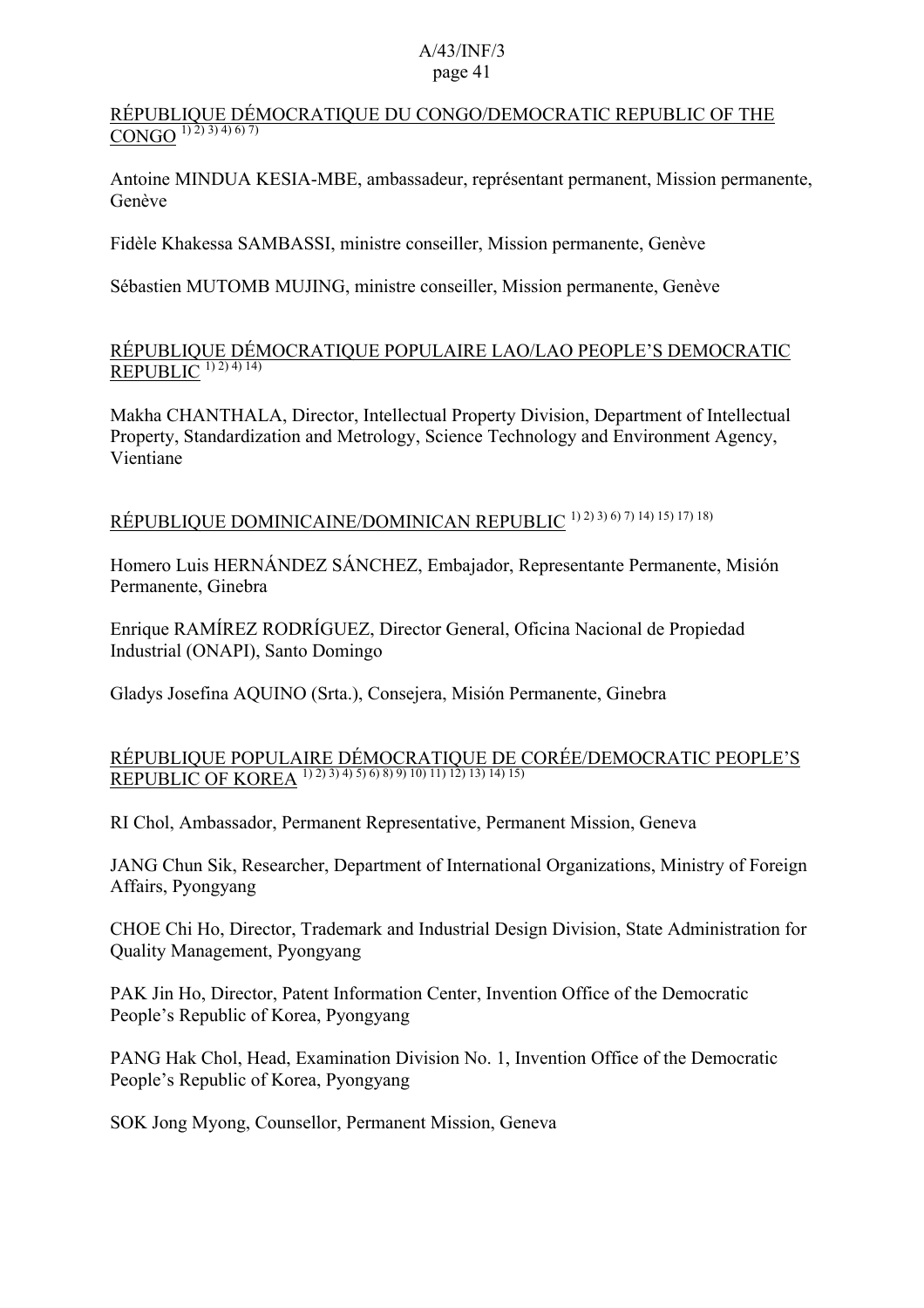# RÉPUBLIQUE TCHÈQUE/CZECH REPUBLIC 1) 2) 4) 6) 8) 10) 11) 12) 13) 14) 15) 17) 18)

Karel ČADA, President, Industrial Property Office, Prague

Marcela HUJEROVÁ (Mrs.), Deputy Director, International Department, Industrial Property Office, Prague

Pavel ZEMAN, Director, Copyright Department, Ministry of Culture, Prague

Milena JENÍKOVÁ (Mrs.), First Secretary, Permanent Mission, Geneva

# RÉPUBLIQUE-UNIE DE TANZANIE/UNITED REPUBLIC OF TANZANIA 1) 2) 4) 6) 10) 14)

Esteriano Emmanuel MAHINGILA, Chief Executive Officer and Registrar of Patents and Trade Marks, Intellectual Property, Business Registrations and Licensing Agency (BRELA), Ministry of Industry and Trade, Dar-es-Salaam

Marco James KASSAJA, Minister Plenipotentiary, Permanent Mission, Geneva

Florence Agnes Talumba HAMISI (Mrs.), Consultant, Broadcasting Affairs, Tanzania Communications Regulatory Authority, Dar-es-Salaam

Deusdedit B. KAGANDA, First Secretary, Permanent Mission, Geneva

ROUMANIE/ROMANIA 1) 2) 3) 4) 6) 7) 8) 9) 10) 12) 13) 14) 15) 16) 17) 18) 19)

Gábor Alexandru VARGA, Director General, State Office for Inventions and Trademarks (OSIM), Bucharest

Rodica PÂRVU (Mrs.), Director General, Romanian Office for Copyright (ORDA), Bucharest

Liviu BULGAR, Director, Legal and International Cooperation Department, State Office for Inventions and Trademarks (OSIM), Bucharest

Daniela BUTCĂ (Mrs.), Head, International Cooperation Bureau, State Office for Inventions and Trademarks (OSIM), Bucharest

Cristian Nicolae FLORECSU, Legal Counsellor, International Relations and Legislation Department, Romanian Office for Copyright (ORDA), Bucharest

Livia-Cristina PUSCARAGIU (Ms.), Second Secretary, Permanent Mission, Geneva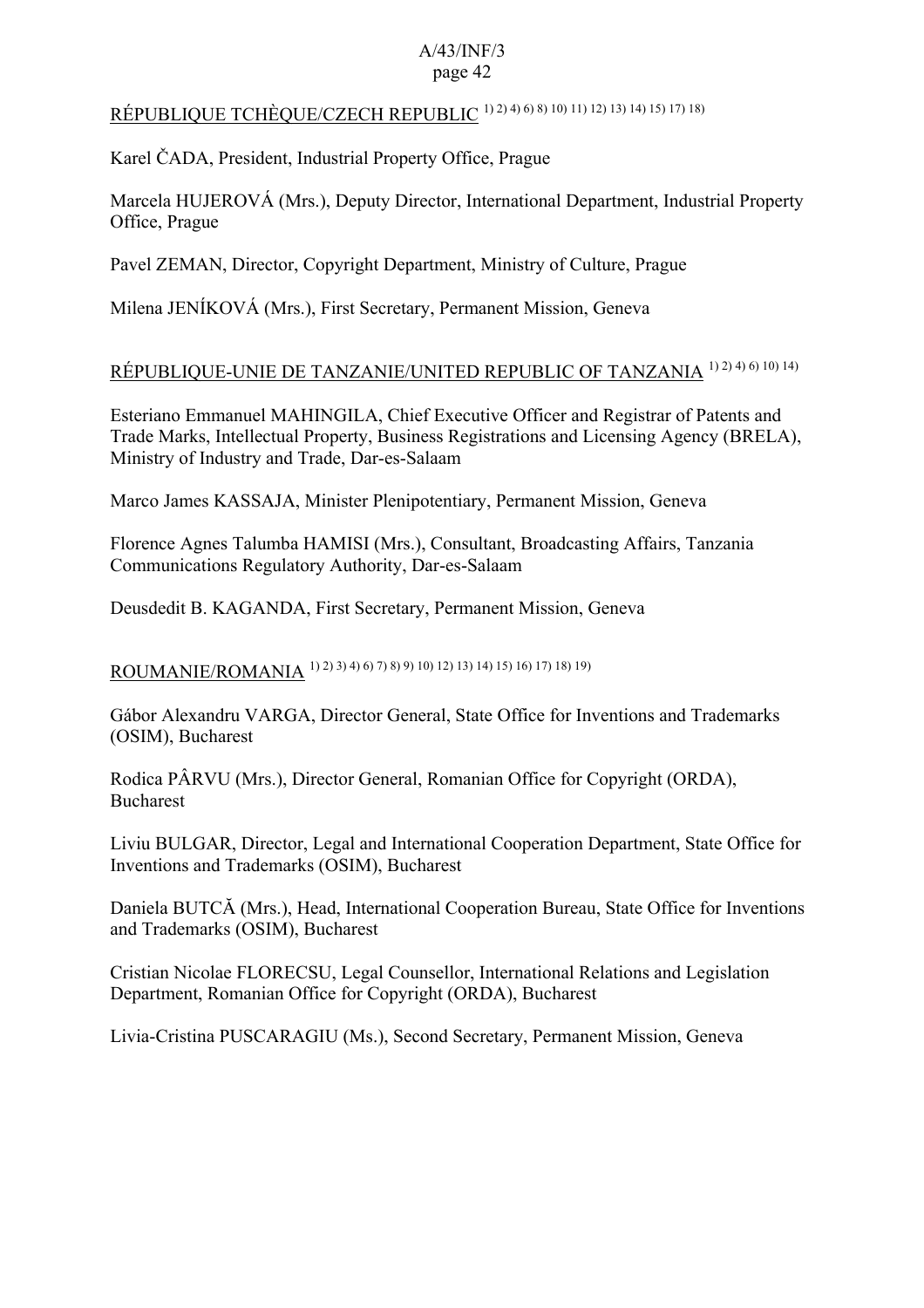# ROYAUME-UNI/UNITED KINGDOM 1) 2) 3) 4) 6) 7) 8) 10) 12) 13) 14) 15) 19)

Ian FLETCHER, Chief Executive Officer and Comptroller General, The Patent Office, Newport

Liz COLEMAN (Ms.), Director, Intellectual Property and Innovation Directorate, The Patent Office, Newport

Stephen ROWAN, Director, Intellectual Property and Innovation Directorate, The Patent Office, Newport

Duncan J. WEARMOUTH, Director, Copyright and Enforcement Directorate, The Patent Office, Newport

Dave WOOLF, Policy Advisor, Intellectual Property and Innovation Directorate, The Patent Office, Newport

Nick THORNE, Ambassador, Permanent Representative, Permanent Mission, Geneva

Corinne KITSELL (Ms.), First Secretary, Permanent Mission, Geneva

Tom GOODWIN, First Secretary, Permanent Mission, Geneva

Nathaniel WAPSHERE, Second Secretary, Permanent Mission, Geneva

Helen UPTON (Ms.), Legal Adviser, Permanent Mission, Geneva

Natalia DONKOR (Ms.) Attaché, Permanent Mission, Geneva

Sylvia CHUBBS (Ms.), Attaché, Permanent Mission, Geneva

# $RWANDA$ <sup>1) 2) 4) 6)</sup>

Venetia SEBUDANDI (Mrs.), Ambassador, Permanent Representative, Permanent Mission, Geneva

Alphonse KAYITAYIRE, First Counsellor, Permanent Mission, Geneva

# SAINTE-LUCIE/SAINT LUCIA 1) 2) 4) 6) 10) 14) 16) 17) 18)

Nicholas FREDERICK, Attorney General and Minister of Justice, Attorney-General's Chambers and Ministry of Justice, Castries

# SAINT-KITTS-ET-NEVIS/SAINT KITTS AND NEVIS<sup>1) 2) 4) 6) 10) 14)</sup>

Claudette JENKINS (Mrs.), Registrar of Intellectual Property, Registry of the Supreme Court, Basseterre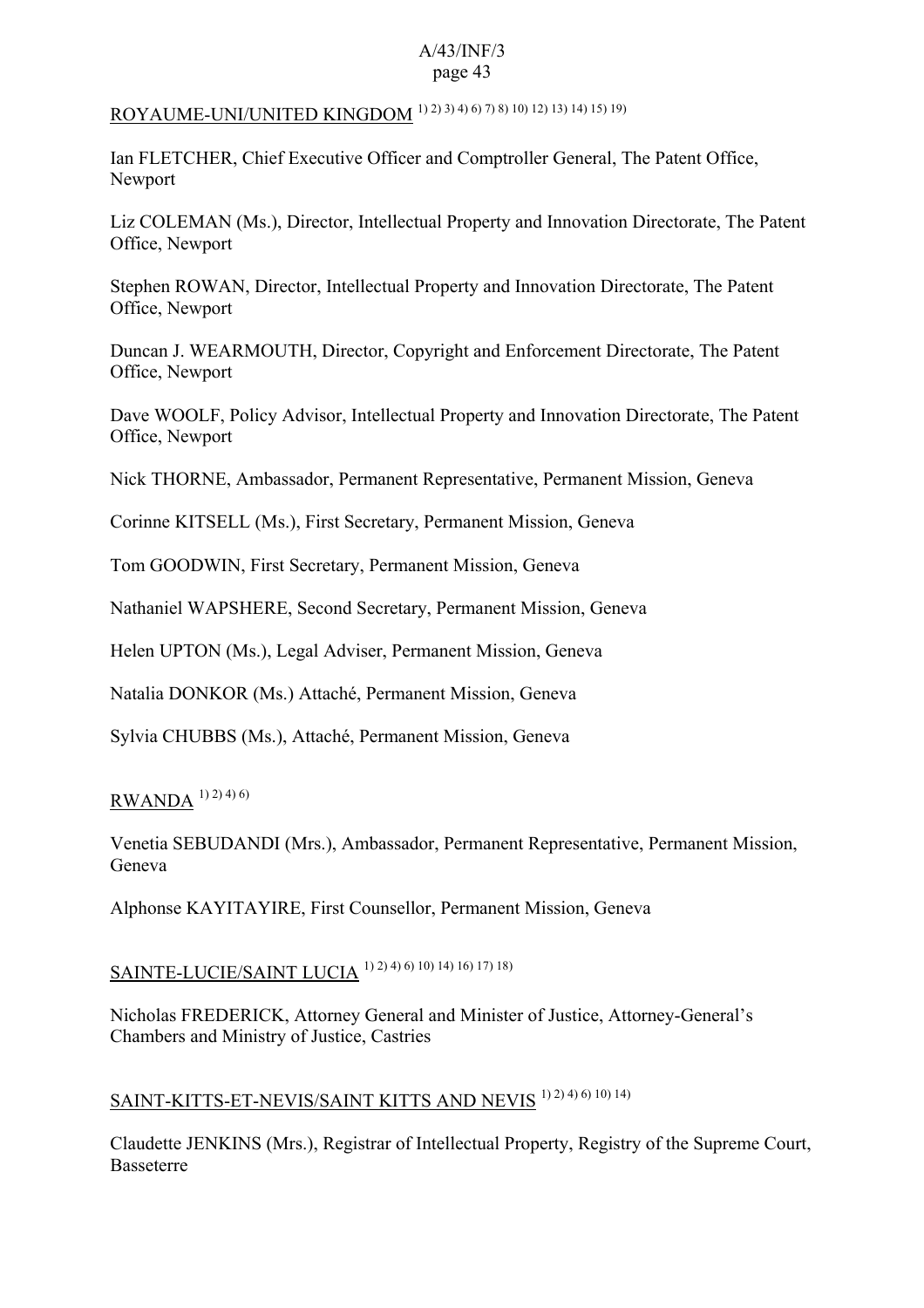### SAINT-MARIN/SAN MARINO<sup>1) 2) 4) 8) 14)</sub></sup>

Dario GALASSI, Ambassador, Permanent Representative, Permanent Mission, Geneva

Silvia ROSSI (Ms.), Director, State Office for Patents and Trademarks, San Marino

Luca BRANDI, Counsellor, Department of Foreign Affairs, San Marino

Bruno CINQUANTINI, Advisor, State Office for Patents and Trademarks, San Marino

### SAINT-SIÈGE/HOLY SEE  $1)$  2)  $4)$  6)

Silvano M. TOMASI, nonce apostolique, observateur permanent, Mission permanente, Genève

Mykhaylo TKHOROVSKYY, secrétaire, Mission permanente, Genève

Anne-Marie COLANDREA (Mlle), conseiller juridique, Mission permanente, Genève

# SÉNÉGAL/SENEGAL 1) 2) 3) 4) 6) 7) 9) 14) 17) 18)

N'dèye Adji DIOP SALL (Mme), chef, Service de la propriété industrielle et de la technologie, Ministère de l'industrie et de l'artisanat, Dakar

Mamadou SECK, premier secrétaire, Mission permanente, Genève

# SERBIE/SERBIA 1) 2) 3) 4) 6) 7) 8) 9) 10) 11) 12) 14) 15) 17) 18)

Branka TOTIĆ (Mrs.), Acting Director, Intellectual Property Office, Belgrade

Vladimir MARIĆ, Head, Trademark Department, Intellectual Property Office, Belgrade

Tea TERZIĆ (Ms.), Third Secretary, Permanent Mission, Geneva

## SEYCHELLES<sup>1) 2) 4) 14)</sup>

Lucienne CHARLETTE (Mrs.), Registrar General, Registration Division, Department of Legal Affairs, President's Office, Mahé

## SIERRA LEONE 1) 2) 4) 8) 14)

Tunde COLE, Solicitor-General, Law Officer's Department, Administrator and Registrar-General's Office, Freetown

Aiah Daniel KONOYIMA, Administrator and Registrar-General, Administrator and Registrar-General's Office, Freetown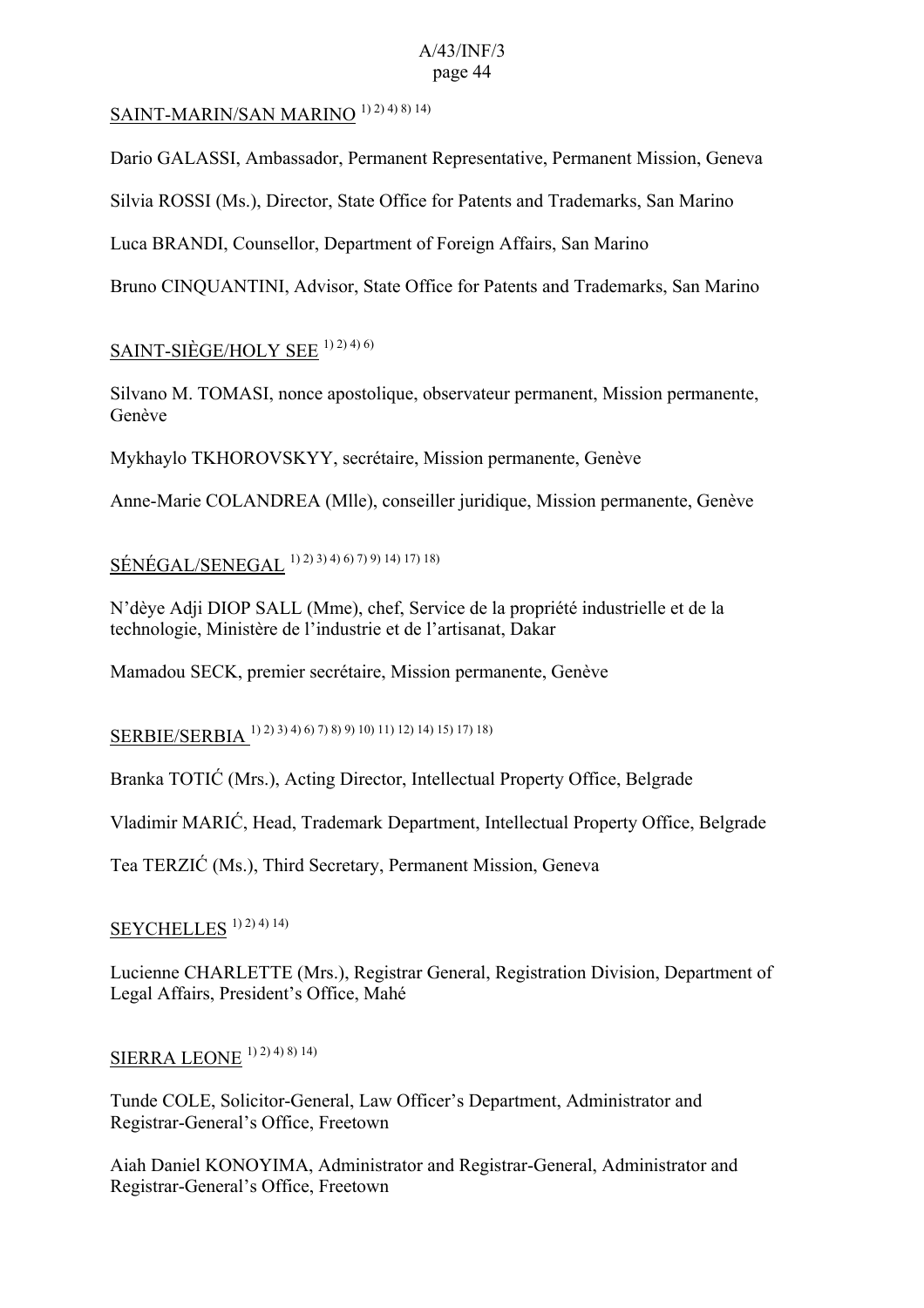# SINGAPOUR/SINGAPORE 1) 2) 3) 4) 5) 6) 8) 9) 10) 14) 15) 17) 18)

Karen TAN (Ms.), Ambassador, Permanent Representative, Permanent Mission, Geneva

YAP Ong Heng, Deputy Secretary, Ministry of Law, Singapore

Jaya RATNAM, Deputy Permanent Representative, Permanent Mission, Geneva

LIEW Woon Yin (Ms.), Director-General, Intellectual Property Office of Singapore (IPOS), Singapore

Geoffrey YU, Senior Specialist Advisor, Ministry of Law and Ministry of Foreign Affairs, Singapore

ANG I-Ming, Director and Legal Counsel, Legal Policy and International Affairs Department, Intellectual Property Office of Singapore (IPOS), Singapore

KOONG Pai Ching (Ms.), First Secretary, Permanent Mission, Geneva

Kevin TEOH, Assistant Director, Intellectual Property Policy Division, Ministry of Law, Singapore

# SLOVAQUIE/SLOVAKIA 1) 2) 4) 6) 8) 10) 11) 12) 13) 14) 15) 17) 18) 19)

Darina KYLIÁNOVÁ (Mrs.), President, Industrial Property Office of the Slovak Republic, Banská Bystrica

Anton PINTER, Ambassador, Permanent Representative, Permanent Mission, Geneva

Emil ŽATKULIAK, Senior Advisor, International Affairs Department, Industrial Property Office of the Slovak Republic, Banská Bystrica

Fedor ROSOCHA, First Secretary, Permanent Mission, Geneva

SLOVÉNIE/SLOVENIA 1) 2) 3) 4) 5) 6) 8) 9) 10) 12) 13) 14) 15) 16) 17) 18) 19)

Biserka STREL (Mrs.), Director General, Slovenian Intellectual Property Office (SIPO), Ministry of Economy, Ljubljana

Andrej LOGAR, Ambassador, Permanent Representative, Permanent Mission, Geneva

Mojca PEČAR (Mrs.), Head, Legal Department, Slovenian Intellectual Property Office (SIPO), Ministry of Economy, Ljubljana

Lidija KNAUS SMOLAR (Mrs.), Senior Legal Adviser, Slovenian Intellectual Property Office (SIPO), Ministry of Economy, Ljubljana

Dušan PŠENIČNIK, Attaché, Permanent Representation to the EU, Brussels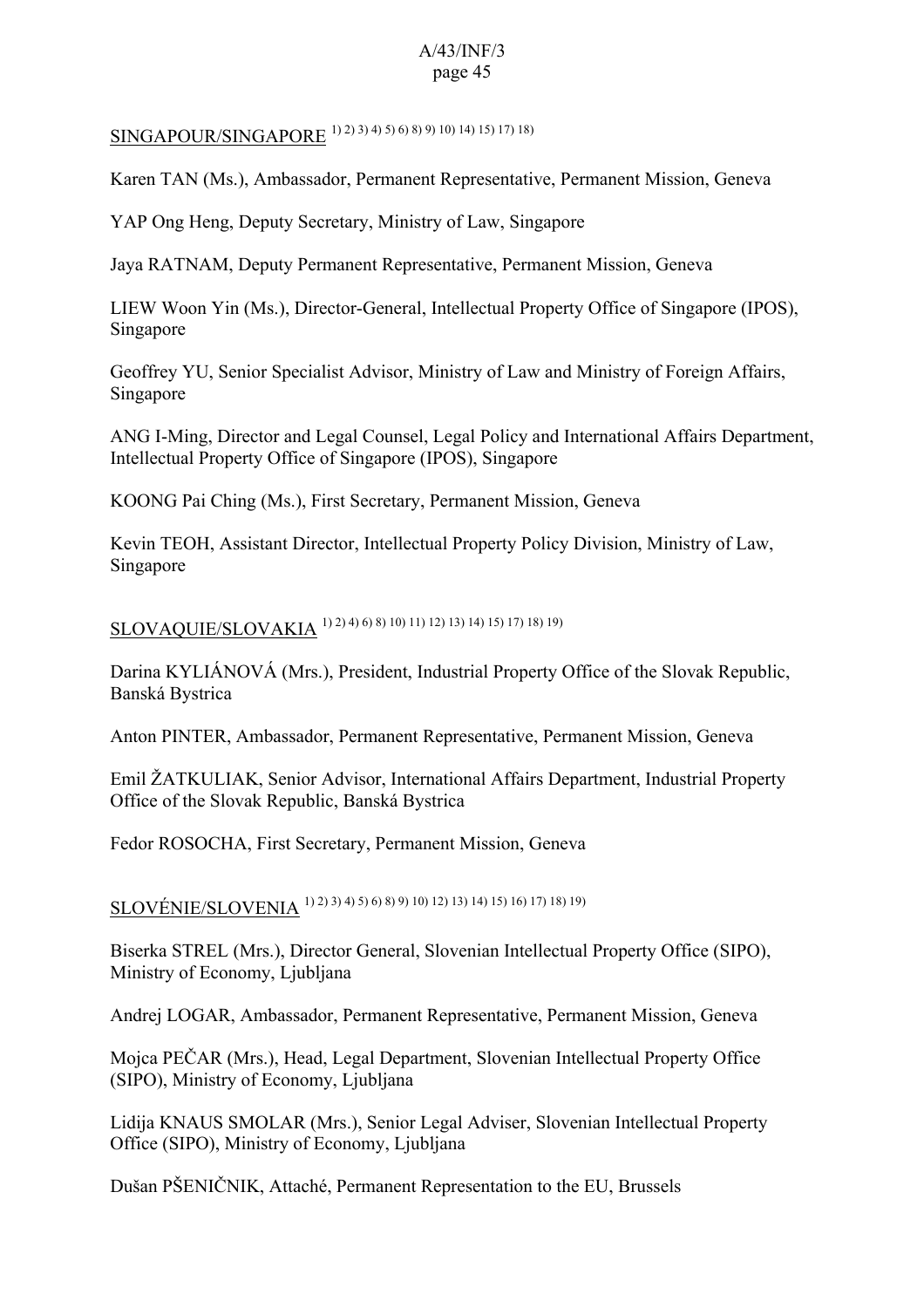Andrej PIANO, Counsellor, Permanent Mission, Geneva

# SOUDAN/SUDAN <sup>1) 2) 4) 6) 8) 14)</sup>

Fatima HAGNOUR (Ms.), Deputy Head, Patent Section, Registrar General of Intellectual Property, Ministry of Justice, Attorney General's Chambers, Khartoum

Ali Seed Ahmed ELSADIG, Secretary General, Federal Council for Literary and Artistic Work, Khartoum

Khadiga IMAM (Miss), Patent Section, Registrar General of Intellectual Property, Ministry of Justice, Attorney General's Chambers, Khartoum

Mohamed Hassan KHAIR, First Secretary, Permanent Mission, Geneva

# SRI LANKA<sup>1</sup>)<sup>2</sup>)<sup>3</sup>)<sup>4</sup>)<sup>6</sup>)7)<sup>14</sup>)

Chulabhaya MAGEDARAGAMAGE, Ambassador, Permanent Representative, Permanent Mission, Geneva

Dissanayake Mudiyanselage KARUNARATNA, Director-General, National Intellectual Property Office of Sri Lanka, Colombo

Manori K. MALLIKARATCHY (Mrs.), Second Secretary, Permanent Mission, Geneva

SUÈDE/SWEDEN 1) 2) 3) 4) 5) 6) 8) 10) 12) 13) 14) 15) 16)

Lars BJÖRKLUND, Director General, Swedish Patent and Registration Office, Stockholm

Carl JOSEFSSON, Deputy Director, Division for Intellectual Property and Transport Law, Ministry of Justice, Stockholm

Patrick ANDERSSON, Senior Patent Examiner, Swedish Patent and Registration Office, Stockholm

SUISSE/SWITZERLAND 1) 2) 3) 4) 5) 6) 7) 8) 9) 10) 12) 13) 14) 15)

Roland GROSSENBACHER, directeur, Institut fédéral de la propriété intellectuelle (IPI), Berne

Felix ADDOR, directeur suppléant, Institut fédéral de la propriété intellectuelle (IPI), Berne

Alexandra GRAZIOLI (Mme), conseillère juridique, Division droit et affaires internationales, Institut fédéral de la propriété intellectuelle (IPI), Berne

Emanuel JENNI, conseiller, Mission permanente, Genève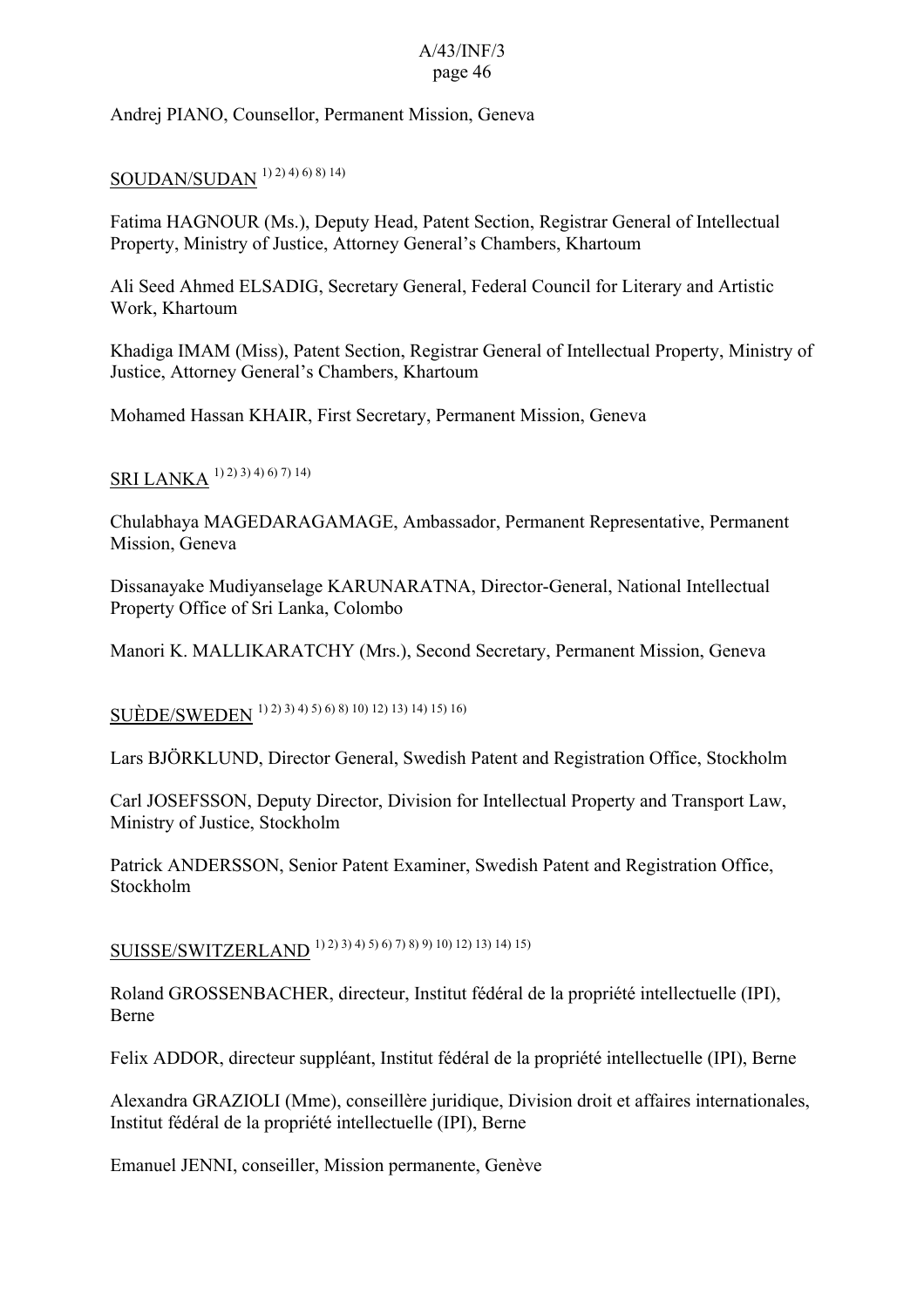# SWAZILAND<sup>1) 2) 4) 6) 8) 14)</sup>

Sicelo M. DLAMINI, Principal Secretary, Ministry of Justice and Constitutional Affairs, Mbabane

Beatrice S. SHONGWE (Mrs.), Registrar-General, Registrar General's Office, Ministry of Justice and Constitutional Affairs, Mbabane

Stephen MAGAGULA, Senior Assistant Registrar-General, Registrar General's Office, Ministry of Justice and Constitutional Affairs, Mbabane

# TADJIKISTAN/TAJIKISTAN 1) 2) 4) 6) 8) 10) 12) 13) 14) 15)

Sharofidin NAZHMUDINOV, Director, National Center for Patents and Information, Dushanbe

Marufdzhon ABDURAKHMONOV, Chief Specialist, State Examination Division, National Center for Patents and Information, Dushanbe

### TCHAD/CHAD 1) 2) 4) 6) 14)

Brahim ADOUM, responsable de la Structure nationale de liaison avec l'Organisation africaine de la propriété intellectuelle (OAPI), Ministère du commerce et de l'artisanat, N'Djamena

Mahamat Allim TALHA, conseiller, Mission permanente, Genève

## THAÏLANDE/THAILAND 1) 2) 3) 6) 7)

Sihasak PHUANGKETKEOW, Ambassador, Permanent Representative, Permanent Mission, Geneva

Puangrat ASAVAPISIT (Mrs.), Director General, Department of Intellectual Property (DIP), Ministry of Commerce, Nonthaburi

Vijavat ISARABHAKDI, Minister, Permanent Mission, Geneva

Wiboonlasana RUAMRAKSA, Deputy Director General, Department of Intellectual Property (DIP), Ministry of Commerce, Nonthaburi

Auramon SUPTHAWEETHUM (Mrs.), Minister Counsellor, Permanent Mission, Geneva

Nusara KANJANAKUL (Ms.), Senior Intellectual Property Officer, Department of Intellectual Property (DIP), Ministry of Commerce, Nonthaburi

Phrommes BHAHOLPOLBHAYUHASENA, First Secretary, Department of International Economic Affairs, Ministry of Foreign Affairs, Bangkok

Supavadee CHOTIKAJAN (Ms.), First Secretary, Permanent Mission, Geneva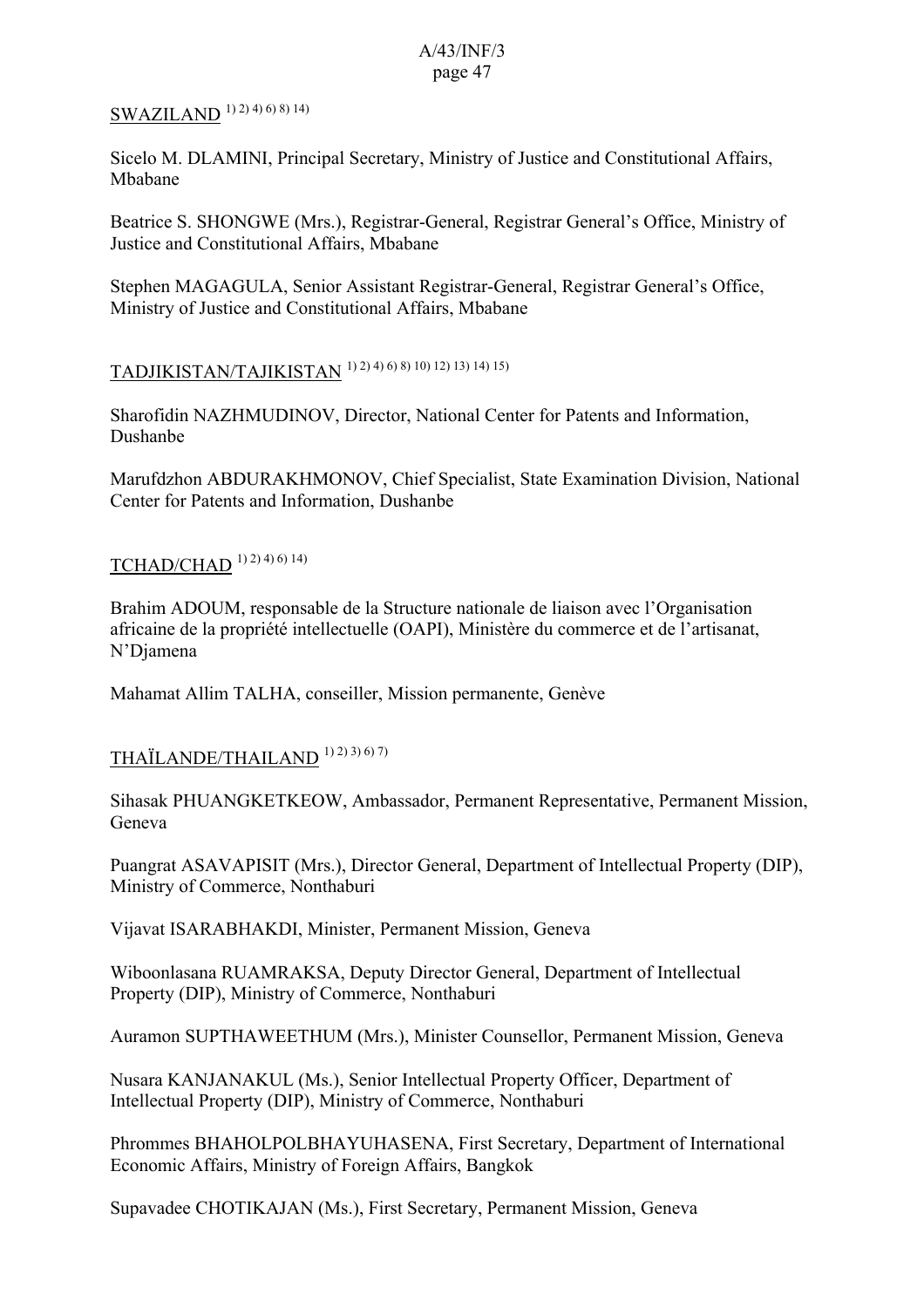Nithi KRISANAPHAN, Legal Officer, Department of Intellectual Property (DIP), Ministry of Commerce, Nonthaburi

# $TOGO<sup>1) 2) 4) 6) 11) 14) 17) 18)</sup>$

Oulégoh KEYEWA, directeur de cabinet, Ministère de la culture, du tourisme et des loisirs, Lomé

N'na Sary KANDA (Mme), directrice générale, Institut national de la propriété industrielle et de la technologie (INPIT), Ministère du commerce, de l'industrie et de l'artisanat, Lomé

Traoré Aziz IDRISSOU, directeur général, Bureau togolais du droit d'auteur (BUTODRA), Lomé

# TRINITÉ-ET-TOBAGO/TRINIDAD AND TOBAGO 1) 2) 3) 4) 5) 6) 10) 12) 13) 14) 15) 16)

Dennis FRANCIS, Ambassador, Permanent Representative, Permanent Mission, Geneva

Mazina KADIR (Ms.), Controller, Intellectual Property Office, Ministry of Legal Affairs, Port of Spain

Richard ACHING, Senior Technical Examiner, Intellectual Property Office, Ministry of Legal Affairs, Port of Spain

Vel LEWIS, Curator and Director, National Museum, Ministry of Community Development, Culture and Gender Affairs, Port of Spain

Myrna HUGGINS (Ms.), First Secretary, Permanent Mission, Geneva

## TUNISIE/TUNISIA 1) 2) 3) 4) 6) 7) 11) 14) 15) 16)

Samir LABIDI, ambassadeur, représentant permanent, Mission permanente, Genève

Ghaiet El Mouna ANNABI (Mme), directrice générale, Institut national de la normalisation et de la propriété industrielle (INNORPI), Tunis

Mohamed Abderraouf BDIOUI, conseiller, Mission permanente, Genève

# TURKMÉNISTAN/TURKMENISTAN 1) 2) 4) 8) 10) 12) 13) 14) 16)

Rustemmyrat PAYZULLAYEV, Head, Patent Department, Turkmenistan Patent Office, Ministry of Economy and Finances, Ashgabat

Shemshat AMANOVA (Mrs.), Head of Budget and Fiscal Policy Division, Economic Development Department of Cabinet Ministers, Ashgabat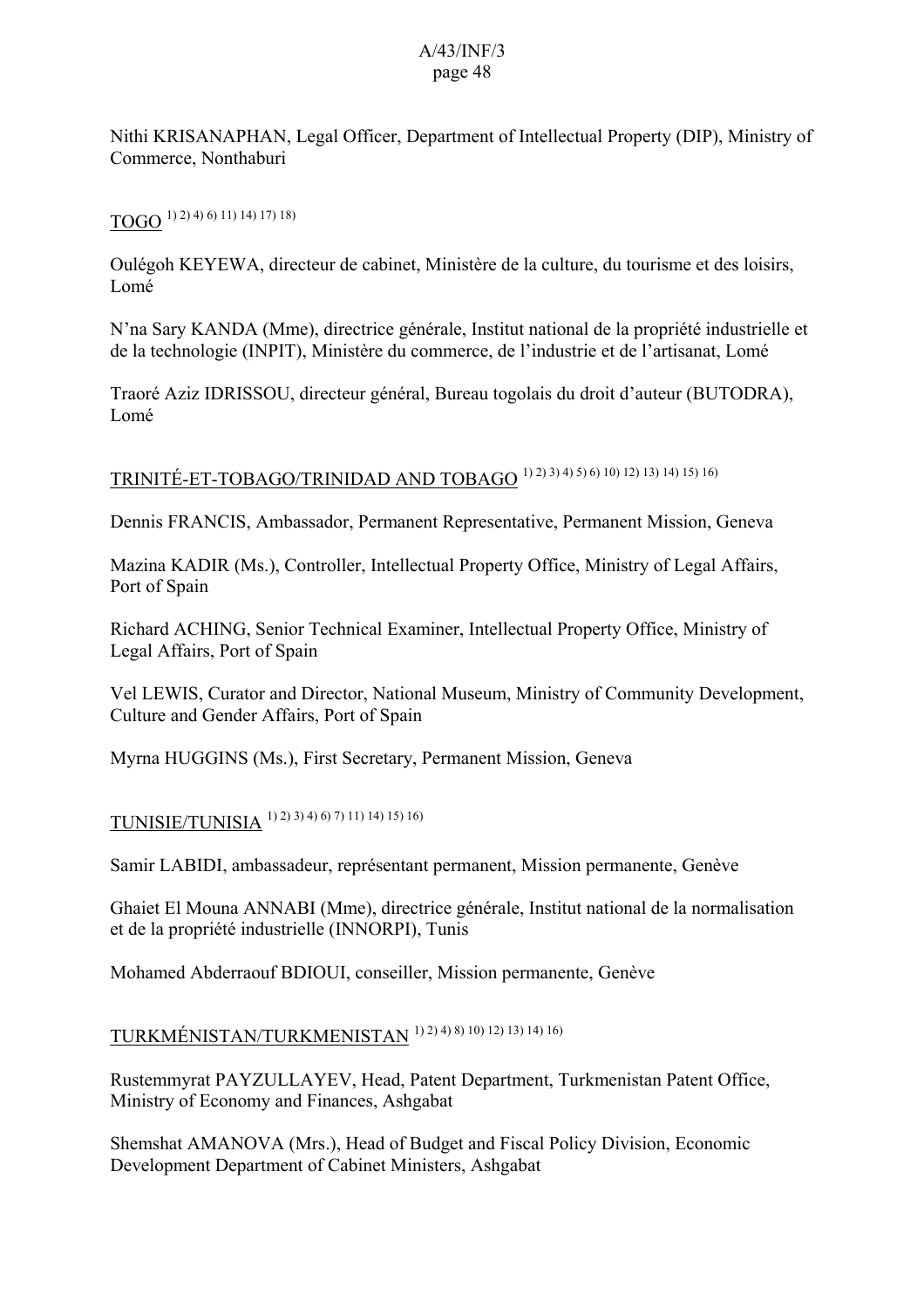TURQUIE/TURKEY 1) 2) 3) 4) 6) 7) 8) 9) 10) 12) 13) 14) 15) 16)

Yusuf BALCI, President, Turkish Patent Institute, Ankara

Selahattin ERTIAS, Director General, General Directorate of Copyright and Motion Pictures, Ministry of Culture, Ankara

Füsun ATASAY (Mrs.), Director, International Affairs Division, Turkish Patent Institute, Ankara

Erkin YILMAZ, Assistant Expert, General Directorate of Copyright and Motion Pictures, Ministry of Culture, Ankara

UKRAINE 1) 2) 4) 6) 8) 9) 10) 14) 15) 17) 18) 19)

Mykola PALADIY, Chairman, State Department of Intellectual Property (SDIP), Ministry of Education and Science, Kyiv

Olena SHCHERBAKOVA (Ms.), Head, European Integration and International Cooperation Division, State Department of Intellectual Property (SDIP), Ministry of Education and Science, Kyiv

Mykhailo DUBINSKY, Adviser of the Chairman, State Department of Intellectual Property (SDIP), Ministry of Education and Science, Kyiv

URUGUAY 1) 2) 3) 4) 5) 6) 10) 12) 13) 16)

Lucia TRUCILLO (Sra.), Representante Permanente Adjunto, Misión Permanente, Ginebra

María Cristina DARTAYETE (Sra.), Director, Dirección Nacional de la Propiedad Industrial, Montevideo

#### **VENEZUELA**  $^{1})$   $^{2})$   $^{4})$   $^{6)}$

Alessandro PINTO DAMIANI, Segundo Secretario, Misión Permanente, Ginebra

# VIET NAM 1) 2) 4) 6) 8) 14)

NGO Quang Xuan, Ambassador, Permanent Representative, Permanent Mission, Geneva

TRAN Viet Hung, Director General, National Office of Intellectual Property (NOIP), Hanoi

PHAM Thi Kim Anh (Mrs.), Deputy Director General, Department of International Organizations, Ministry of Foreign Affairs, Hanoi

VU Ngoc Hoan, Deputy Director General, Copyright Office of Viet Nam, Ministry of Culture and Information, Hanoi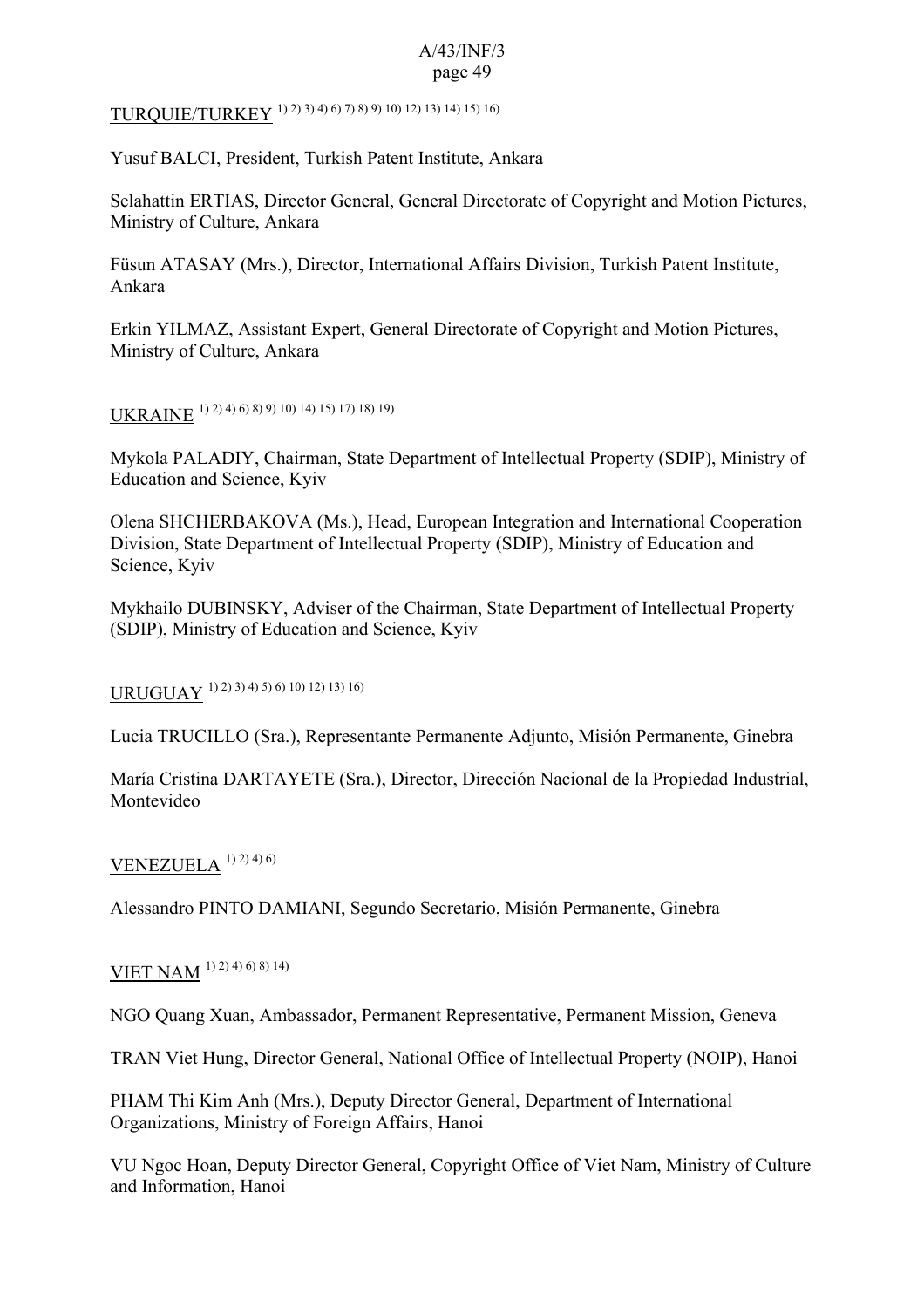PHAM Hong Nga, Counsellor, Permanent Mission, Geneva

PHAN Ngan Son, Director, Invention Division, National Office of Intellectual Property (NOIP), Hanoi

MAI Van Son, Director, International Cooperation Division, National Office of Intellectual Property (NOIP), Hanoi

### YÉMEN/YEMEN <sup>1) 2) 4)</sup>

Abdulmalik AL-ERYANI, Ambassador, Permanent Representative, Permanent Mission, Geneva

Fawaz AL-RASSAS, Third Secretary, Permanent Mission, Geneva

ZAMBIE/ZAMBIA 1) 2) 3) 4) 6) 7) 8) 14)

Love MTESA, Ambassador, Permanent Representative, Permanent Mission, Geneva

Anessie Michael BANDA-BOBO (Ms.), Registrar, Patent and Companies Registration Office, Lusaka

Mathias DAKA, Deputy Permanent Representative, Permanent Mission, Geneva

Ngosa MAKASA (Miss), Acting Assistant Registrar, Patent and Companies Registration Office, Lusaka

Peggy MLEWA (Mrs.), First Secretary, Permanent Mission, Geneva

# $ZIMBAB$ WE  $(1)$  2) 4) 6) 14)

Chitsaka CHIPAZIWA, Ambassador, Permanent Representative, Permanent Mission, Geneva

Fidelis MAREDZA, Controller of Patents, Trade Marks, Industrial Designs and Copyright, Office of the Controller of Patents, Trade Marks and Industrial Designs, Ministry of Justice, Legal and Parliamentary Affairs, Harare

Richard CHIBUWE, Counsellor, Permanent Mission, Geneva

Chameso MUCHECKA, Counsellor, Permanent Mission, Geneva

Petronellar NYAGURA (Mrs.), Counsellor, Permanent Mission, Geneva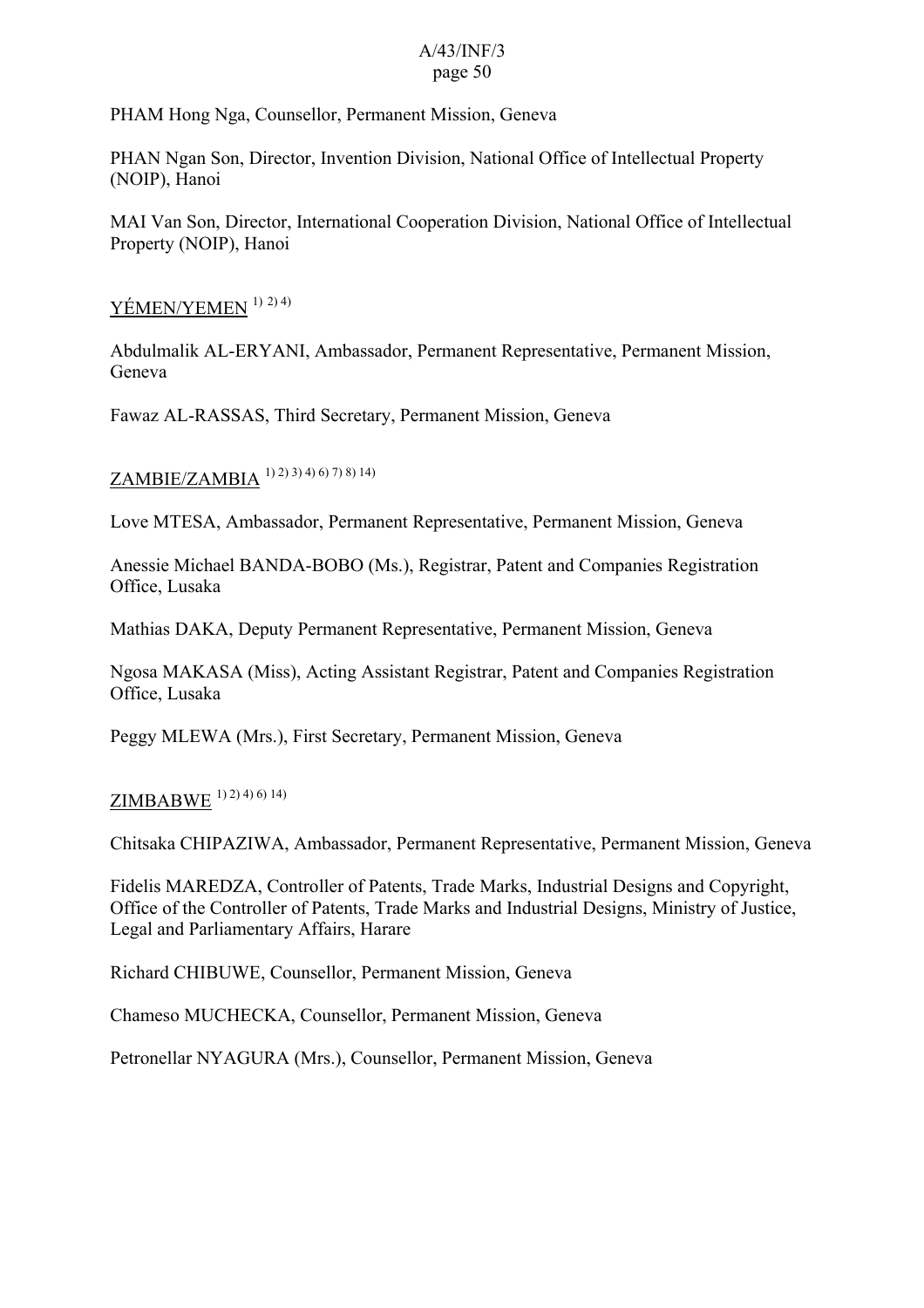### II. OBSERVATEURS/OBSERVERS

#### PALESTINE

Mohammad ABU-KOASH, Ambassador, Permanent Observer, Permanent Observer Mission, Geneva

### III. ORGANISATIONS INTERNATIONALES INTERGOUVERNEMENTALES/ INTERNATIONAL INTERGOVERNMENTAL ORGANIZATIONS

### COMMISSION EUROPÉENNE (CE)/EUROPEAN COMMISSION (EC) 8)

Margot FRÖHLINGER (Mrs.), Director, Knowledge-based Economy, Internal Market and Services Directorate General, Brussels

Mirjam SÖDERHOLM (Miss), Head, Industrial Property Unit, Internal Market and Services Directorate General, Brussels

Jens GASTER, Principal Administrator, Internal Market and Services Directorate General, Industrial Property Unit, Brussels

Sergio BALIBREA SANCHO, Counsellor, European Communities Delegation, Geneva

### LIGUE DES ÉTATS ARABES (LEA)/LEAGUE OF ARAB STATES (LAS)

Saad ALFARARGI, Ambassador, Permanent Observer, Geneva

Maha BAKHEET, Head, Intellectual Property Office, Cairo

Hafedh TOUNSI, Researcher, Geneva

#### OFFICE EUROPÉEN DES BREVETS (OEB)/EUROPEAN PATENT OFFICE (EPO)

Alison BRIMELOW (Ms.), President, Munich

Manuel DESANTES, Vice-President, Legal and International Affairs, Munich

Aidan KENDRICK, Member of the President's Office, Munich

Gérard GIROUD, Principal Director, European and International Affairs, Munich

Valentín MIR, Director, International Affairs, Munich

Wolfram FÖRSTER, Controller, Munich

Brian DERBY, Principal Lawyer, International and Legal PCT Affairs, Munich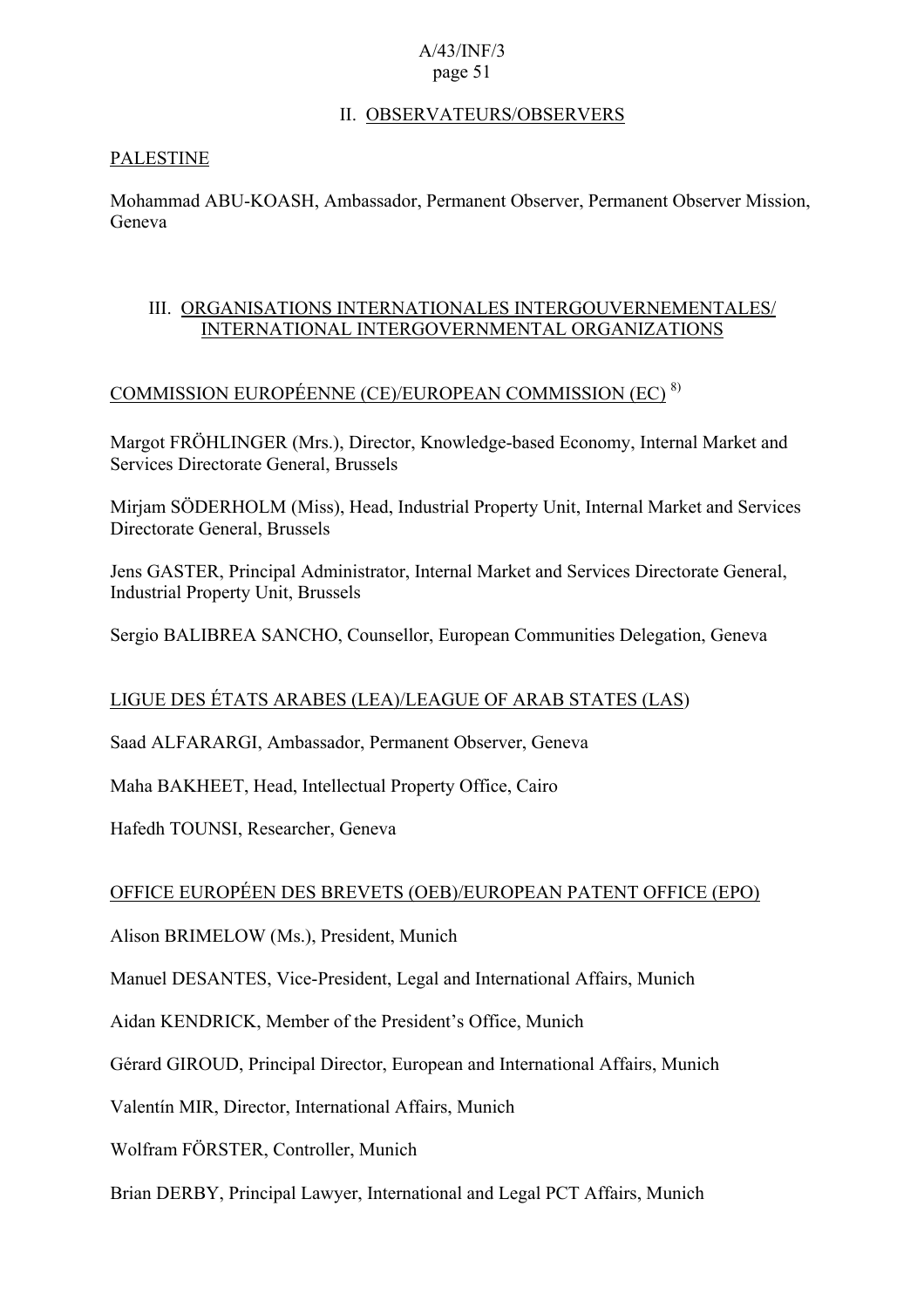Panagiotis RIGOPOULOS, Lawyer, International Legal Affairs, Munich

Emilie Camille Luce MOREAU (Mrs.), Policy Consultant, International Relations, Munich

Nina FORMBY (Ms.), Project Leader : CIS, International Affairs, Munich

### ORGANISATION AFRICAINE DE LA PROPRIÉTÉ INTELLECTUELLE (OAPI)/AFRICAN INTELLECTUAL PROPERTY ORGANIZATION (OAPI)

Paulin EDOU EDOU, directeur général, Yaoundé

Maurice BATANGA, chef, Service de la coopération et des affaires juridiques, Yaoundé

### ORGANISATION BENELUX DE LA PROPRIÉTÉ INTELLECTUELLE (OBPI)/ BENELUX ORGANISATION FOR INTELLECTUAL PROPERTY (BOIP)

Edmond SIMON, directeur général, La Haye

### ORGANISATION DE LA CONFÉRENCE ISLAMIQUE (OCI)/ORGANIZATION OF THE ISLAMIC CONFERENCE (OIC)

Babacar BA, Ambassador, Permanent Observer, Geneva

Aissata KANE (Mrs.), First Secretary, Geneva

### ORGANISATION EURASIENNE DES BREVETS (OEAB)/EURASIAN PATENT ORGANIZATION (EAPO)

Alexander GRIGORIEV, President, Moscow

Marina KRYUKOVA (Mrs.), Director, International Relations Department, Moscow

### ORGANISATION INTERNATIONALE DE LA FRANCOPHONIE (OIF)

Libère BARARUNYERETSE, ambassadeur, représentant permanent, Genève

Sandra COULIBALY-LEROY (Mme), représentant permanent adjoint, Genève

Cécile LÉQUÉ (Mlle), conseiller aux affaires économiques, Genève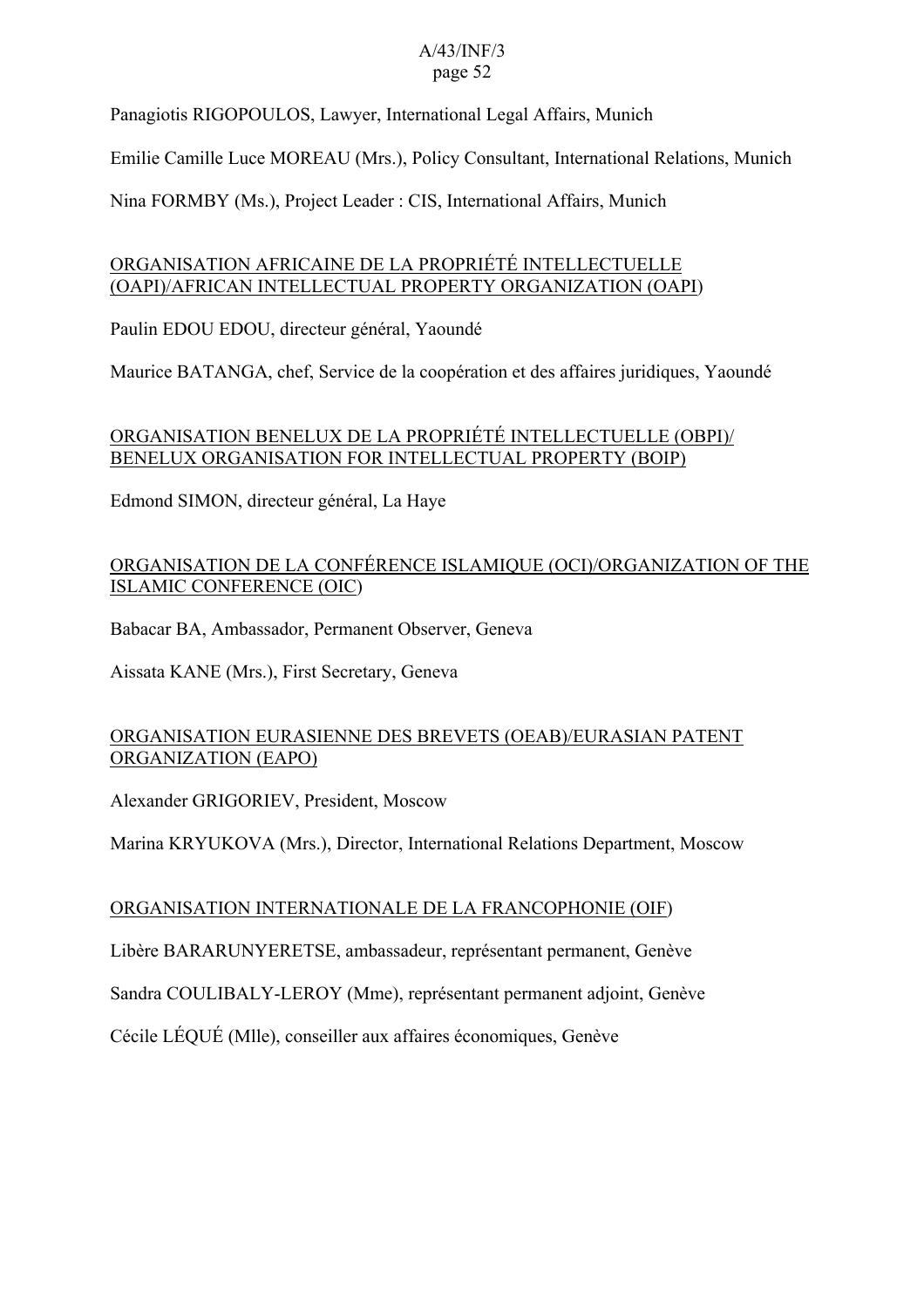### ORGANISATION MONDIALE DU COMMERCE (OMC)/WORLD TRADE ORGANIZATION (WTO)

Hannu WAGER, Counsellor, Intellectual Property Division, Geneva

Jayashree WATAL (Mrs.), Counsellor, Intellectual Property Division, Geneva

WU Xiaoping (Mrs.), Counsellor, Intellectual Property Division, Geneva

### ORGANISATION RÉGIONALE AFRICAINE DE LA PROPRIÉTÉ INTELLECTUELLE (ARIPO)/AFRICAN REGIONAL INTELLECTUAL PROPERTY ORGANIZATION (ARIPO)

Gift Huggins SIBANDA, Director General, Harare

Christopher Joel KIIGE, Director, Technical Department, Harare

### PATENT OFFICE OF THE COOPERATION COUNCIL FOR THE ARAB STATES OF THE GULF (GCC)

Abdullah S. ALMAZROA, Director, Technical Examination Department, Riyadh

### SOUTH CENTRE

Viviana MUÑOZ TÉLLEZ (Ms.), Programme Officer, Geneva

Ermias T. BIADGLENG, Programme Officer, Geneva

Thiago LUCHESI, Geneva

Yogesh Anand PAI, Intern, Geneva

### UNION AFRICAINE (UA)/AFRICAN UNION (AU)

Khadija Rachida MASRI (Mrs.), Permanent Observer, Permanent Delegation, Geneva

Usman SARKI, Minister Plenipotentiary, Permanent Delegation, Geneva

Georges-Rémi NAMEKONG, Counsellor, Permanent Delegation, Geneva

### UNION INTERNATIONALE POUR LA PROTECTION DES OBTENTIONS VÉGÉTALES (UPOV)/INTERNATIONAL UNION FOR THE PROTECTION OF NEW VARIETIES OF PLANTS (UPOV)

Rolf JÖRDENS, Vice Secretary-General, Geneva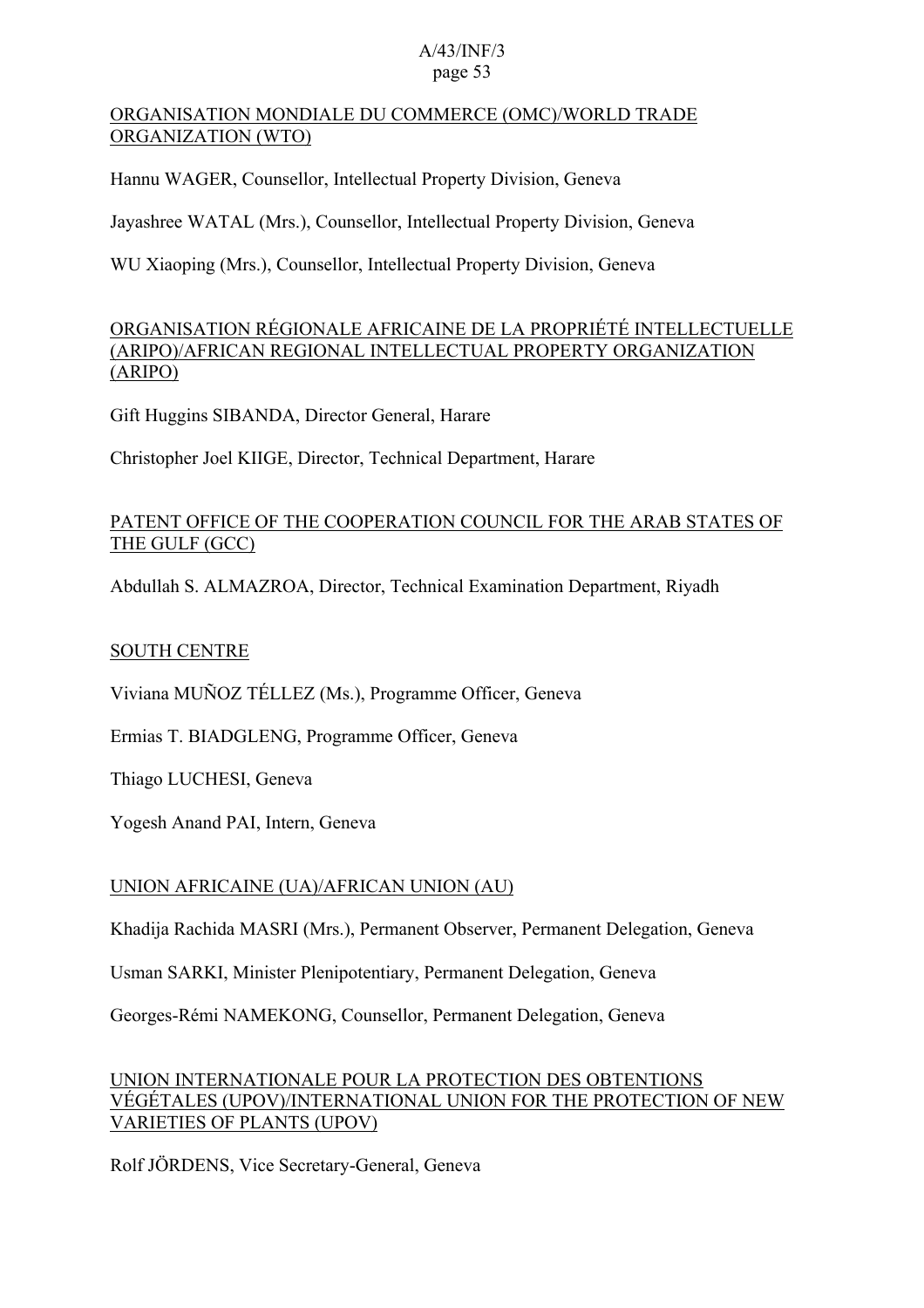### IV. ORGANISATIONS INTERNATIONALES NON GOUVERNEMENTALES/ INTERNATIONAL NON-GOVERNMENTAL ORGANIZATIONS

3D > Trade - Human Rights - Equitable Economy (3D) Alexandre DUFRESNE, Programme Coordinator, Geneva

Association allemande pour la propriété industrielle et le droit d'auteur (GRUR)/German Association for Industrial Property and Copyright (GRUR) Alfons SCHÄFERS, Representative, Bonn

Association de l'industrie de l'informatique et de la communication (CCIA)/Computer and Communications Industry Association (CCIA) Nick ASHTON-HART, Industry Consultant, Saint Genis-Pouilly

Association européenne des étudiants en droit (ELSA international)/European Law Students's Association (ELSA International) Lando HERMANN, Director, Mannheim

Association internationale pour la promotion de l'enseignement et de la recherche en propriété intellectuelle (ATRIP)/International Association for the Advancement of Teaching and Research in Intellectual Property (ATRIP) François CURCHOD, représentant permanent auprès de l'OMPI, Genolier

Association internationale pour la protection de la propriété intellectuelle (AIPPI)/ International Association for the Protection of Intellectual Property (AIPPI) Heinz BARDEHLE, Chairman, Q109, Munich Ivan HJERTMAN, Chairman Q94, Zurich

Association latino-américaine des industries pharmaceutiques (ALIFAR)/Latin American Association of Pharmaceutical Industries (ALIFAR) Mirta LEVIS (Sra.), Directora Ejecutiva, Buenos Aires

Association littéraire et artistique internationale (ALAI)/International Literary and Artistic Association (ALAI) Victor NABHAN, Chairman, Ferney-Voltaire

Association nationale des artistes interprètes (ANDI)/Asociación Nacional de Intérpretes (ANDI) Emilia CARRANZA, Presidenta, México, D.F. Ismael LARUMBE, Vicepresidente, México, D.F.

Central and Eastern European Copyright Alliance (CEECA) Mihály FICSOR, Chairman, Budapest

Centre d'échange et de coopération pour l'Amérique latine (CECAL)/Exchange and Cooperation Centre for Latin America (ECCLA) Dildar RABBANI, International Cooperation, Geneva

Centre d'études internationales de la propriété industrielle (CEIPI)/Centre for International Industrial Property Studies (CEIPI) François CURCHOD, représentant permanent auprès de l'OMPI, Genolier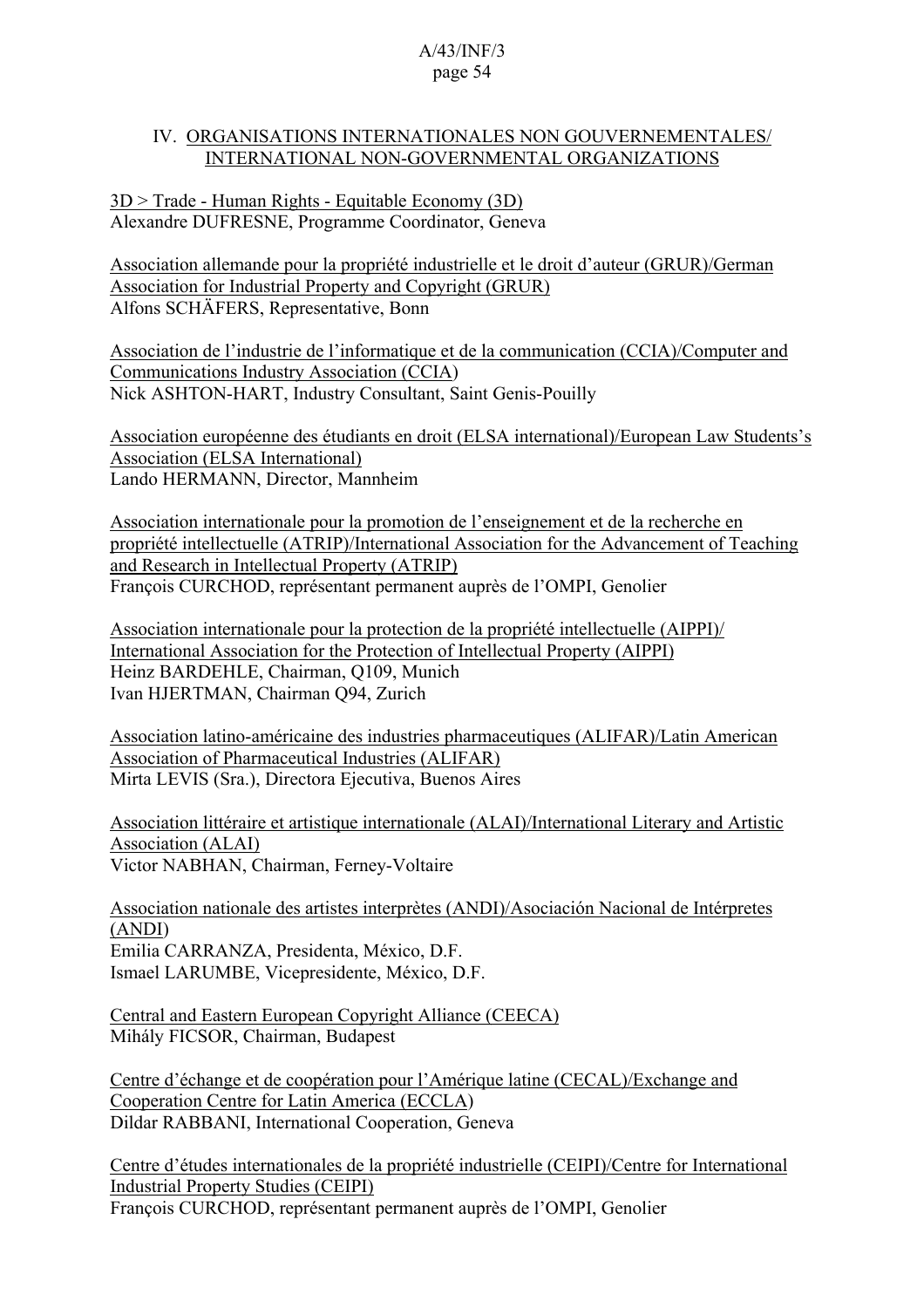Centre de recherche et d'information sur le droit d'auteur (CRIC)/Copyright Research and Information Center (CRIC) Shinichi UEHARA, Visiting Professor, Graduate School of Kokushikan University, Tokyo

Centre international pour le commerce et le développement durable (ICTSD)/International Center for Trade and Sustainable Development (ICTSD) Pedro ROFFE, Senior Fellow, Geneva David VIVAS, Senior Programme Manager, Geneva Fleur CLAESSENS (Ms.), Programme Officer, Geneva

Centre pour le droit international de l'environnement (CIEL)/Center for International Environmental Law (CIEL) Dalindyebo SHABALALA, Director, Geneva Eskedar Abebe BEKELE, Fellow, Geneva Luisa MOCKLER (Ms.), Fellow, Geneva William PATTERSON, Intern, Geneva

Chambre de commerce internationale (CCI)/International Chamber of Commerce (ICC) Thaddeus J. BURNS, Attorney at Law, Brussels

Civil Society Coalition (CSC) Thiru BALASUBRAMANIAM, Geneva Representative, Geneva Vera FRANZ (Ms.), Expert, Geneva Carolyn DEERE (Ms.), Consultant, Geneva

Comité consultatif mondial des amis (CCMA)/Friends World Committee for Consultation (FWCC) Martin WATSON, Representative, Global Economic Issues, Geneva James PFITZER, Program Assistant, Geneva

CropLife International Michelle LOPEZ (Ms.), Manager, Washington, D.C.

Electronic Frontier Foundation (EFF) Erik JOSEFSSON, European Affairs Coordinator, San Francisco

Fédération ibéro-latino-américaine des artistes interprètes ou exécutants (FILAIE)/ Ibero-Latin-American Federation of Performers (FILAIE) Luis LOBOS PAVON, Presidente, Madrid Miguel PÉREZ SOLÍS, Asesor Jurídico, Madrid

Fédération internationale de la vidéo (IVF)/International Video Federation (IVF) Théodore SHAPIRO, Legal Advisor, Brussels

Fédération internationale de l'industrie du médicament (FIIM)/International Federation of Pharmaceutical Manufacturers Associations (IFPMA) Madeleine ERIKSSON (Ms.), Policy Analyst, Geneva

Fédération internationale de l'industrie phonographique (IFPI)/International Federation of the Phonographic Industry (IFPI) Shira PERLMUTTER (Ms.), Executive Vice President, Global Legal Policy, London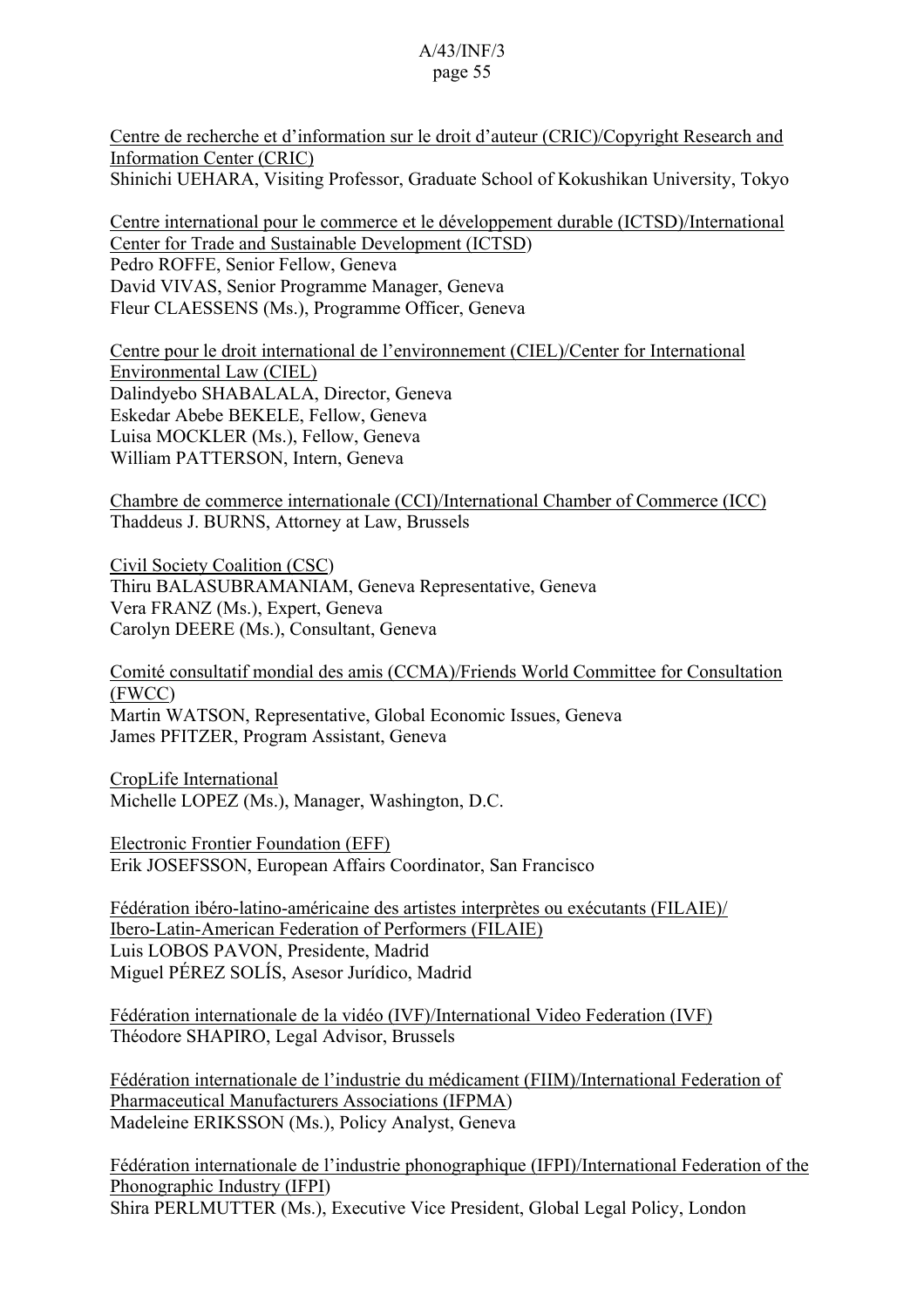Fédération internationale des acteurs (FIA)/International Federation of Actors (FIA) Dominick LUQUER, General Secretary, FIA, London

Fédération internationale des associations de bibliothécaires et des bibliothèques (FIAB)/ International Federation of Library Associations and Institutions (IFLA) Barbara STRATTON (Ms.), Senior Policy Adviser, London Harald VON HIELMCRONE, Head of Research, Statsbiblioteket Universitetsparken, Aarhus

Fédération internationale des conseils en propriété industrielle (FICPI)/International Federation of Industrial Property Attorneys (FICPI) François CURCHOD, représentant, Genolier

Fédération internationale des musiciens (FIM)/International Federation of Musicians (FIM) Benoît MACHUEL, secrétaire général, Paris

Fédération internationale des organismes gérant les droits de reproduction (IFRRO)/ International Federation of Reproduction Rights Organizations (IFRRO) Olav STOKKMO, Secretary General, Brussels Tarja KOSKINEN-OLSSON (Mrs.), Honorary President, Helsinki

Free Software Foundation Europe (FSF Europe) Georg GREVE, President, Zurich

Fundação Getulio Vargas (FGV) Pedro PARANAGUÁ, Project Leader, Rio de Janeiro Beatriz BUSANICHE (Ms.), Buenos Aires

Institute for Policy Innovation (IPI) Tom GIOVANETTI, President, Lewisville, Texas

International Trademark Association (INTA) Bruno MACHADO, Geneva Representative, Rolle

Library Copyright Alliance (LCA) Janice T. PILCH (Ms.), Representative, Urbana

Médecins sans Fontières (MSF) Pascale BOULET (Mrs.), Legal Advisor, Geneva

North American Broadcasters Association (NABA) Erica REDLER (Mrs.), Legal Consultant, Toronto Alejandra NAVARRO GALLO (Ms.), IP Attorney, Zug Miguel GUTIERREZ CERVANTES, Counsellor, Intellectual Property, Grupo Televisa

Software and Information Industry Association (SIIA) Brad HUTHER, Washington, D.C.

The Federalist Society for Law and Public Policy Studies (the Federalist Society) John GARDNER, Representative Washington, D.C.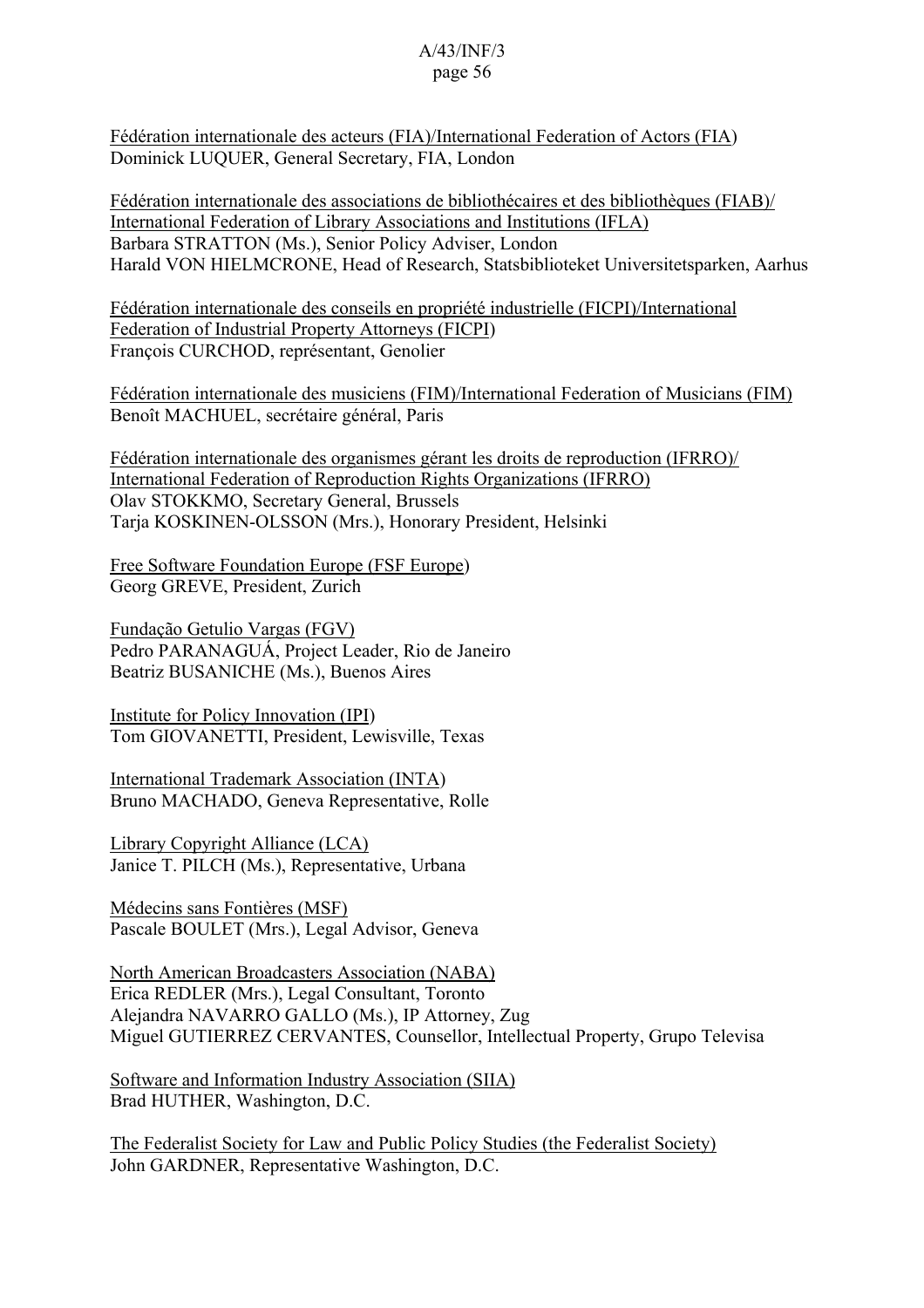Third World Network (TWN) Martin KHOR, Director, Geneva Sangeeta SHASHIKANT (Miss), Advisor, Geneva Riaz Khalid TAYOB, Researcher, Geneva

Union internationale des éditeurs (UIE)/International Publishers Association (IPA) Jens BAMMEL, Secretary General, Geneva

### V. AUTRES OBSERVATEURS/OTHER OBSERVERS

Khalil ISSA OTHMAN, Chair, WIPO Audit Committee, Geneva

Geoffrey N. DRAGE, WIPO Audit Committee, Geneva

Gian Piero ROZ, WIPO Audit Committee, Geneva